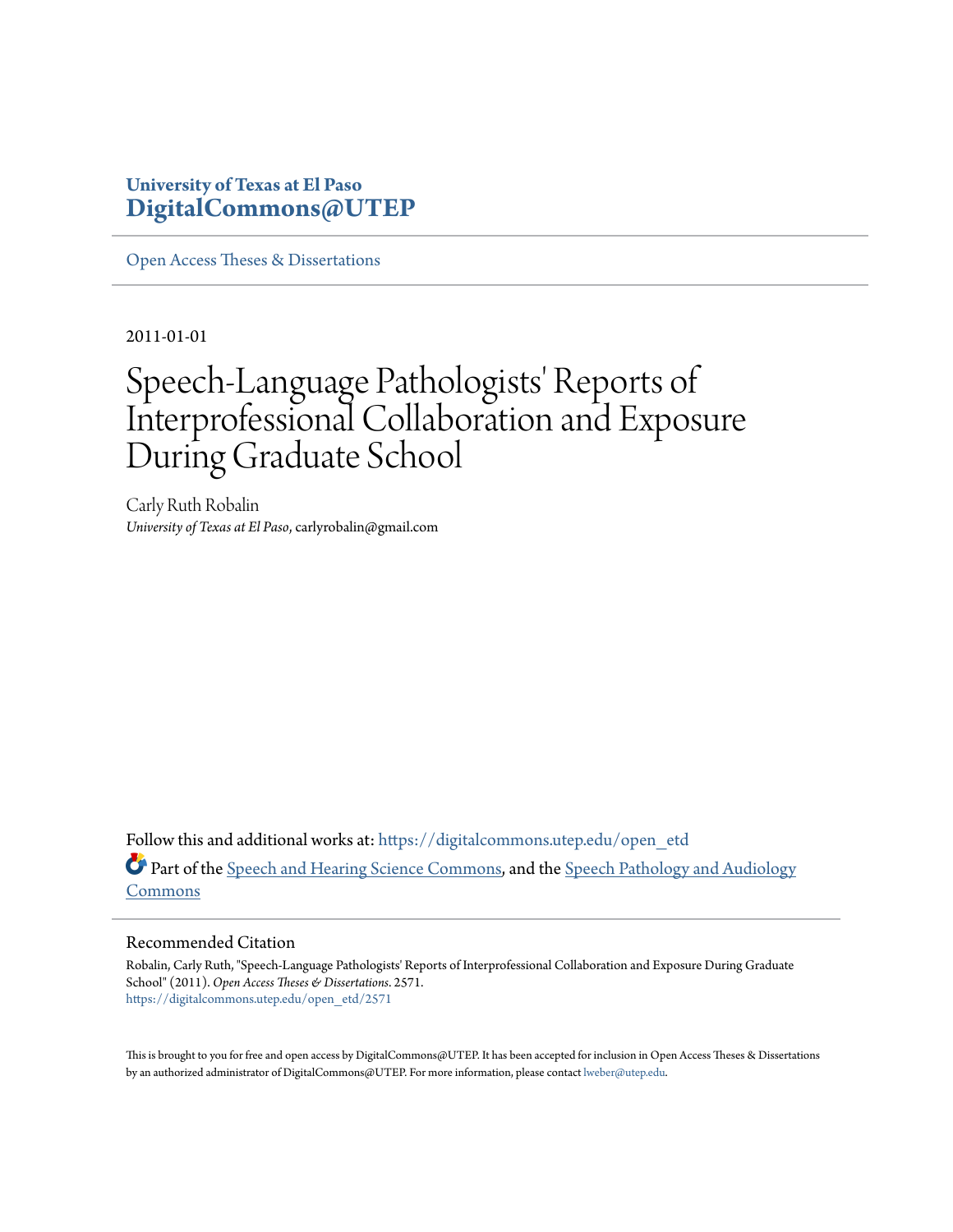# SPEECH-LANGUAGE PATHOLOGISTS' REPORTS OF INTERPROFESSIONAL COLLABORATION AND EXPOSURE DURING GRADUATE SCHOOL

CARLY RUTH ROBALIN

Department of Speech-Language Pathology

APPROVED:

Bess Sirmon Fjordbak, Ph.D., Chair

Eugenia Gonzalez, Ph.D.

Vannesa Mueller, Ph.D.

Patricia D. Witherspoon, Ph.D. Dean of the Graduate School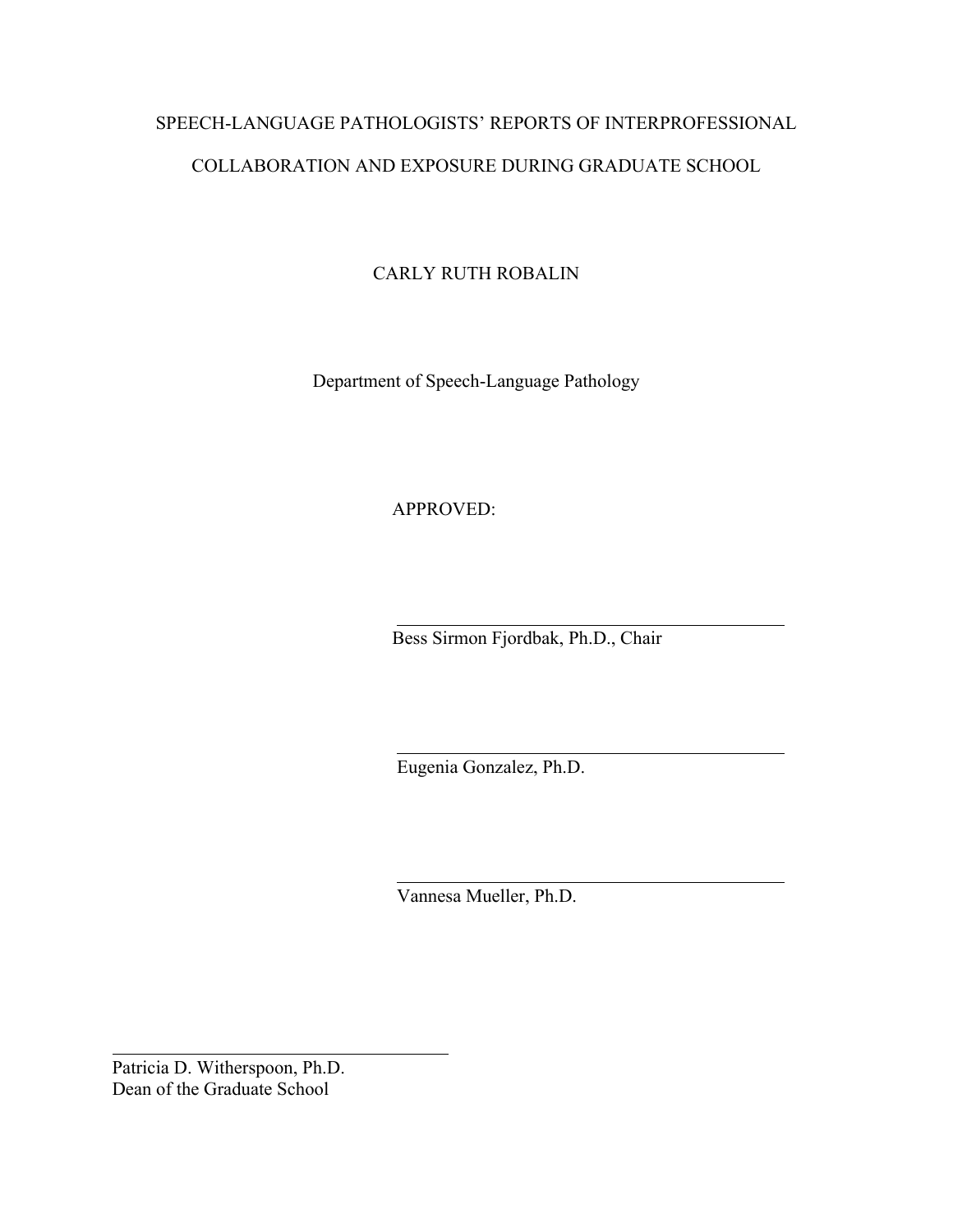# SPEECH-LANGUAGE PATHOLOGISTS' REPORTS OF INTERPROFESSIONAL COLLABORATION AND EXPOSURE DURING GRADUATE SCHOOL

By

# CARLY RUTH ROBALIN, B.S.

# **THESIS**

Presented to the Faculty of the Graduate School of

The University of Texas at El Paso

in Partial Fulfillment

of the Requirements

for the Degree of

# MASTER OF SCIENCE

Department of Speech-Language Pathology

THE UNIVERSITY OF TEXAS AT EL PASO

MAY 2011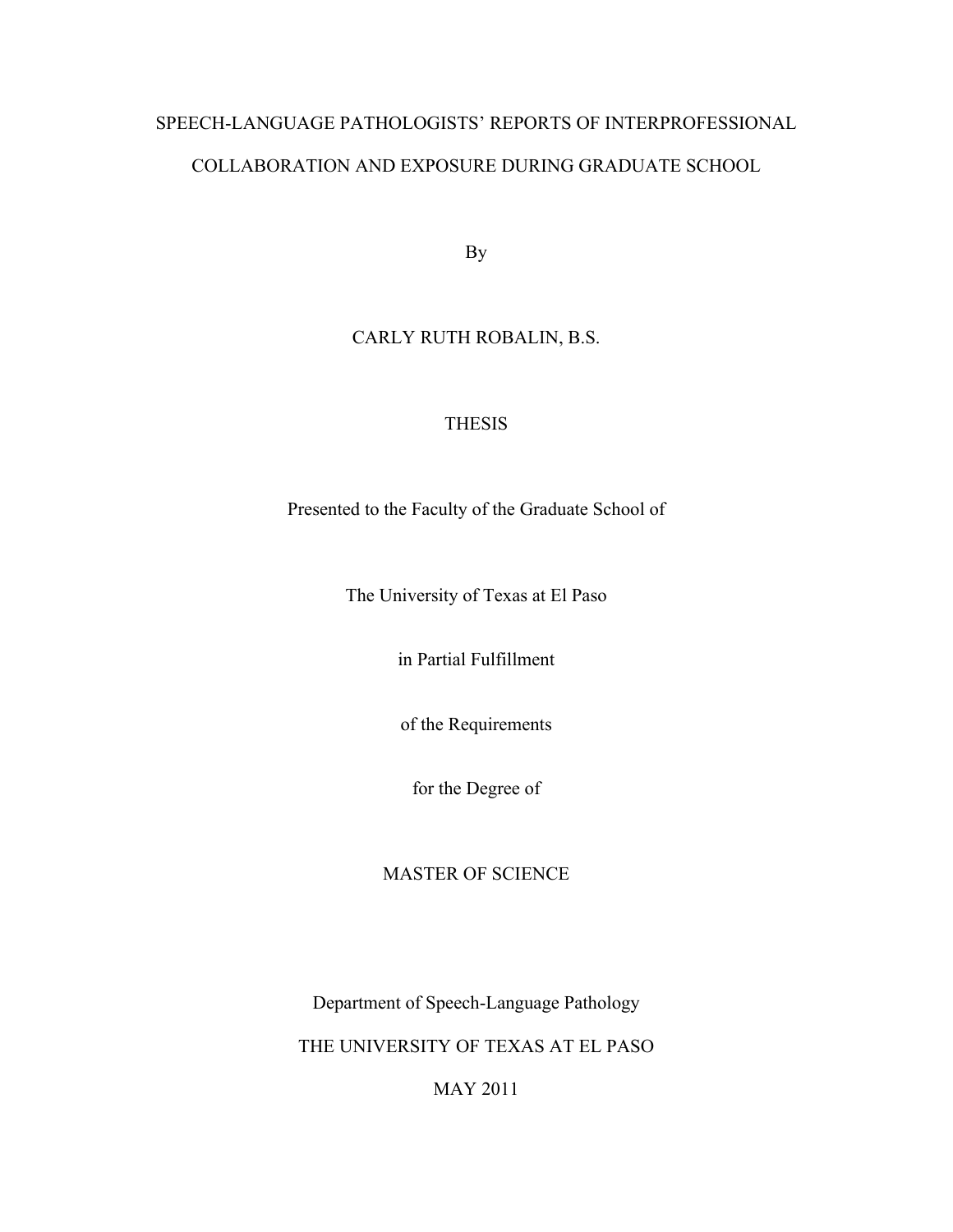#### ACKNOWLEDGEMENTS

Writing this paper would not have been possible without the help and support of some very special people. I would first like to thank my advisor, Dr. Bess Sirmon Fjordbak, for her constant guidance and encouragement throughout this process. I am grateful to my committee members, Dr. Eugenia Gonzalez and Dr. Vannesa Mueller, for their input and helpful feedback. To my "president friends" from Occupational Therapy, Physical Therapy, and Rehabilitation Counseling, I am so happy to have worked alongside each of you. Thank you, Dr. Salvatore, for encouraging our interprofessional efforts. Finally, a special thank you to my family and friends for their loving support along this journey. I could not have accomplished this without you!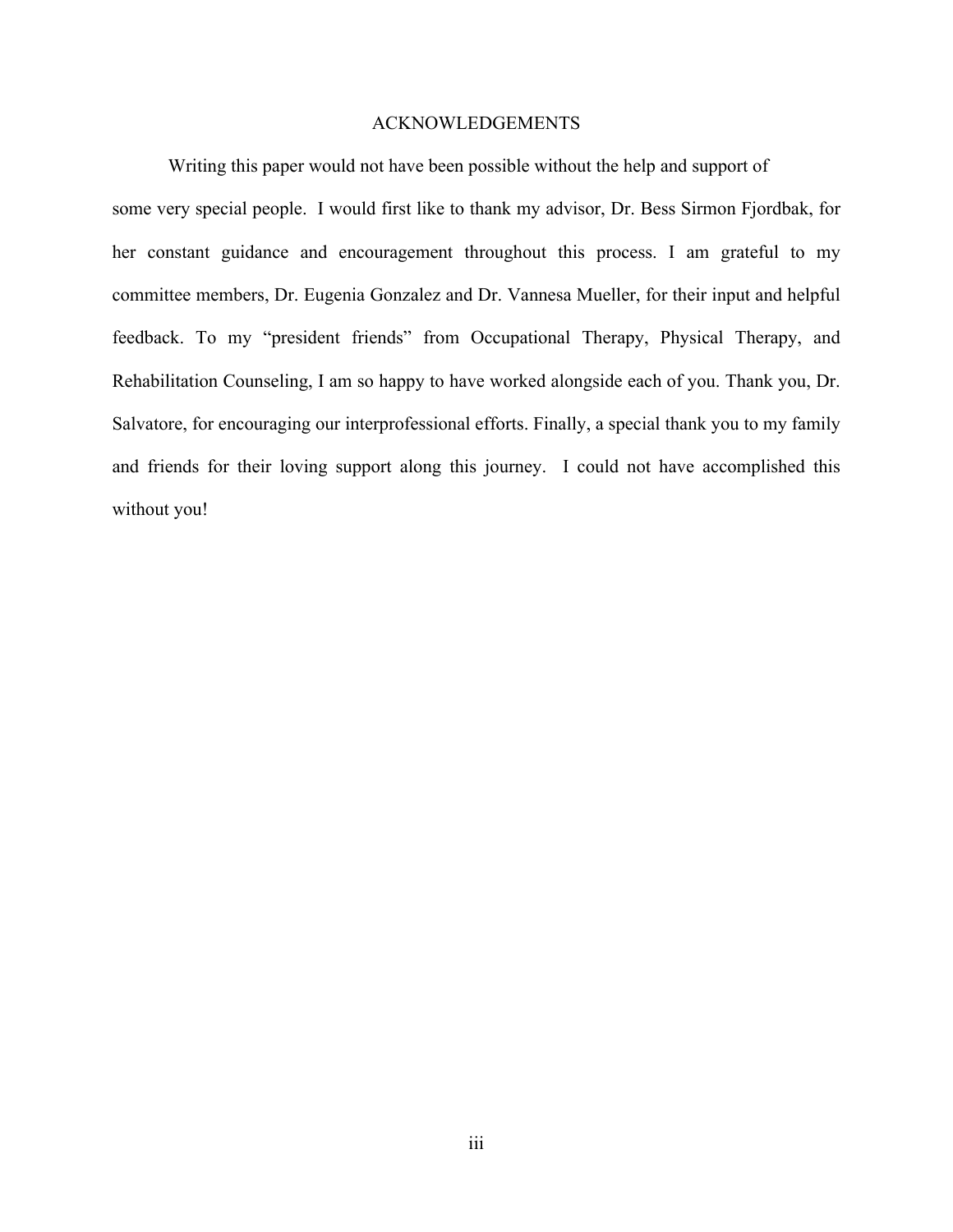#### ABSTRACT

Although the importance and benefits of interprofessional education (IPE) and interprofessional collaboration (IPC) in healthcare have been well demonstrated, the majority of graduate programs in speech-language pathology (SLP) only offer discipline-specific coursework and related experiences. **Purpose:** The purpose of this study is to explore SLPs' perceptions of their graduate programs' success at preparing them to be interprofessional teammembers in the medical work setting. **Method:** Medically-based SLPs in five Texas cities responded to a survey addressing IPE and IPC. Responses were collected regarding: 1. Interprofessional exposure to physical therapy (PT) and occupational therapy (OT) during graduate school, 2. IPE opportunities during their graduate studies, 3. IPC in their current work setting, 4. Perceived preparedness to work as an interprofessional team member upon graduation, and 5. Suggestions for increasing graduate programs' interprofessional opportunities. **Results:** A total of 63.8% of participants reported feeling that their graduate education did not adequately prepare them for interprofessional collaboration in their workplace.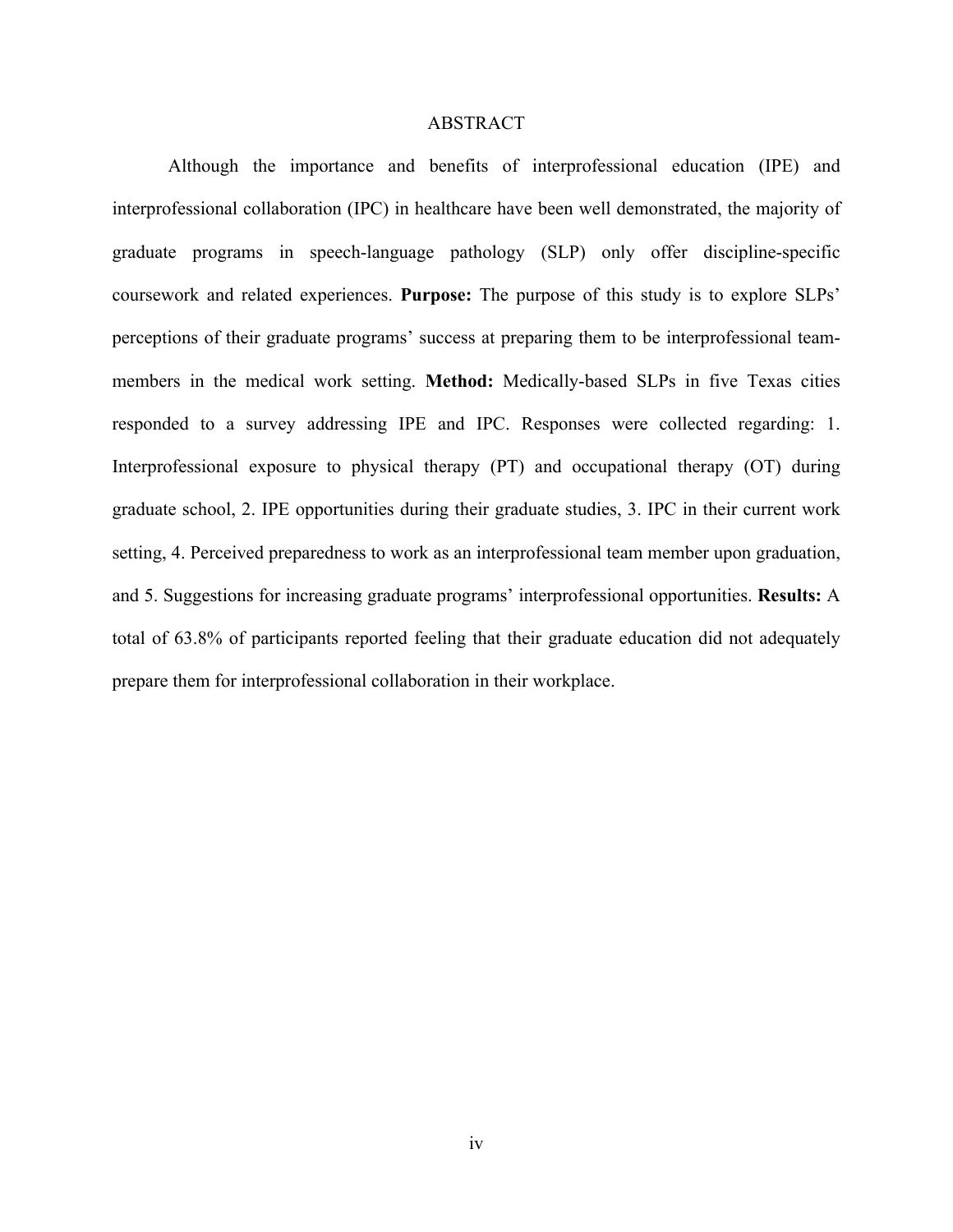# TABLE OF CONTENTS

| Chapter |  |
|---------|--|
|         |  |
|         |  |
|         |  |
|         |  |
|         |  |
|         |  |
|         |  |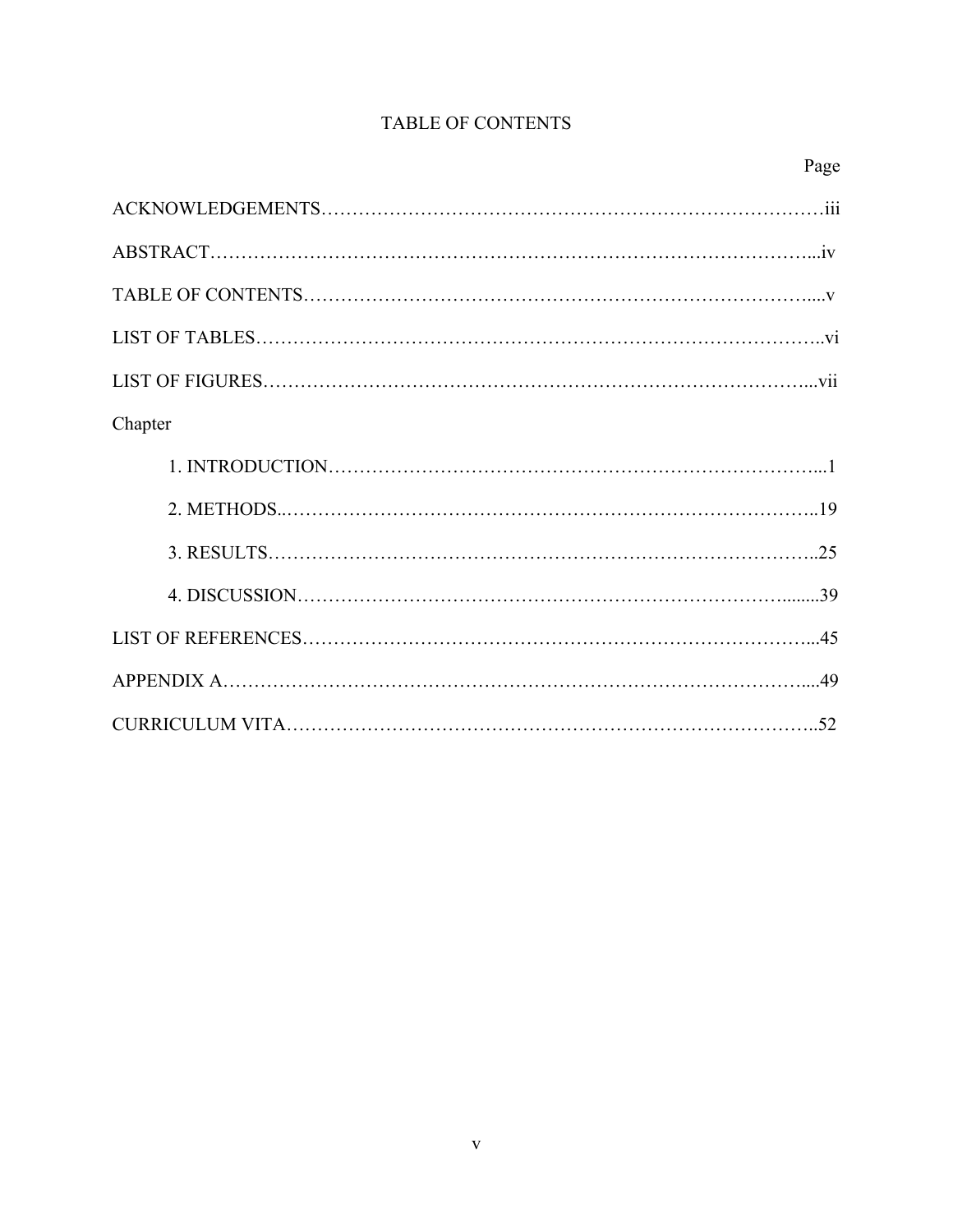# LIST OF TABLES

| Table 3: The Ten Most Frequently Used Words in Participants' IPC Definitions32 |  |
|--------------------------------------------------------------------------------|--|
|                                                                                |  |
|                                                                                |  |
| Table 6: Participants' Contextual Usage of "Working" and "Together"33          |  |
|                                                                                |  |
|                                                                                |  |
| Table 9: Participants' Contextual Usage of "Other" and "Discipline"34          |  |
|                                                                                |  |
|                                                                                |  |
|                                                                                |  |
|                                                                                |  |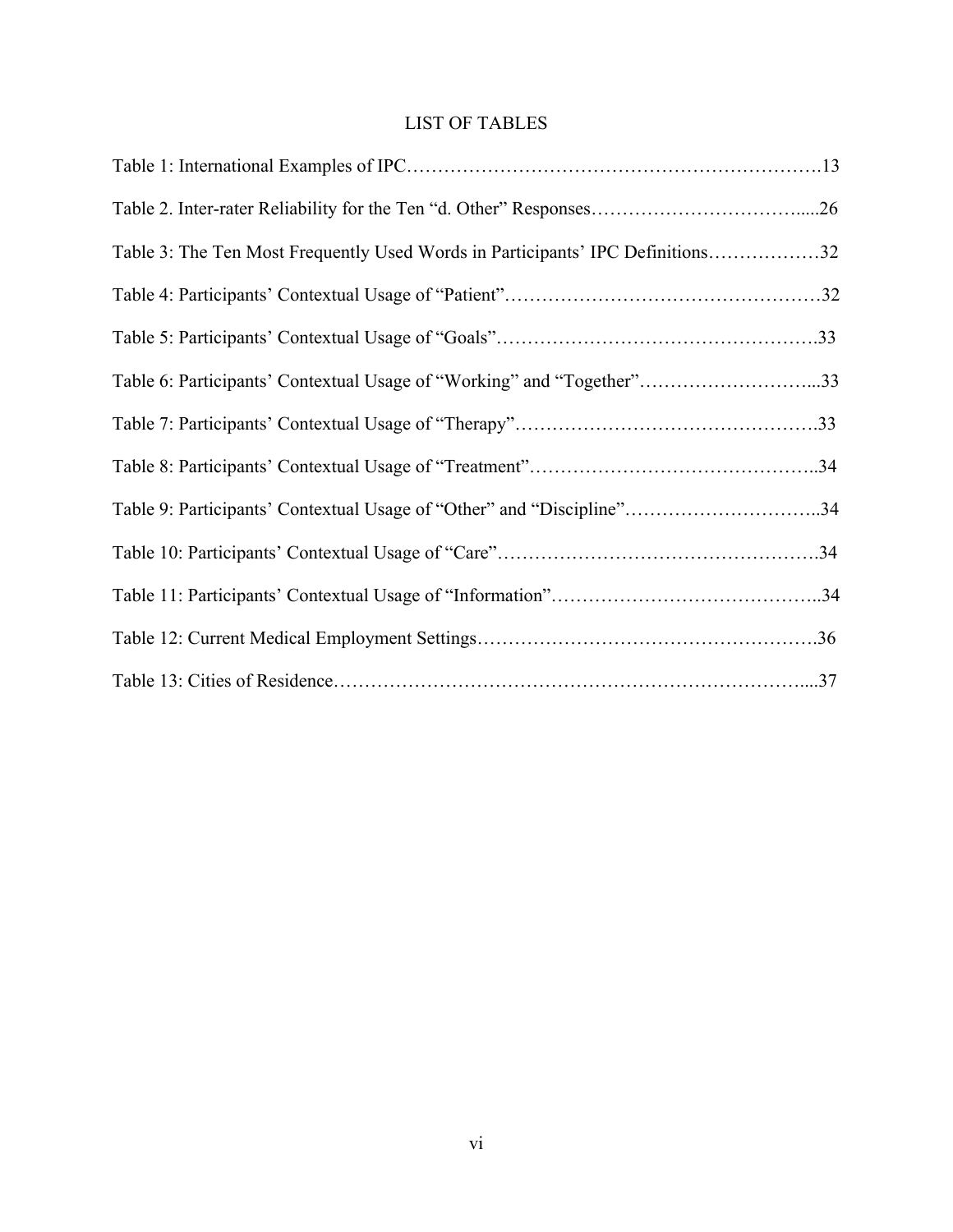# LIST OF FIGURES

| Figure 1: Did Your Graduate Program in SLP Adequately Prepare You to Collaborate with OT |  |
|------------------------------------------------------------------------------------------|--|
|                                                                                          |  |
|                                                                                          |  |
|                                                                                          |  |
|                                                                                          |  |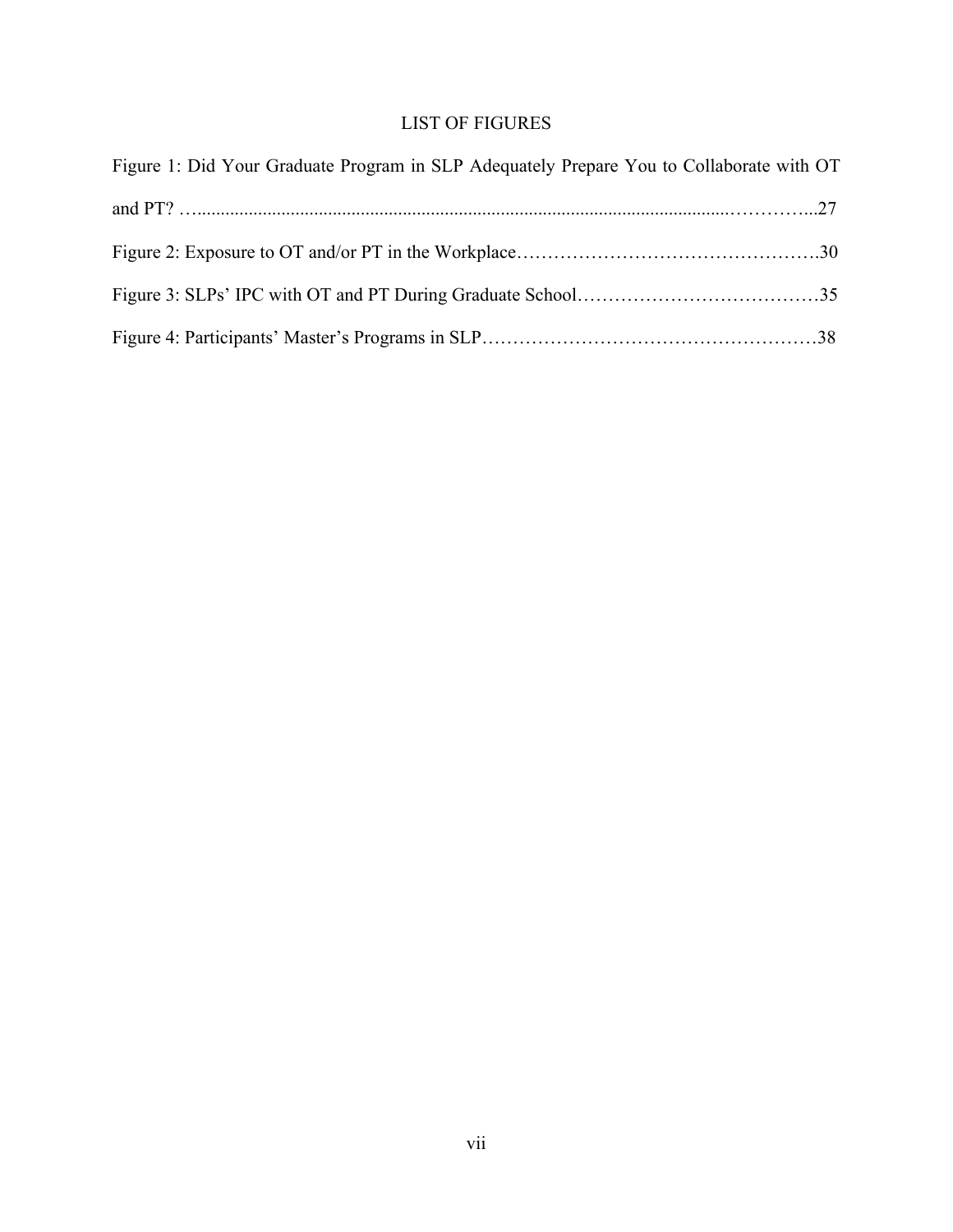#### CHAPTER 1: INTRODUCTION

The provision of quality, patient-centered healthcare is a worldwide priority. International and nationwide medical organizations enhance citizens' lives by developing health standards and facilitating advances in healthcare research. Global health is a dynamic, ever-changing entity that requires the knowledge and clinical expertise of a wide range of medical providers. In the United States, for example, the American Medical Association's *Health Care Careers Directory* (2011) estimates that the healthcare field is comprised of more than 80 different professions. Nearly all of these 80+ disciplines have their own professional organization, and they correspond to approximately 8,600 accredited training programs in the United States alone (AMA, 2011). Factors such as the rapidly growing (and aging) universal population, more patients requiring medical care, and the rising complexity of patients' needs, have implications for these healthcare disciplines and their present and future practitioners (ASHA, n.d.).

As a consequence of the issues listed above, the healthcare sector is undergoing political, economic, and theoretical changes (Adamson, Hunt, Harris, & Hummel, 1998). These changes range from increasing cost effectiveness, to transitioning to a more holistic delivery of healthcare services (ASHA, n.d.; Adamson et al., 1998). In attempts to increase cost-efficiency while simultaneously providing excellent patient care, global healthcare organizations have advocated for adaptations in medical service delivery, and in the academic training of future professionals. Among the emerging adaptations is a growing emphasis on interprofessional education (IPE) and collaborative service delivery. These practices have emerged as a result of public statements from worldwide healthcare organizations and research studies suggesting that collaboration between allied health professionals can result in more efficient use of resources, better patient outcomes, and an increase in provider fulfillment (ASHA, n.d.).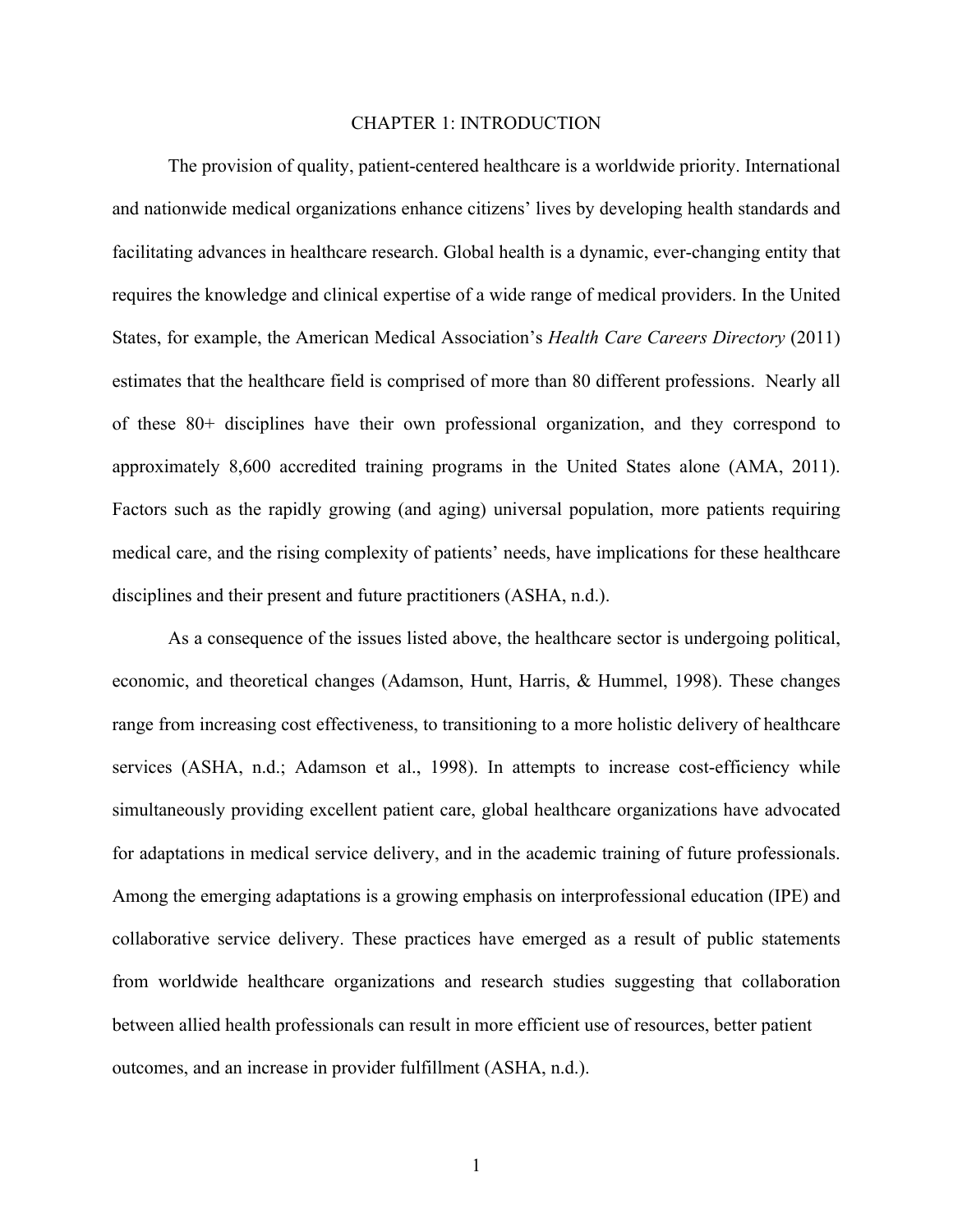Although this growing emphasis on collaboration has been linked to positive outcomes, healthcare professionals require a working understanding of each other's scopes of practice and responsibilities, in order for successful teamwork to occur (Martin, Williams, & DeVelder, 2008). Unfortunately, researchers such as Byrne and Pettigrew (2010) have asserted that professionals in the healthcare industry are lacking this crucial knowledge of other disciplines' roles. This lack of knowledge about other professionals' roles has been linked to a decrease in the standard of patient care (Pannbaker & Meyer, 2009), and an increase in interprofessional stereotyping and contention regarding role overlap (Mandy, Milton, & Mandy, 2004). In addition, Huebler (1994) explored perceptions of seasoned healthcare professionals and hospital administrators regarding preparation of allied health students for the workplace (as cited in Hunt et al., 1998, p. 127). Identified deficits in student readiness were in the areas of general healthcare industry awareness and insufficient interprofessional skills (as cited in Hunt et al., 1998, p.127).

This regrettable reality begs the logical question, "Are healthcare training programs actually addressing IPE (and its transition to collaborative practice) in their curricula?" An introduction to the multifaceted concept of collaboration, its support base, and negative features are first required, in order to truly appreciate the current (and hopefully future) answers to this question.

#### *Collaboration Terminology*

Throughout the healthcare literature, collaboration is referred to by an assortment of names and specifications because it is not a one-size-fits-all concept. Collaboration takes many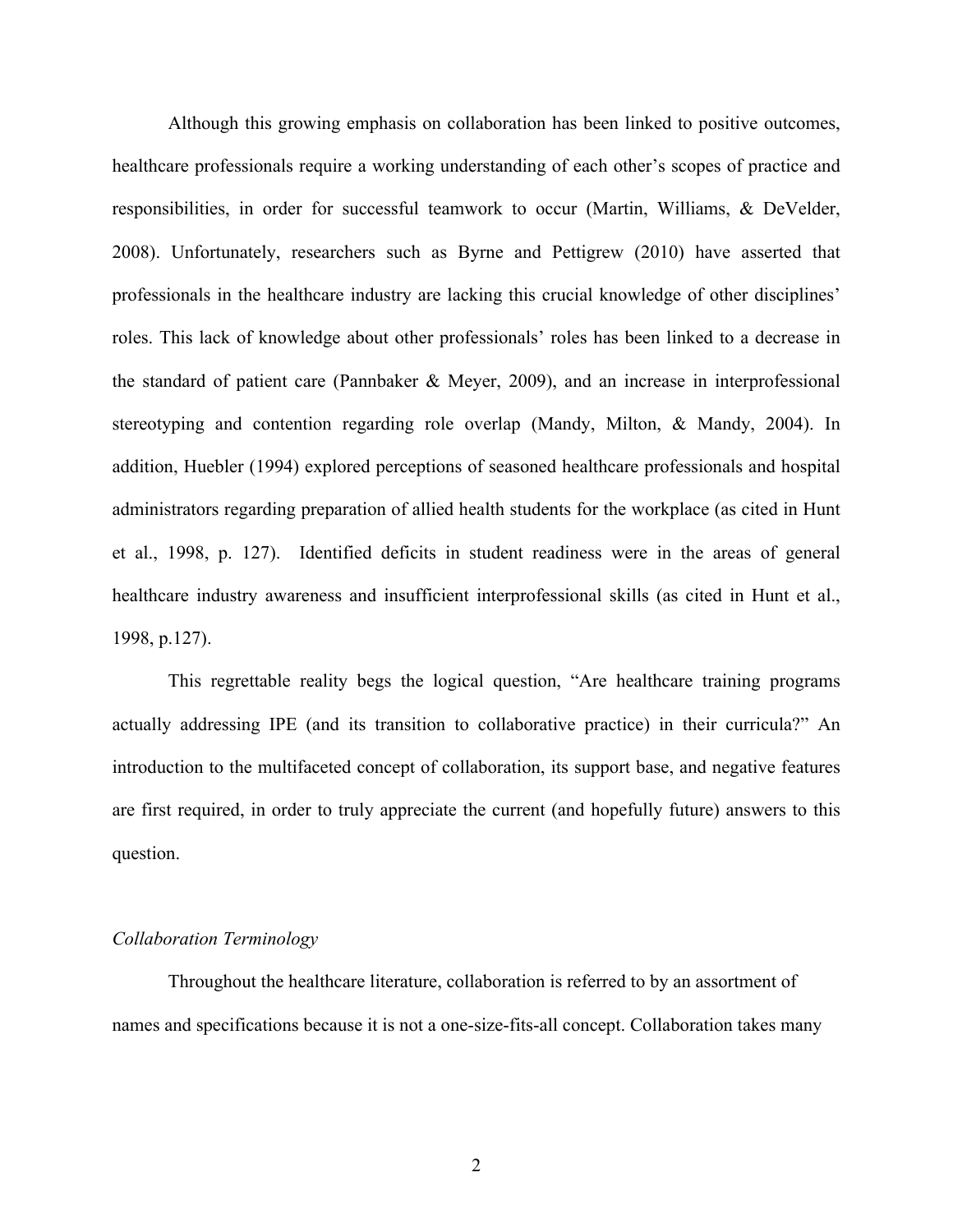different forms, both in the provision of healthcare services and in the context of education for allied health students. As there is not an accepted collaboration nomenclature, lack of consistent terminology often results in confusion and ambiguity for educators seeking to incorporate it into healthcare curricula (Cleary & Howell, 2003).

Frequently used terms in the health care literature include but are not limited to the following: *teamwork, integration, interprofessional, interprofessional collaboration* (IPC), *interprofessional education* (IPE)*, interprofessional exposure, interdisciplinary, multidisciplinary, transdisciplinary, shared learning, joint services* and *collaborative practice*. International health organizations and allied health researchers have offered the following definitions:

- *Interprofessional Education* (IPE) occurs when two or more professionals learn about, from, or with one another to facilitate effective collaboration and improve health outcomes (Centre for the Advancement of Interprofessional Education, 2002).
- *Interprofessional Collaborative Practice* occurs when multiple healthcare professionals working together to deliver excellent comprehensive health services to patients (also referred to as the provision of joint services) (Health Force Ontario, 2008).
- *Interdisciplinary* refers to the integration of various disciplines during learning, teaching, research, or problem solving, to facilitate a joint outcome (Beggs, 1999).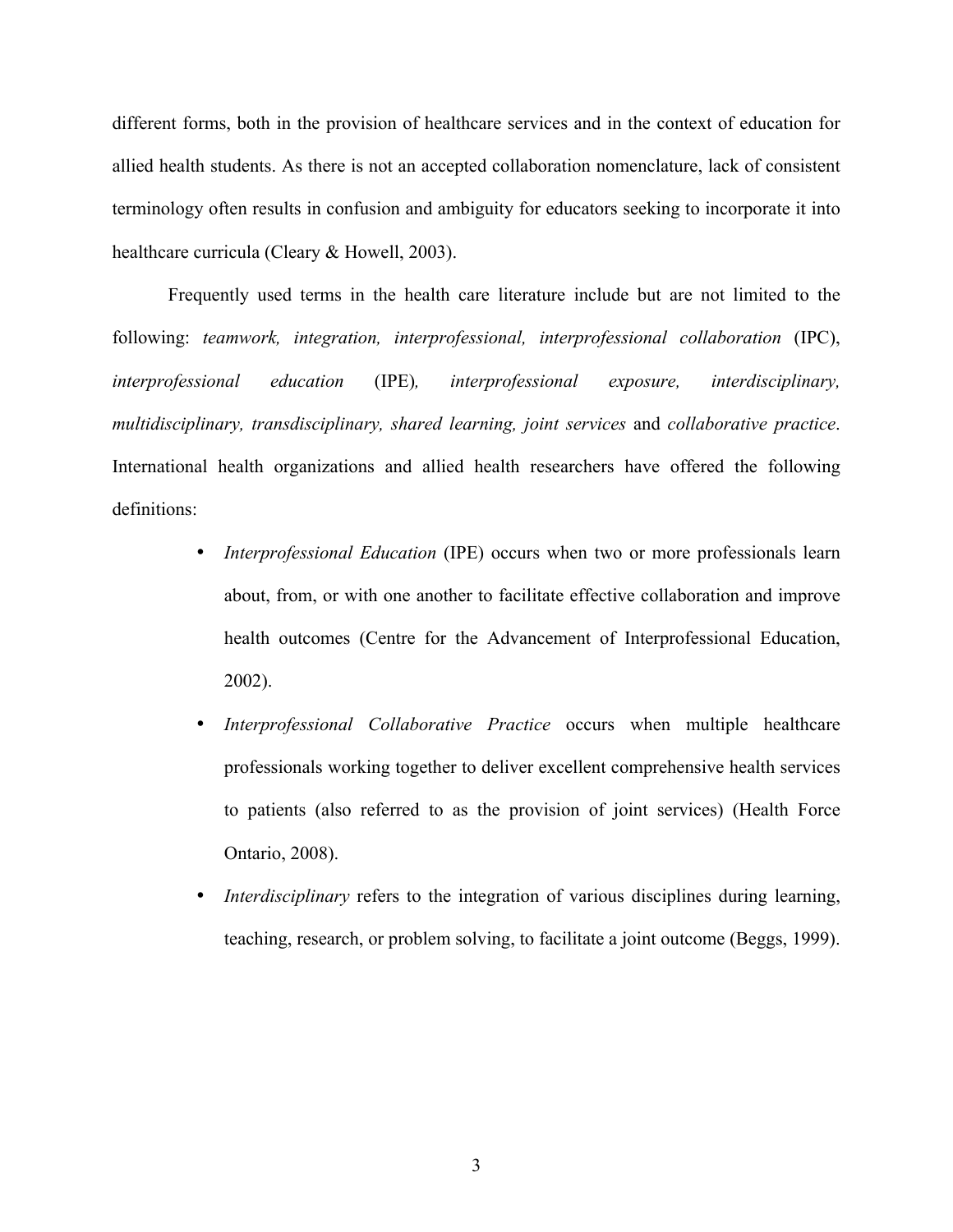- *Interdisciplinary Education and Practice* when multiple disciplines collaborate through cooperative planning, goal-development and decision-making (American Association of Colleges of Nursing, 1995).
- *Interdisciplinary* or *interprofessional* professionals representing different disciplines are familiar each other's main principles and responsibilities. Professionals recognize different disciplines' core languages and clinical priorities, and their lines of communication intersect. These professionals take other disciplines' expertise into account when making their own clinical decisions (Clark, 1993).
- *Interdisciplinary collaboration* occurs when researchers or clinicians work together to solve a problem using an integrated approach (Hoit, 2006).
- *Multidisciplinary* training, problem-solving, or research that blends disciplines but preserves their individuality (Beggs, 1999); bringing several disciplines together to understand a specific experience or problem through their unique perspectives. From a clinical standpoint, disciplines depend on phone consultations or notes in a chart, rather than on direct communication with each other (Clark, 1993).
- *Multidisciplinary Education and Practice* happens when many disciplines work together with independent goals (American Association of Colleges of Nursing, 1995).
- *Multidisciplinary collaboration* occurs when researchers or clinicians bring complementary knowledge and abilities to a problem, but do not integrate their diagnostic or treatment efforts (Hoit, 2006).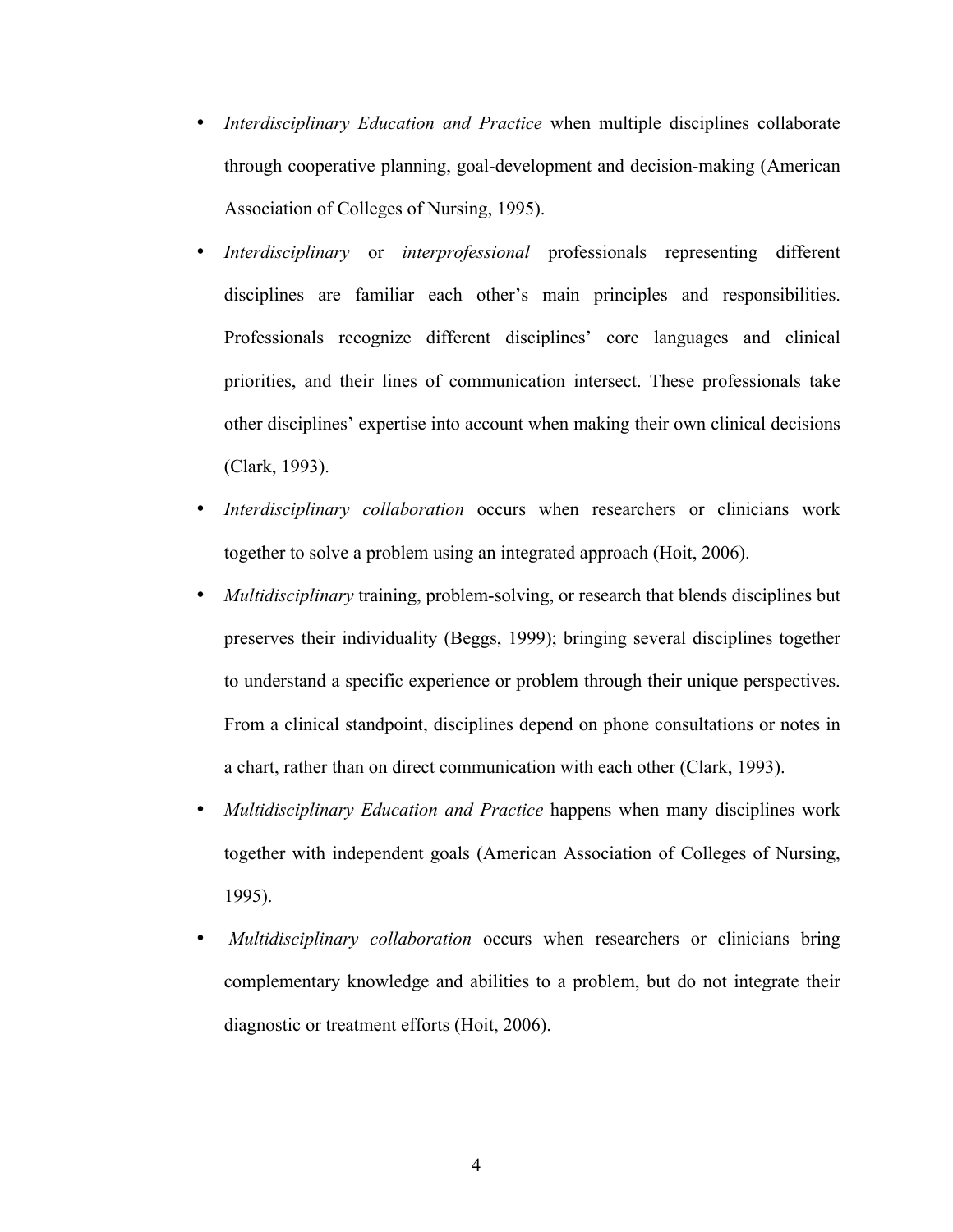• *Transdisciplinary collaboration* happens when clinicians or researchers work together using an integrative approach that surpasses disciplinary margins (Hoit, 2006).

Although the literature is rich with terms describing collaboration, several of these terms have very similar definitions. This reflects the context-dependency of word meaning, as introduced by John Rupert Firth in 1957, as cited in Monaghan (1999), "You shall know a word by the company it keeps."

Throughout the course of this paper, the terms *interprofessional collaboration* (IPC) and *interprofessional education* (IPE) will serve as umbrella terms for collaboration. Here onward, the term IPC refers to any form of joint practice, exposure, or interaction between two or more health care professionals in the academic or work settings. Likewise, IPE will represent the varying degrees of learning that may occur between two or more students, faculty members, or health care professionals in the academic or work settings. Interdisciplinary and interprofessional will also be used synonymously throughout the present study.

#### *Support from World-wide Healthcare Organizations*

Healthcare organizations around the world have announced their support of collaboration in the delivery of patient care. The World Health Organization (WHO), the international health entity within the United Nations, has recognized collaboration as a fundamental piece of universal health. During the International Conference on Primary Health Care in Alma-Ata, Kazakhstan, WHO representatives established the goal of "Health for All." During the Declaration of Alma-Ata (1978), the WHO mandated that primary health care: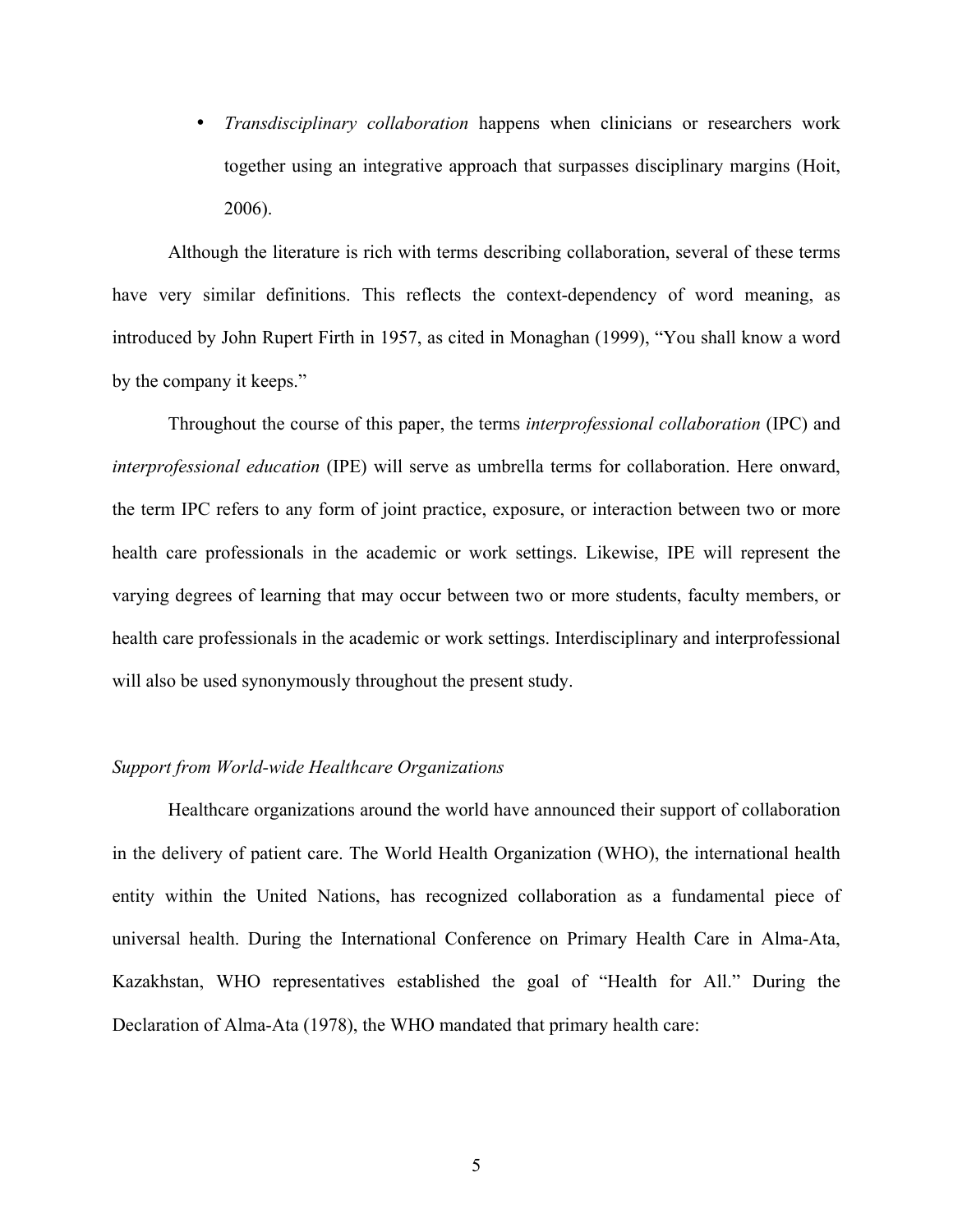should be sustained by integrated, functional, and mutually supportive referral systems… and relies, at local and referral levels, on health workers, including physicians, nurses, midwives, auxiliaries and community workers as applicable, as well as traditional practitioners as needed, suitably trained socially and technically to work as a health team… (p. 2).

The WHO has also published a public document entitled the *Framework for Action on Interprofessional Education and Collaborative Practice* that showcases the present status of interprofessional collaboration across the globe (WHO, 2010). This document was developed as a tool to provide health policy-makers with strategies to facilitate collaborative practice and interprofessional education.

Within the United States, the National Institutes of Health (a division of the U.S. Department of Health and Human Services) makes significant advancements in medicine to enhance and prolong lives (NIH, n.d.) Although healthcare research has been typically undertaken by discrete specialties or disciplines, the NIH supports interprofessionalism by rewarding researchers and scientists who engage in interdisciplinary investigations (NIH, n.d.).

The Canadian Health Services Research Foundation (CHSRF) advocates for interprofessionalism by publishing systematic reviews of collaboration in Canadian primary healthcare. The CHSRF recognizes collaborative practice as a crucial component of handling the challenges of an aging population, appropriately serving co-morbid populations, and caring for those with chronic diseases (Barrett, Curran, Glynn & Godwin, 2007).

Collaboration in healthcare training programs and in professional service delivery is also of primary importance in the United Kingdom. The UK's Centre for the Advancement of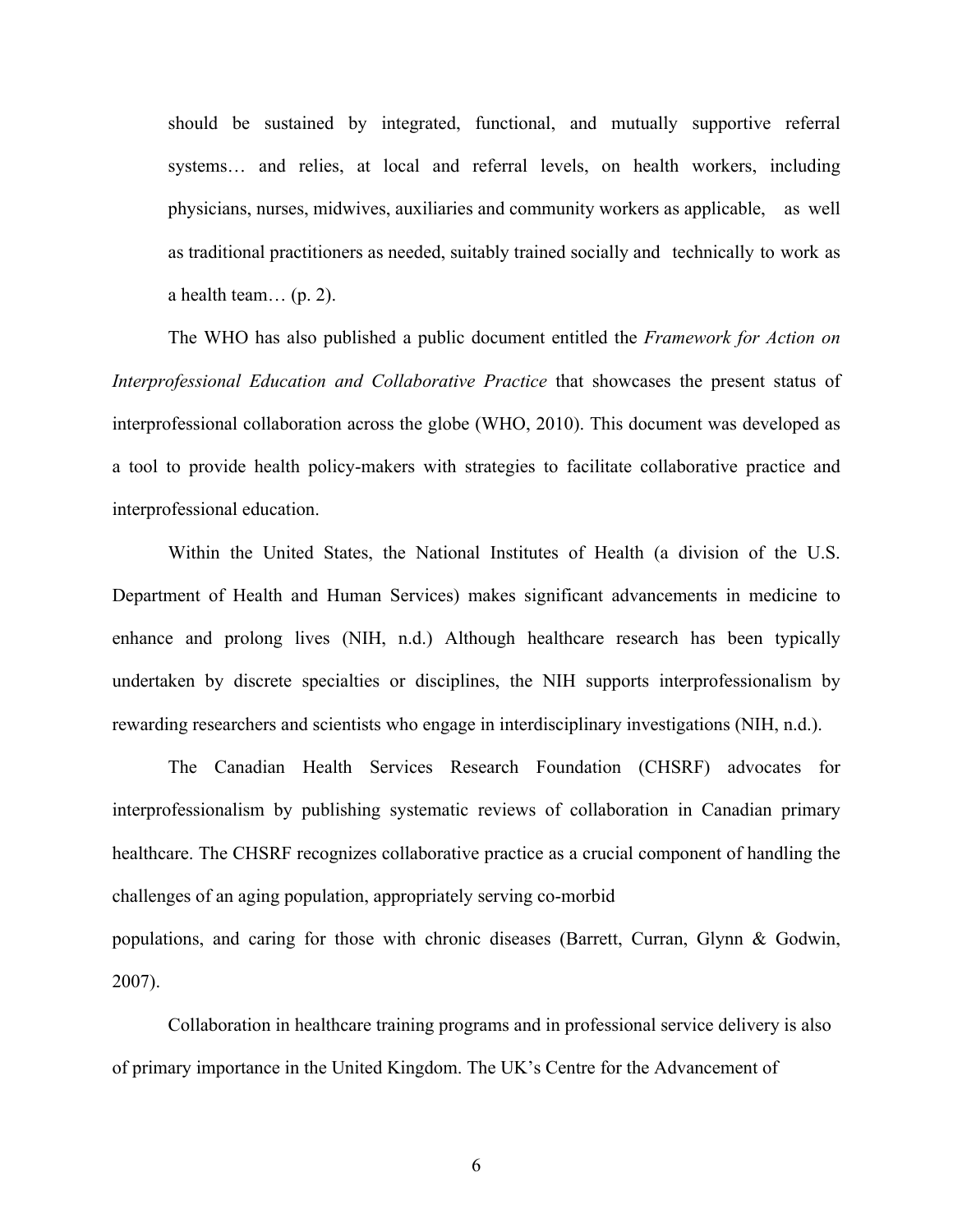Interprofessional Education (CAIPE) acts on the notion that successfully designed IPE can improve quality of life and overall patient care (CAIPE, 2011). The CAIPE disseminates information and resources about interprofessionalism via its website, publications, and its prominent connection with the Journal of Interprofessional Care (CAIPE, 2011). The *Journal of Interprofessional Care* is published six times each year and its articles endorse collaboration (by means of education, professional practice, or research) in the domains of social services, health care, and education (CAIPE, 2011).

#### *Support from Professional Organizations*

Numerous allied health professional organizations, among them, the American Association of Colleges of Nursing (AACN) and the American Speech-Language-Hearing Association (ASHA) have recognized the importance of collaboration. According to the American Association of Colleges of Nursing (1995), nursing students must learn in an environment that fosters interdisciplinary educational experiences and teaches mutual respect and understanding. Although different healthcare fields have their own foci, healthcare professionals must work as team-members with other disciplines (AACN, 1995). In similar form, ASHA acknowledges that quality healthcare entails the constant communication and information sharing of different disciplines (ASHA, n.d).

#### *ASHA's Position*

The ASHA Code of Ethics (2010, p. 4) stipulates that speech language pathologists (SLPs) must: "…maintain interprofessional and intraprofessional relationships," thus designating collaboration between disciplines as a requirement for professional competence.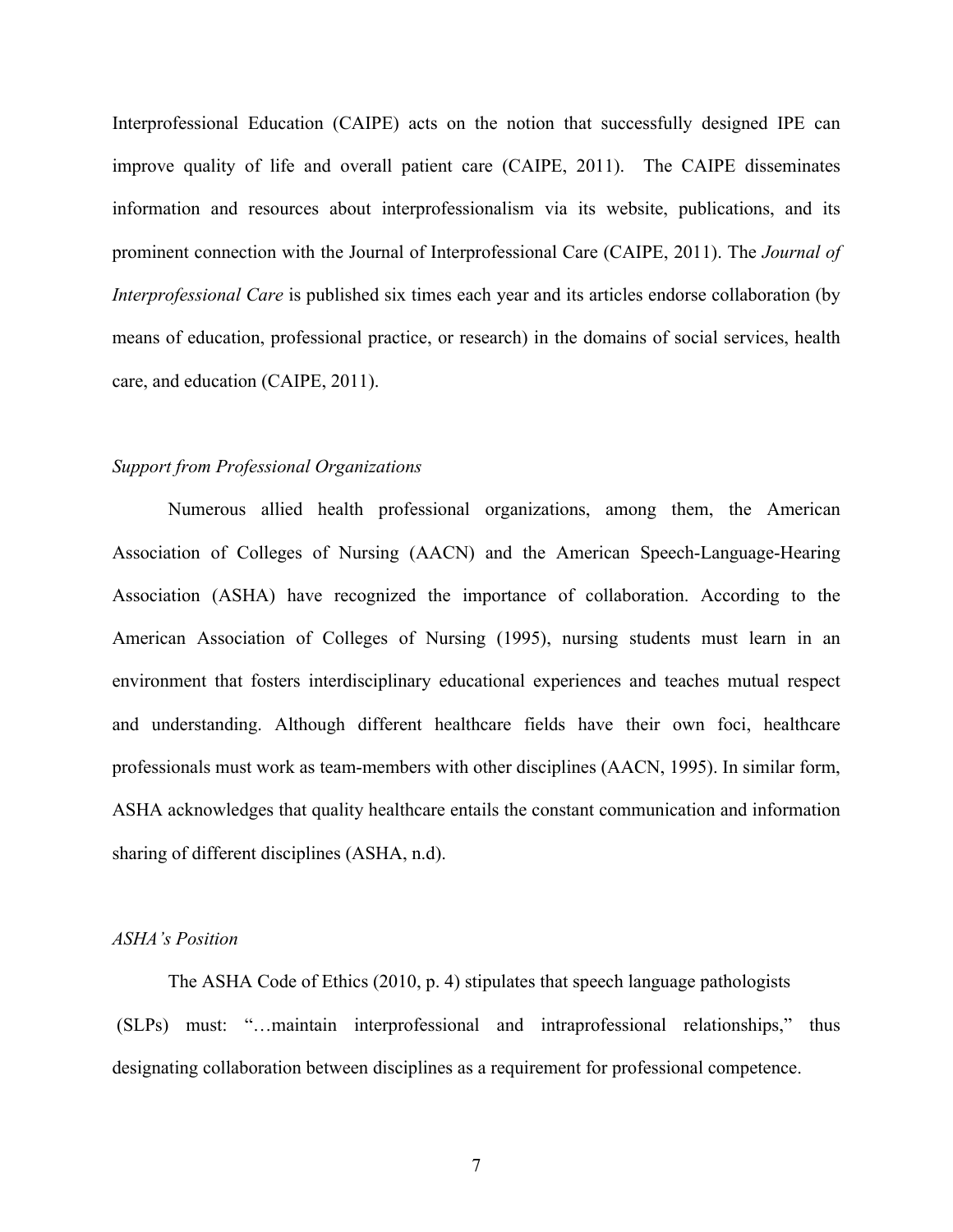Hoit (2006) stated that the ability to "talk across disciplinary lines," also referred to as "cross talking," is essential to collaboration, and collaboration between professionals is necessary to solve complex research questions. ASHA further demonstrates its support of collaboration by providing its members with resources on IPC and IPE. Among the resources are brief introductions to the CHSRF and the CAIPE (described above) and other collaboration centers or organizations (ASHA, n.d.)

ASHA likewise demonstrates its support of collaboration through its professional involvement with other organizations. For example, ASHA belongs to *The Consultant Group on Interprofessional Professionalism*, which is comprised of the following professional organizations: American Association of Colleges of Nursing, Association of Colleges of Osteopathic Medicine, American Association of Colleges of Pharmacy, American Dental Education Association, American Psychological Association, American Physical Therapy Association, and The National Board of Medical Examiners (Brownell, Hammer, and Nunez 2008).

ASHA is also a member of the *National Joint Committee for the Communication Needs of Persons with Severe Disabilities* (NJC), an organization created in conjunction with The Association for Persons with Severe Handicaps (TASH). The NJC (1992) supports educational endeavors and research designed to help individuals living with severe disabilities to communicate more effectively. A core emphasis of the NJC is that communication treatment must occur across multiple contexts, requiring the collaboration and skills of family members and professionals from multiple disciplines (NJC, 1992).

The Joint Committee on Interprofessional Relations Between ASHA and Division 40 (Clinical Neuropyschology) of the American Psychological Association provides guidance to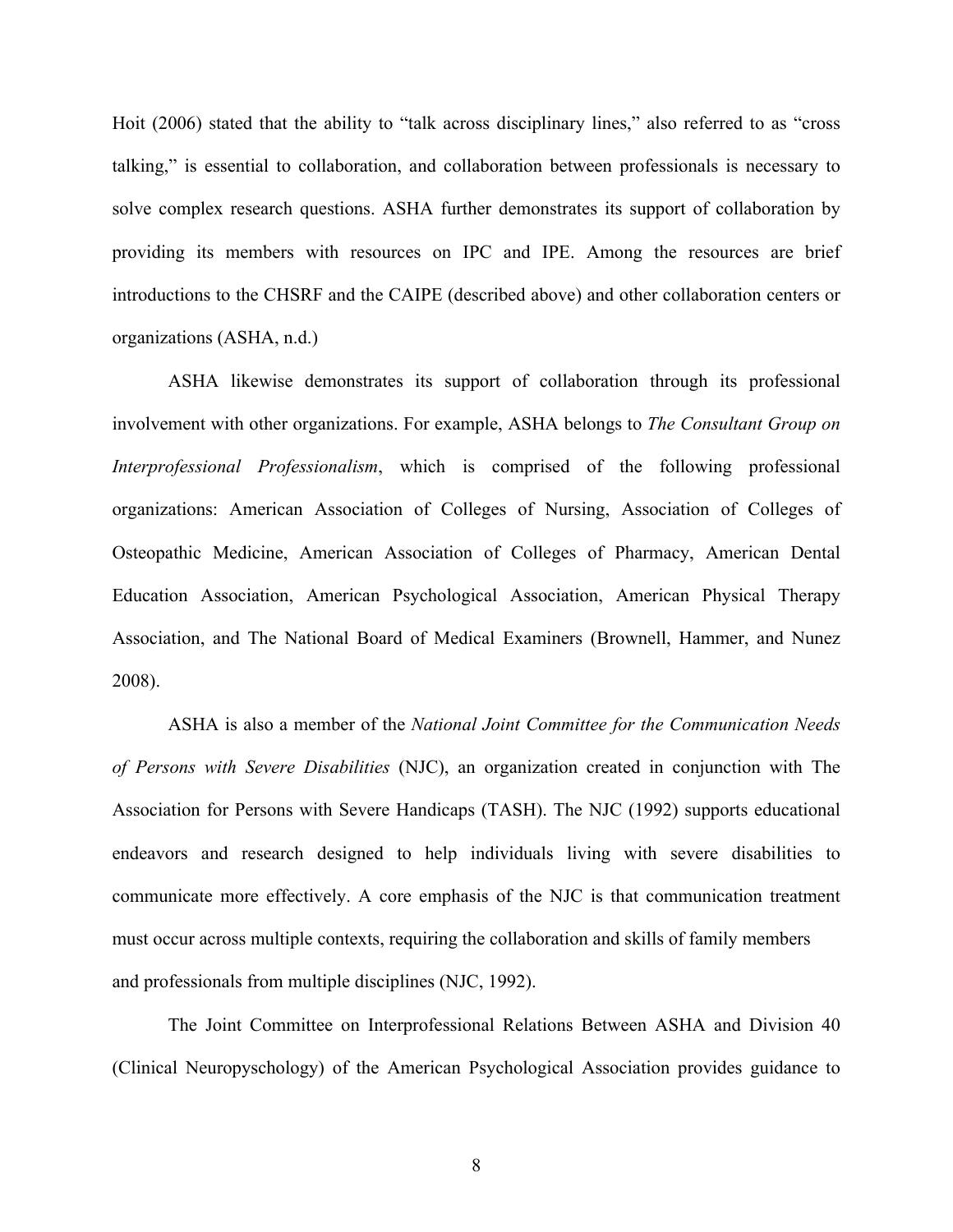SLPs and clinical neuropsychologists during diagnosis and treatment of individuals with acquired brain injuries (Joint Committee on Interprofessional Relations, 2007). The multifaceted complications of the brain-injured population require the integrated knowledge and skills of several disciplines working as a team to maximize patient recovery.

Additionally, ASHA provides its members with disorder-specific policy documents to guide and assist SLPs in important decision-making. For example, with respect to patients using augmentative and alternative communication (AAC), ASHA stipulates that the goal of AAC is to maintain or advance a "desirable quality of life," regardless of any individual therapist's professional perspective or theoretical orientation (ASHA, 2004). In addition, while treating patients with AAC, SLPs much recognize the need for knowledge of other professionals, including: physicians, teachers, vision specialists, occupational therapists, physical therapists, social workers, behavior specialists, psychologists, and engineers (ASHA, 2004).

In regards to individuals with cognitive disorders and/or developmental disabilities, ASHA states that SLPs provide assessments and interventions as members of a collaborative treatment team (ASHA, 2005). Collaborative team members serving this population include the patient with disabilities, his or her family members, caregivers, and a wide range of clinical professionals. Together, team members develop and organize holistic interventions that are family-centered, culturally sensitive, and geared to maximize patient care and enhance treatment outcomes (ASHA, 2005). ASHA's support of collaborative practice extends to patients using tracheoesophageal (TE) speech. Beginning with preoperative patient screening, the otolaryngologist and the SLP work together to assess the patient's capacity to generate voicing using tracheoesophageal speech, and work together to select and fit the TE device (ASHA, 2004).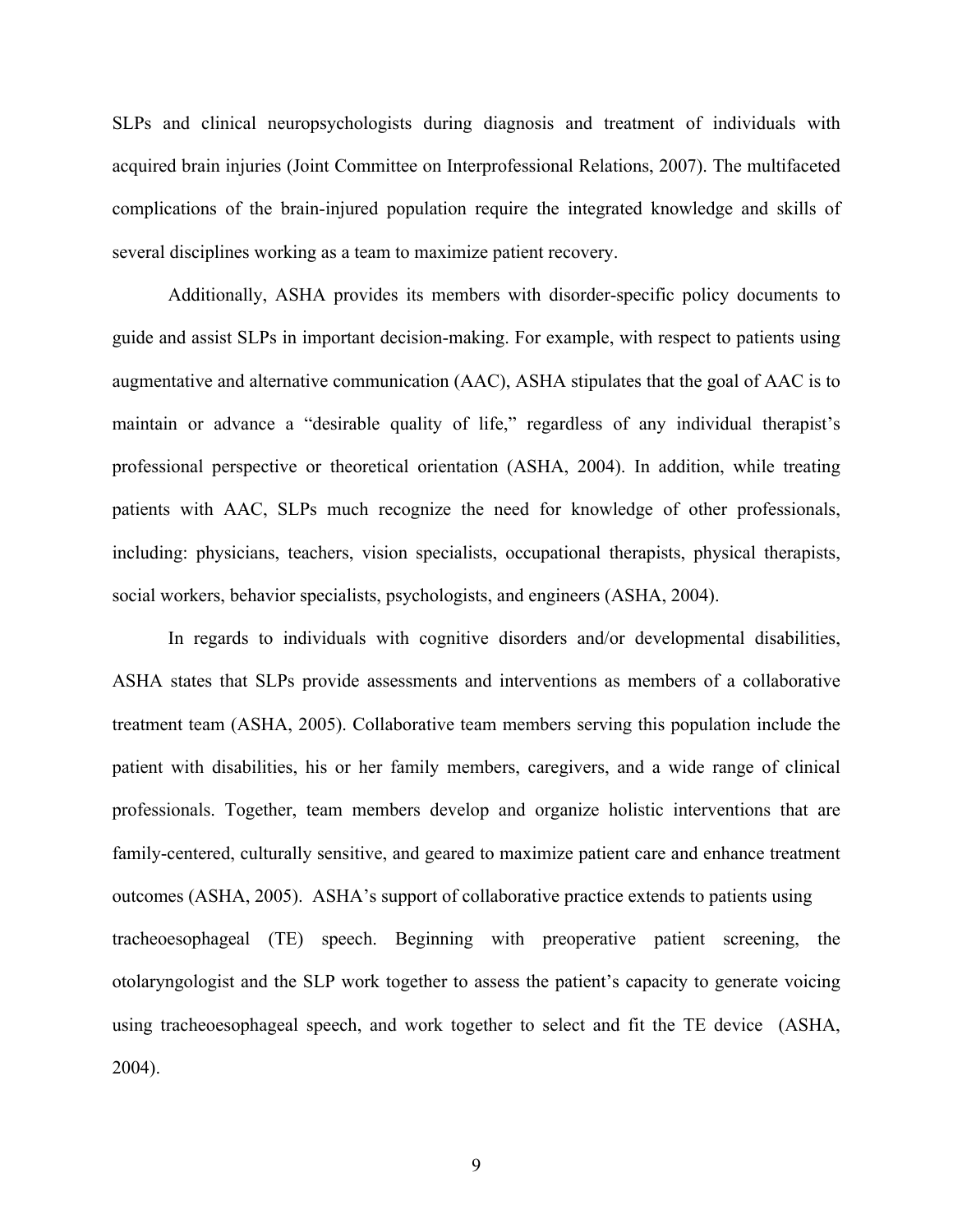Collaboration with other allied health professionals in the workforce is not a new development for speech-language pathologists. Various publications in the literature describe successful teamwork between SLPs and other healthcare professionals with respect to a wide range of disorders. Several publications in the healthcare literature state that IPE is essential for professional achievement, and that the most crucial time for healthcare providers to receive IPE experience is during educational training. Although ASHA recognizes the importance of collaboration between SLPs and other practitioners, the vast majority of studies on this topic are outside of the SLP journals.

## *Collaboration in the Literature*

Eakman, Davens, Ager, Buchanan, Fee, Gollick, Michels, Olson, Satterfied and Stevenson (2002) investigated the effects of an interdisciplinary fall avoidance team on the frequency of falls and injuries in 25 elderly patients living in a long-term care setting. Members of the interdisciplinary team included representatives from the following departments: nursing, occupational therapy, pharmacy, physical therapy, speech-language pathology, and social services. Data of residents' fall history and resulting injuries was compiled before implementation of the "fall prevention team" and during the 90 days after it was executed. Members of the team completed their respective patient evaluations and reported findings to other members. Participants were prescribed one of the following four types of interventions based on recommendations from the team: clinical interventions, psychosocial interventions, environmental adaptations, or restraint-free alarms. Evaluation of the 90-days of data collection after initiation of the fall prevention team, indicated a 39.8% decrease in patient fall rates. As discussed by Eakman et al., (2002), this data suggests that the presence of an interdisciplinary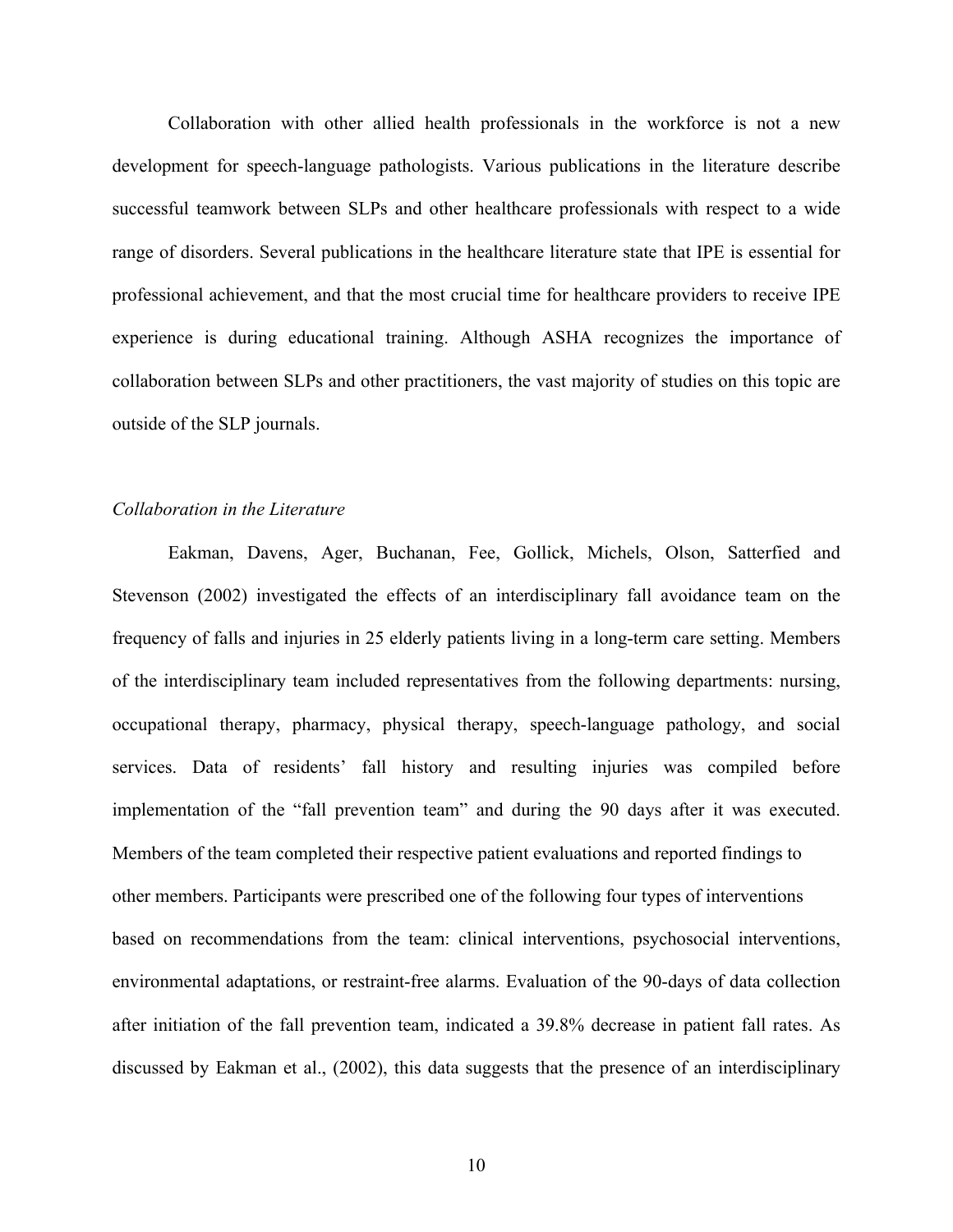fall prevention team is a likely contributor to the reduction of patient falls and injuries. The researchers further emphasized that the different perspectives of each fall-prevention team member facilitated the comprehensive approach to each patient's fall-prevention care plan.

Musson and Silverman (1997) assessed the effect of an interdisciplinary team on improving the prescription and use of liquid nutritional supplements in a VA hospital during the treatment of dysphagia. The catalysts for this study were escalating demands from the Joint Commission of Accreditation of Hospitals (JCAH) to demonstrate how interdisciplinary monitoring can enhance patient care. Members of this interdisciplinary team included: one speech language-pathologist, pharmacists, dietitians, one home health nurse, one nurse practitioner, one social worker, a quality management team, and physicians with a variety of specialties. Together, these professionals identified the number of VA outpatients who currently had prescriptions for liquid nutritional supplements, estimated the cost of supplement provision, and developed interdisciplinary criteria for the future prescription of supplements. Supervisory backing was then obtained to establish an assessment program for patients getting the nutritional supplements. Interdisciplinary team members also reviewed patients' medical records and performed assessments to determine each patient's continued need of the nutritional supplements from each discipline's perspective. Musson and Silverman (1997) reported that implementation of an interdisciplinary quality assurance team allowed the hospital to identify the overspending of monthly funds on unnecessary supplement prescriptions.

Strasser, Falconer, Herrin, Bowen, Stevens and Uomoto (2005) examined the connection between the functioning of rehabilitation teams and results for stroke patients. Five-hundred thirty rehabilitation personnel from speech-language pathology, physical therapy, occupational therapy, social work, medicine and nursing, representing 46 VA rehabilitation units, completed a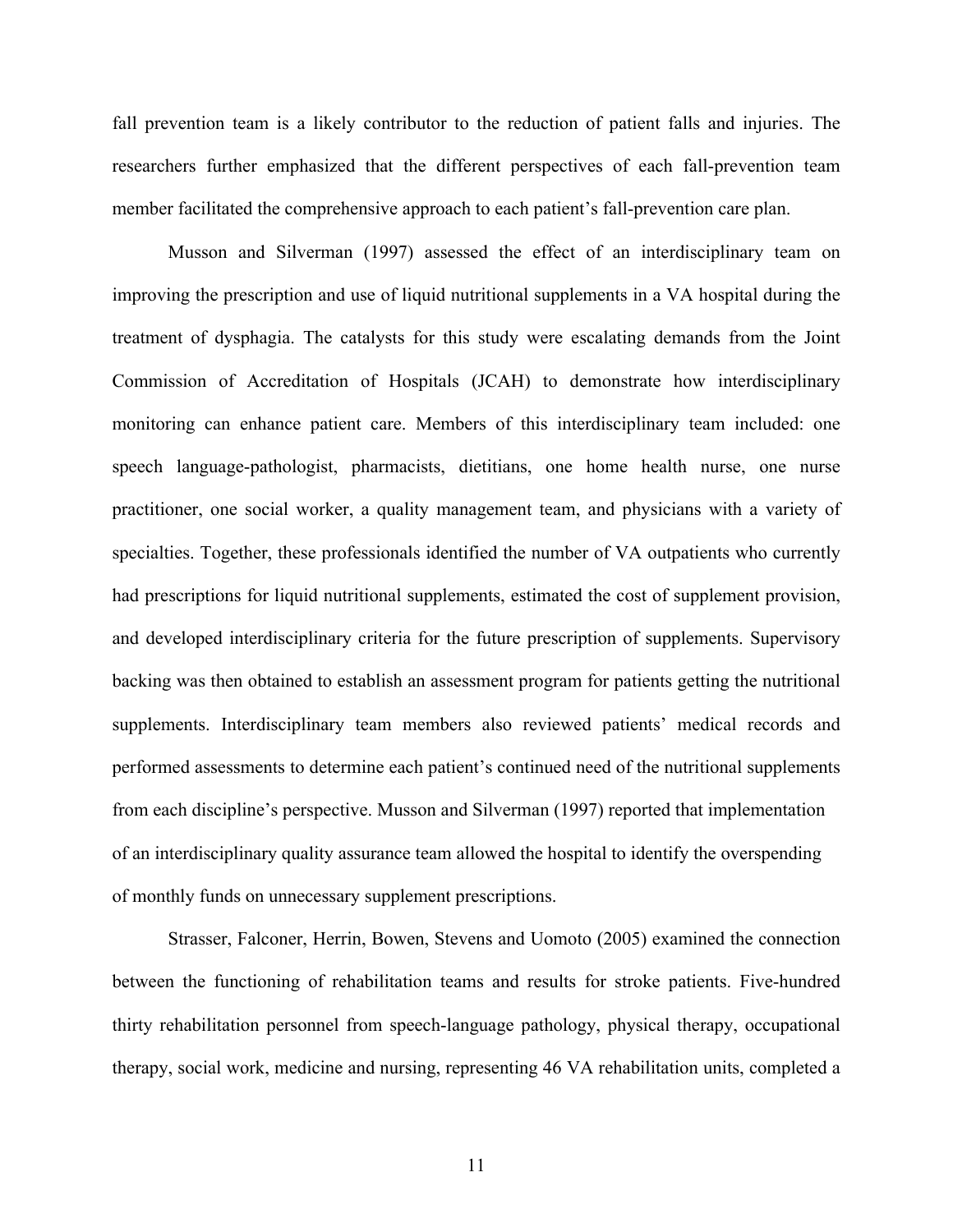survey addressing views of team functioning. Survey items featured the following characteristics: communication between team members, support and involvement from the physician, interprofessional relationships of team members, innovation, task familiarity, use of essential information, and overall organization, order, and effectiveness. The survey also required participants to address the following features of patient outcomes: improvement, length of rehabilitation stay, and discharge to the home or other settings. Results of the study identified that team order and organization, use of important information, and task familiarity were significantly linked ( $p < .05$ ) to patient improvement, while team effectiveness was significantly related to length of patient stay ( $p < .05$ ). As stated by Strasser and colleagues (2005), although further research is needed to better understand the dynamics of team-functioning and its measurement effectiveness, these results may aid rehabilitation centers in optimizing the costeffectiveness of stroke rehabilitation service delivery.

While IPC has been widely published in the healthcare literature, Borduras, Frank, Hall, Handfield-Jones, Hardwick, and Ko (2006) state that academic institutions and their faculty members are the actual catalysts for IPE in training curricula and the use of collaborative practice in the workplace. Various researchers assert that IPE is essential to supplying future healthcare professionals with the skills and knowledge necessary to provide collaborative, family-centered, and efficient patient care (Takahashi, Brissette, and Torstad, 2010). Likewise, interdisciplinary interactions also provide an "enriched and diverse educational background" (University of Florida, 2009).

In addition to the literature review, the primary researcher did an online search of university program websites to identify collaboration efforts. Please refer to Table 1.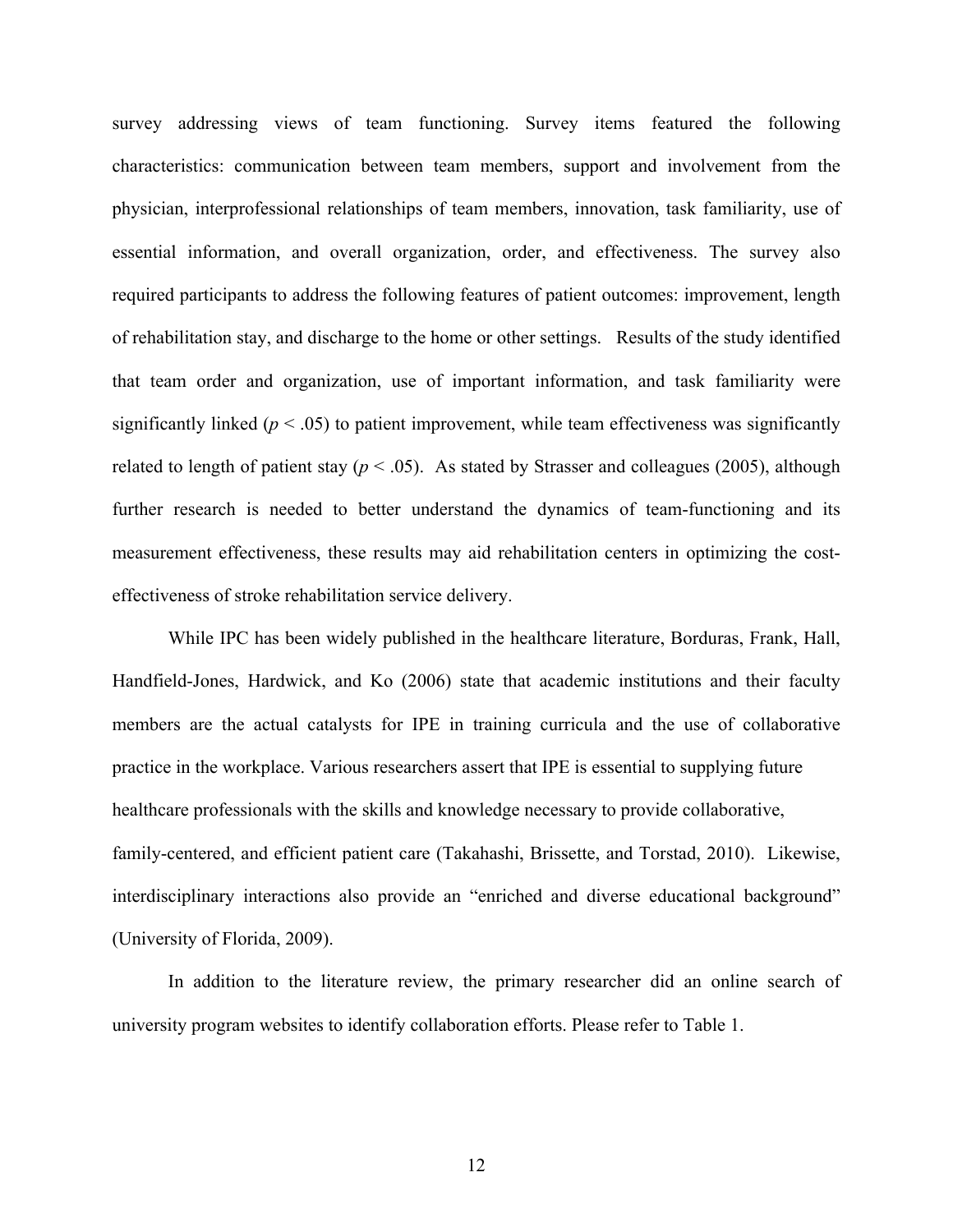| University                                                       | <b>Professions</b>                                                                                                                       | <b>Overview of IPE</b>                                                                                                                                                                                                         |
|------------------------------------------------------------------|------------------------------------------------------------------------------------------------------------------------------------------|--------------------------------------------------------------------------------------------------------------------------------------------------------------------------------------------------------------------------------|
| University<br>of<br>Minnesota                                    | Dentistry, nursing,<br>medicine, public<br>health, veterinary<br>science                                                                 | Interprofessional courses, activities, and events to<br>increase knowledge of other professionals' roles.<br>(University of Minnesota, n.d.)                                                                                   |
| Oregon<br>Health and<br>Science<br>University                    | <b>SLP</b>                                                                                                                               | SLP students perform interdisciplinary research<br>and have interprofessional clinical opportunities<br>(Oregon Health and Science University, n.d.)                                                                           |
| <b>Texas Tech</b><br>University                                  | <b>SLP</b>                                                                                                                               | Guest lectures from: OT, PT, hearing impaired<br>education, human development and family<br>sciences, psychology. (Sancibrian, 1990)                                                                                           |
| University<br>of South<br>Dakota                                 | SLP, OT, PT, PA,<br>social work,<br>audiology, dental<br>hygiene, dietetics,<br>health services,<br>administration,<br>medicine, nursing | Students from the different disciplines were<br>assigned to an interdisciplinary team. Teams<br>interviewed a hypothetical patient and developed<br>an interdisciplinary plan of care.<br>(Martin, Williams, & DeVelder, 2008) |
| University<br>of Florida                                         | <b>SLP</b>                                                                                                                               | Doctoral candidates work choose additional<br>courses that relate to their interests.<br>(University of Florida, 2009)                                                                                                         |
| University<br>of Kentucky<br>& Eastern<br>Kentucky<br>University | SLP, OT, PT                                                                                                                              | At Rockcastle Regional Hospital and Respiratory<br>Care Center, students observed an evaluation,<br>assessed a patient, designed a plan of care, and<br>participated in a community activity.<br>(Page, n.d.)                  |
| University<br>of North<br>Dakota                                 | SLP, OT, PT,<br>nursing, medicine,<br>physician assistant,<br>social work,<br>dietetics                                                  | Students participated in two six-week sessions of<br>an interprofessional healthcare course designed to<br>teach communication skills necessary for the<br>workplace.<br><b>Student Perspectives after IPE:</b>                |
|                                                                  |                                                                                                                                          | Social Work students reported the highest<br>satisfaction, followed by SLP and medicine<br>(Schill, Christian, Christianson, Hall, Haskins,<br>Jedlicka, Offutt, & Romanick, 2008)                                             |

Table 1. International Examples of IPE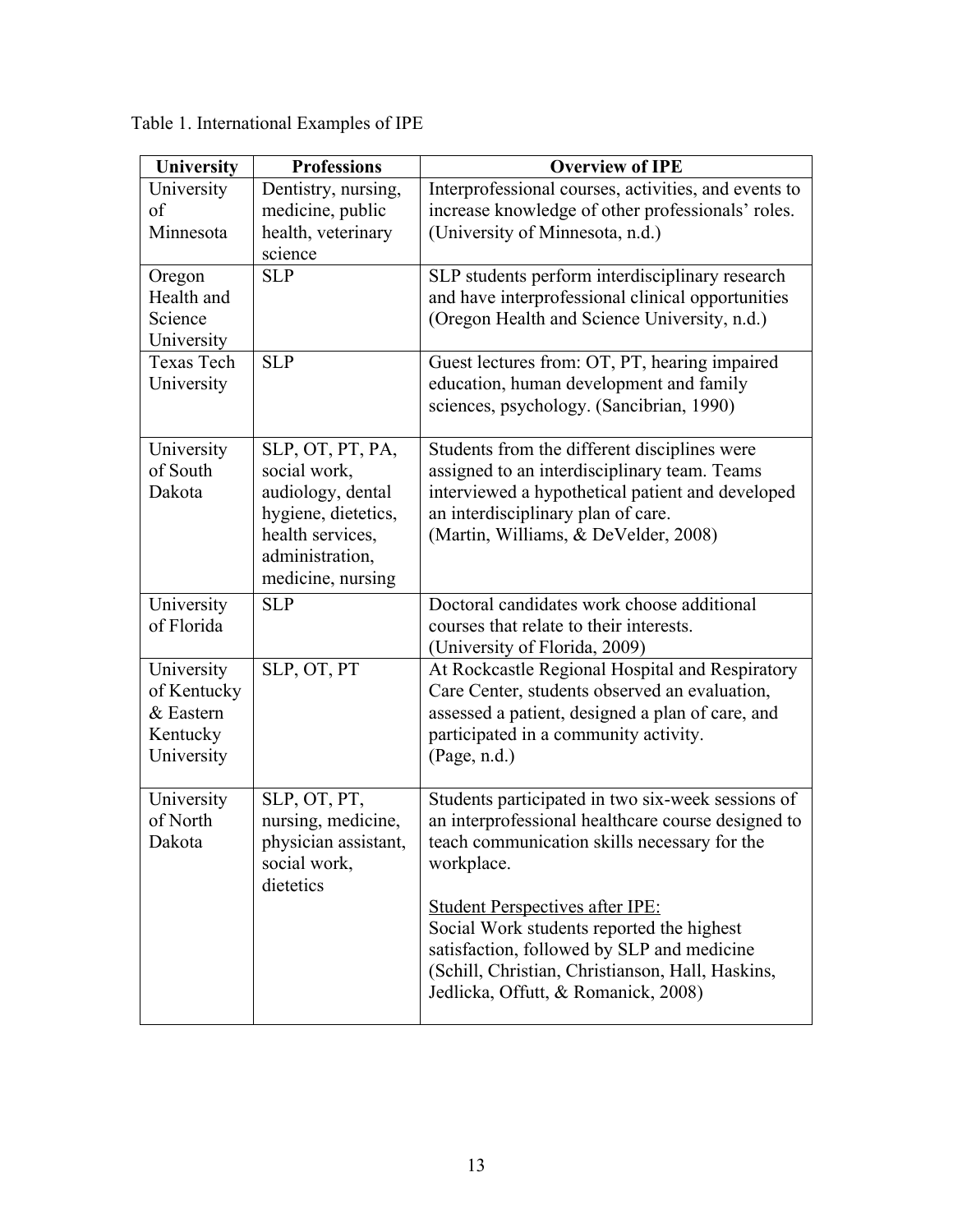| University<br>College<br>Cork,<br>College of<br>Medicine &<br>Health | SLP, OT, medicine | Students were broken up into interdisciplinary<br>groups and given a case study about a stroke<br>victim and notes from relevant professionals.<br>Groups discussed the case, different disciplines'<br>roles and contributions to case management over<br>time  |
|----------------------------------------------------------------------|-------------------|------------------------------------------------------------------------------------------------------------------------------------------------------------------------------------------------------------------------------------------------------------------|
| Ireland                                                              |                   | <b>Student Perspectives after IPE:</b><br>89.1% of students: IPE should be officially<br>included in curricula, 8.9% of students: School<br>schedule is too busy, curriculum and IPE can be<br>learned at work<br>(Pettigrew, O'Sullivan, Henn, & O'Flynn, 2008) |
| Shriner's<br>Hospital for<br>Children                                | Nursing, OT, PT   | Students participated in a seminar, group<br>discussions and group presentations. The program<br>was developed to fit within students' clinical<br>placement at Shriner's, a university-affiliated<br>hospital.                                                  |
|                                                                      |                   | Students reviewed the theoretical foundation of<br>interprofessionalism, discussed different<br>healthcare professionals' roles, participated in<br>interprofessional team meetings, and developed a<br>collaborative care plan for a hypothetical patient.      |
| Canada                                                               |                   | <b>Student Perspectives after IPE:</b><br>Enhanced understanding of healthcare<br>professionals<br>(Takahashi, Brissettte, & Torstad, 2010)                                                                                                                      |

Although the literature provides examples of successful use of IPE in training curricula, as evidenced above, its implementation takes many different forms. Putting IPE into practice is also not without obstacles; and many current practitioners report little to no interprofessional exposure during their academic careers. Barriers to incorporating IPE in academia include faculty attitudes, scheduling conflicts, and cost (Larson, 1995). The educational culture of the United States also typically emphasizes individual accomplishments over teamwork successes. As explained by Clark (1993), mastering a particular discipline's pertinent knowledge is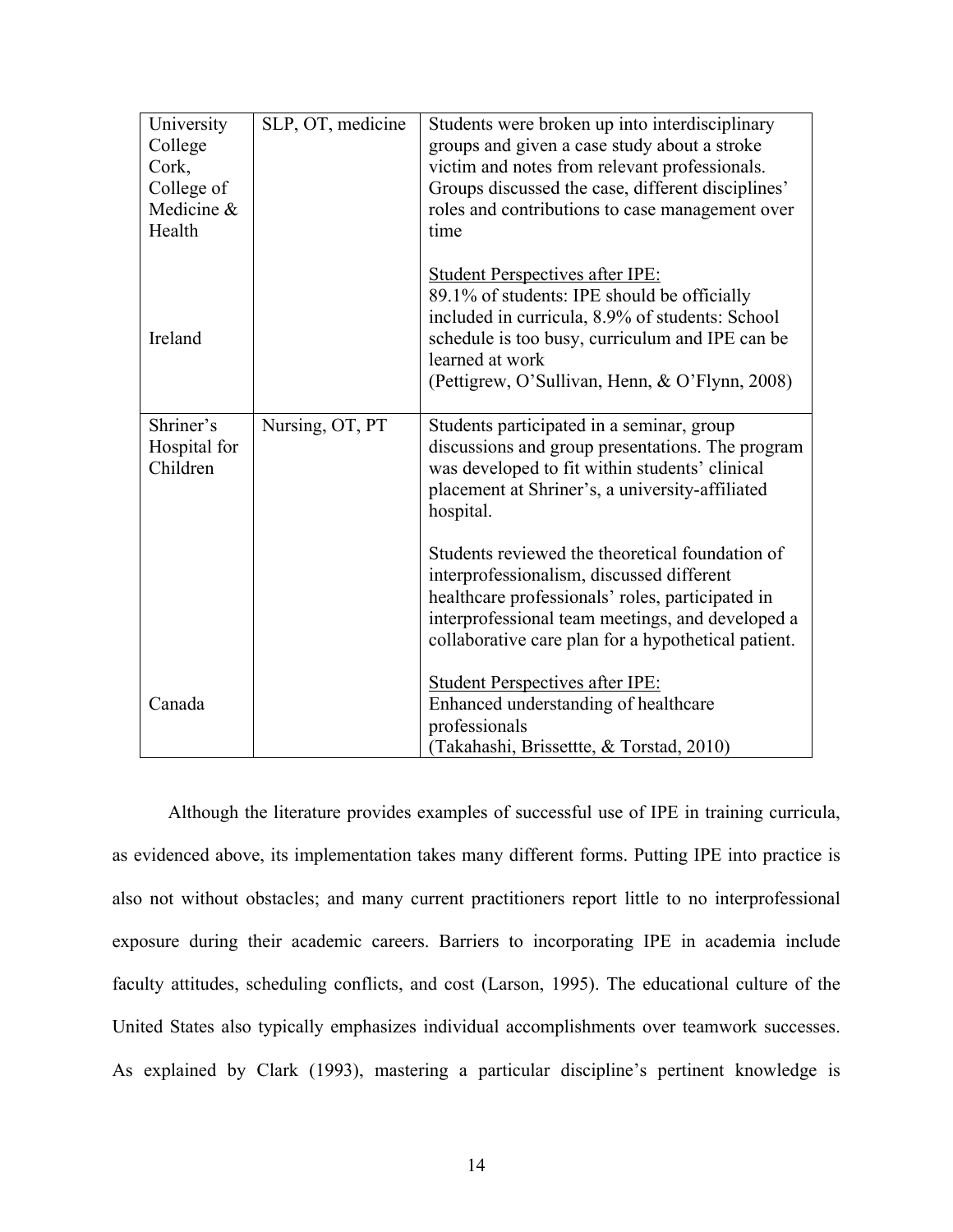typically the goal of university departments. According to Smith and Pilling (2007), healthcare training programs impart their graduates with discipline-specific knowledge and skills but do not sufficiently prepare them to be interprofessional team members. In like fashion, the majority of graduate and professional healthcare programs only offer coursework in the particular discipline being studied, instead of also including general healthcare knowledge and interpersonal skills (Christie, Smith, & Bednarzyk, 2007; & Larson, 1995). Master's programs in SLP frequently share this "discipline-specific" philosophy due in large part to their obligation to retain a realistic degree length (Sancibrian, 1990).

As can be expected, studies exploring allied health students' knowledge of other healthcare disciplines suggest that students as a whole have a solid understanding of their own field's role and scope of practice, but limited knowledge of the roles and scopes of practice of other healthcare professions (Smith and Pilling, 2007). Rocky transitions to successful workplace collaboration are often consequences for students in discipline-specific training programs with no emphasis on interprofessionalism (Hunt et al., 1998). This occurs because new health graduates are engrossed in gaining aptitude in their own clinical discipline (Larson, 1995).

Researchers such as Takahashi et al., (2010) assert that there is a lack of current evidence on the tangible benefits of IPE on professional practice. IPE outcomes are difficult to evaluate because there are many different ways to deliver interprofessional education. As evidenced in Table 1 above, programs vary in their method and structure of IPE. Researchers such as Zwarenstein and Reeves (2006) have also published on the lack of rigorous evidence about outcomes of IPE and IPC in the literature (e.g. different levels of evidence). Although the evidence base for IPC/IPE is beyond the scope of the current research study, the development of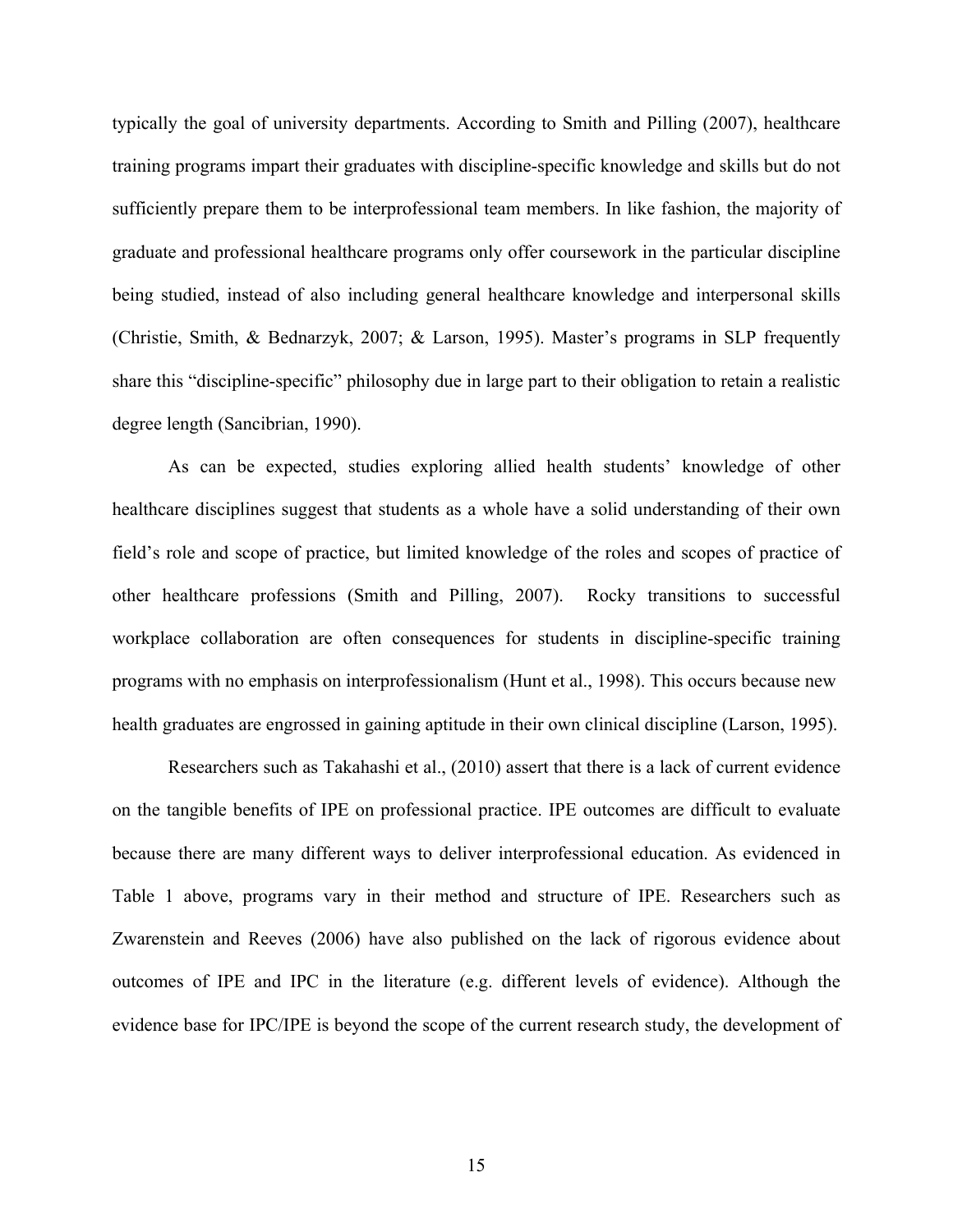such evidence levels may provide researchers and healthcare practitioners alike with knowledge regarding the best possible methods of collaborative practice for patients.

Interest in the extent to which future healthcare professionals are prepared for the work place is gaining prominence in the healthcare literature. In attempts to better understand students' preparation for work, various researchers have investigated students' views of a gap between their formal education and professional practice. Smith and Pilling (2007) reported on a program in Melbourne, Australia designed to support health care students in the transition from student to working professional. Fourteen recent graduates from Northern Health (a publically-funded healthcare provider in Australia with four training campuses) participated in the study during their first year in the workforce. Participants represented podiatry, physical therapy, physical education, occupational therapy, speech-language pathology, and social work. The study consisted of 12 two-hour sessions during a ten-month period and focused on facilitating support among peers, professional development, and also provided an interdisciplinary "round-table" to foster knowledge-sharing and work experiences. Participants reported the need for training in the context of interprofessional collaboration, specifically, how different professionals can work within their own scope of practice while simultaneously working with other professionals.

Cleary and Howell (2003) investigated the incidence of joint learning between physical therapy (PT) and occupational therapy (OT) students in health care training programs in the United States. The primary investigators mailed a survey pertaining to the educational interface between OT and PT students, to the program directors of each emerging or accredited program in their respective fields. One-hundred twenty-three surveys were returned out of total of 206 sent surveys, corresponding to a response rate of 59.7%. Results of the study indicated that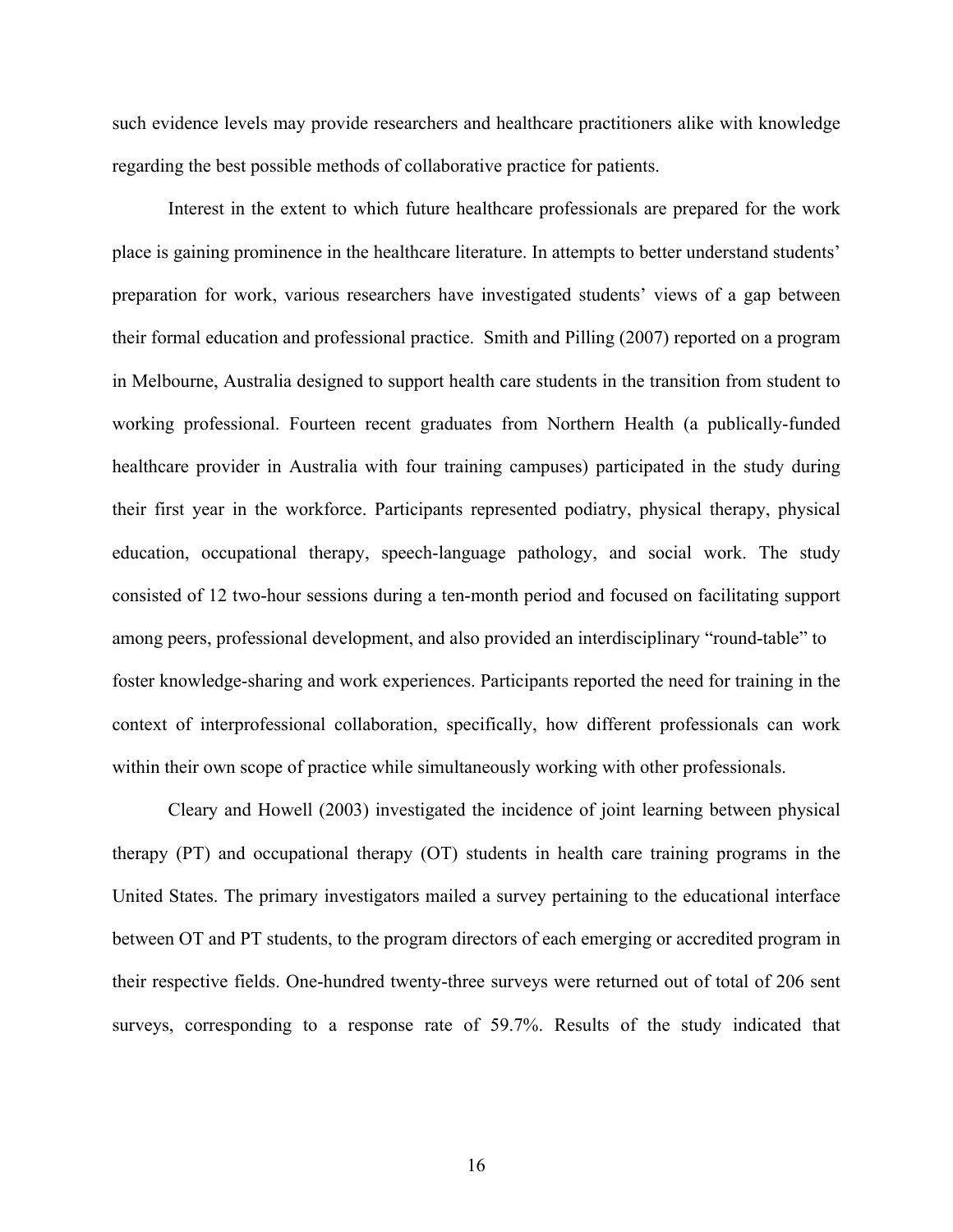approximately one third of current OT and PT students in the United States who are currently undergoing academic training do not have occasions to engage in educational interaction.

Hunt, Adamson, and Harris (1998) assessed physical therapists' impressions of their workplace preparation upon graduating from The University of Sydney. Two-hundred and thirtynine graduates participated in the study, and results indicated that participants perceived a gap between the knowledge they obtained during school, and the skills required of them at work, specifically in the areas of awareness of the healthcare industry and communication with clients and other professionals.

Adamson, Hunt, Harris, and Hummel (1998) assessed occupational therapy graduates' perceptions of their undergraduate preparation for the workplace. One-hundred and forty-four graduates from the School of Occupational Therapy at the University of Sydney responded to the 11-part questionnaire. Part five of the questionnaire pertained to role expectations in the work place, specifically, working in collaboration with other health professionals as members of a team. In this section, participants responded to questions concerning role expectations, engaging in collaborative practice with other disciplines, and serving as a contributing member of an interprofessional team. Participants' responses indicate that many occupational therapy graduates at the University of Sydney believe that there is a gap between their undergraduate coursework knowledge and their working environment. Larson (1995) stipulates that health care workers must think of each other as contemporaries in the pursuit of quality patient care in order for successful collaboration to occur.

Despite numerous studies depicting the fundamental importance of interprofessionalism, and ASHA's recognition of interprofessionalism as a component of best practice, the SLP literature has yet to explore if training programs are adequately preparing graduates for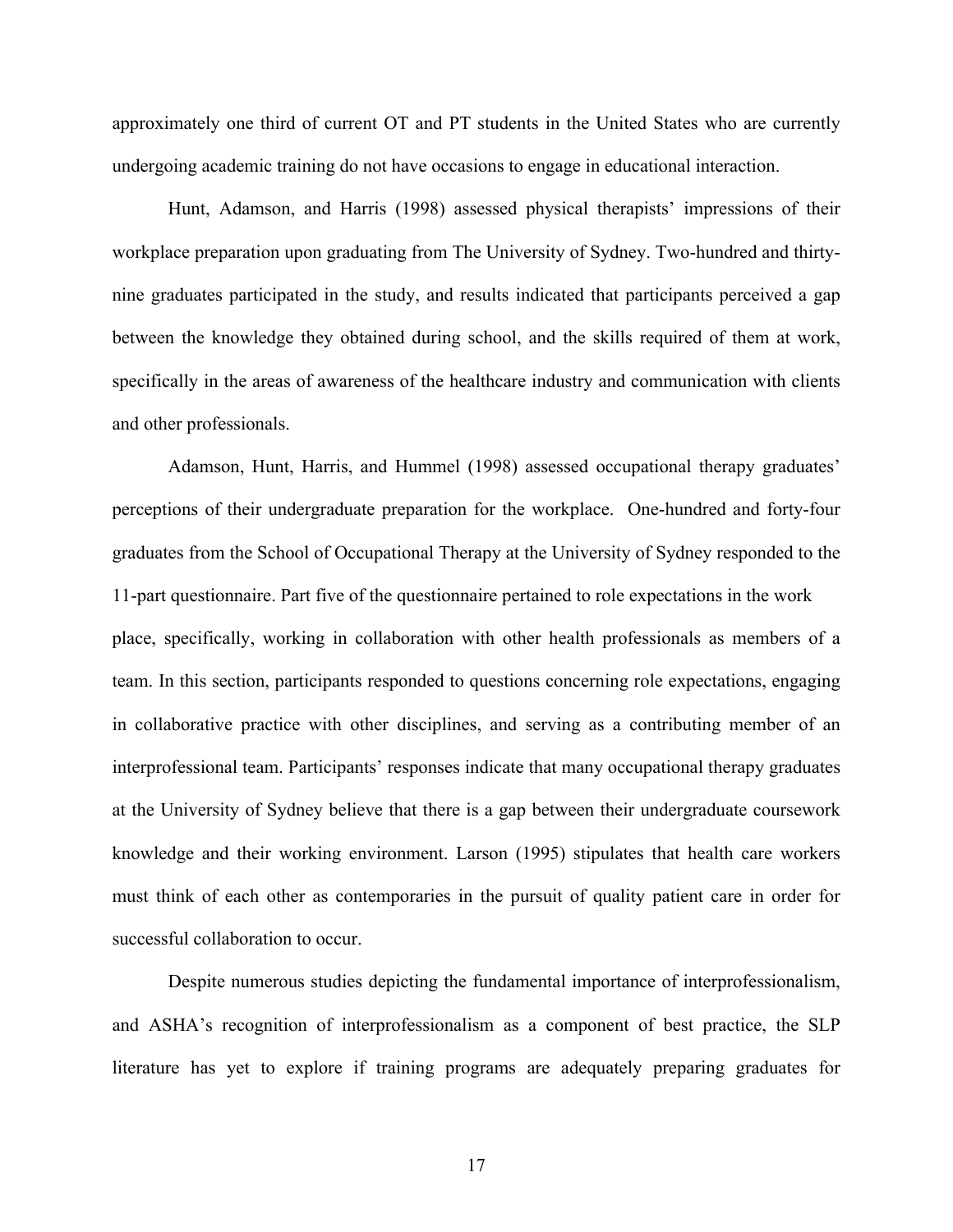workplace collaboration. The purpose of this study is to explore medically-based working SLPs' perceptions of their interprofessional collaboration and exposure during graduate school to determine if Master's programs are preparing graduates to be interprofessional team-members in the medical work setting. The hypothesis being tested is: Do SLPs feel that their graduate experience adequately prepared them for interprofessional collaboration in the workplace?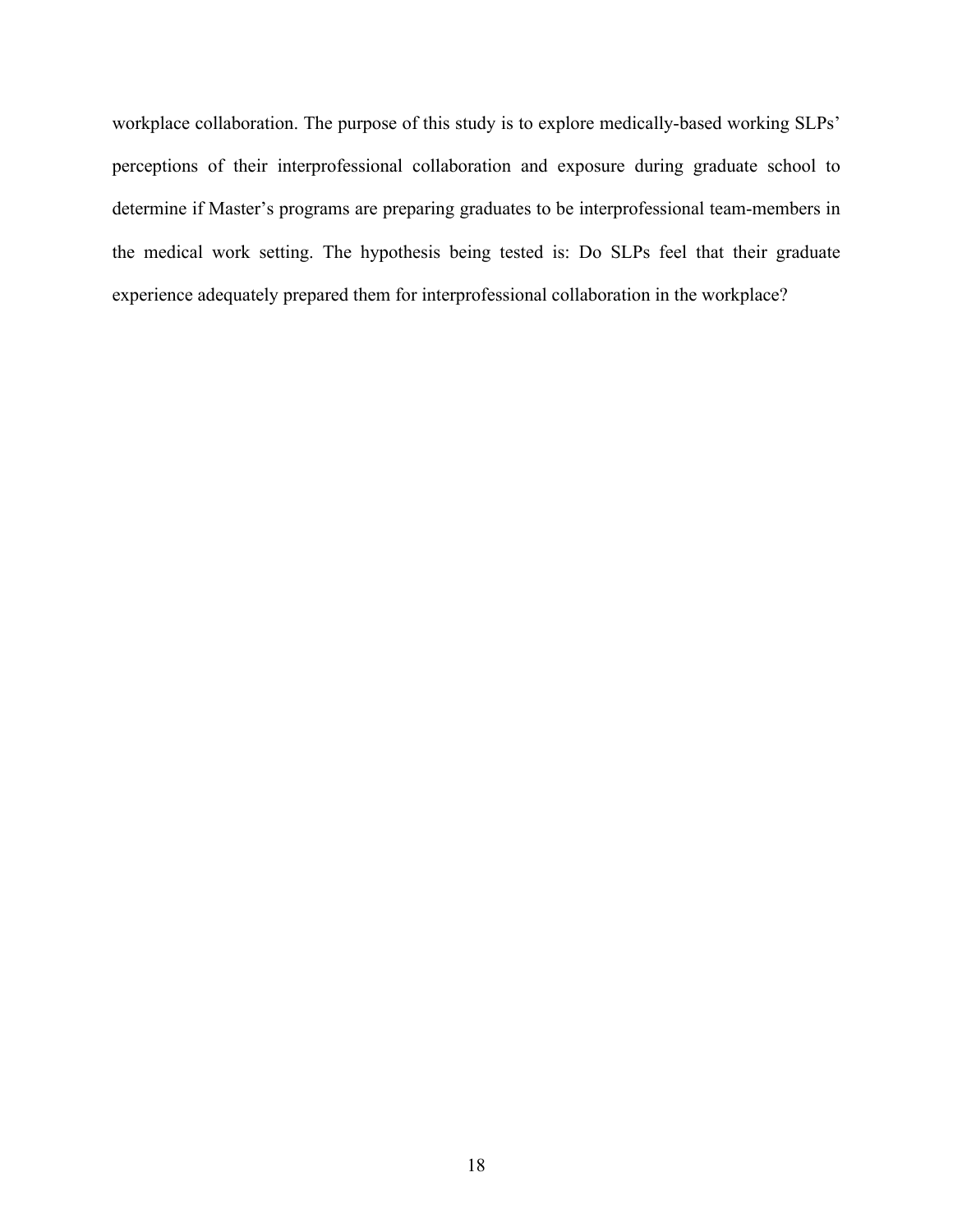#### CHAPTER 2: METHODS

#### *Participants*

500 speech-language pathologists (SLPs) holding the ASHA Certificate of Clinical Competence and employed in medical work settings across five cities in Texas, were asked to participate in an online survey generated by *SurveyMonkey.*™

#### *Procedure*

A list of Texas cities, obtained from the Texas State Library and Archives Commission (2010) website was used to obtain descending city-population information from the 2000 census. The five most heavily populated cities in Texas (Houston, Dallas, San Antonio, Austin, and El Paso) served as sampling locations for SLPs participating in this research study.

The American Speech-Language and Hearing Association (ASHA) membership directory database was used to identify medically-based SLPs practicing in each of the five cities listed above. Each city was individually entered into ASHA's membership directory along with specially chosen employment facilities. This was done to ensure that the membership directory searched only for medically-based SLPs. The following seventeen employment options were used to identify SLPs practicing in medical settings: 1) all other hospitals, 2) clinic chain or franchise, 3) diagnostic/treatment residential center, 4) general medical hospital, 5) health agency, 6) home health agency/client's home, 7) medical school, 8) MR/DD/LD residential center, 9) outpatient rehabilitation center, 10) pediatric hospital, 11) physical disabilities residential center, 12) rehab agency, 13) rehab hospital, 14) skilled nursing facility, 15) subacute/transitional care, 16) university hospital, and 17) VA hospital/medical center.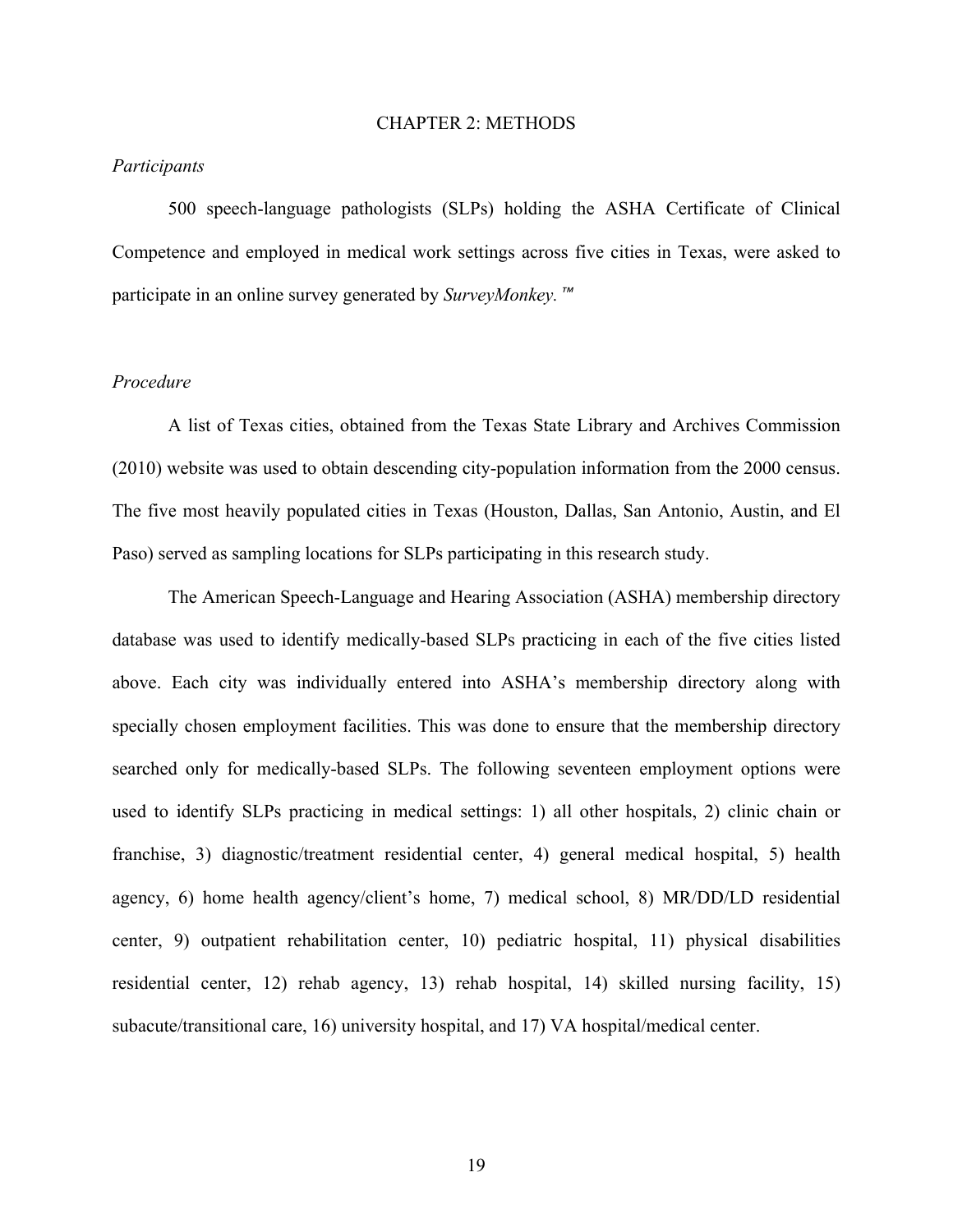According to the ASHA membership directory and the employment criteria listed above, the breakdown of medically-employed SLPs in each of the five sampling cities (at the commencement of this study) was as follows: Houston: 259, Dallas: 203, Austin: 201, San Antonio: 218, and El Paso: 102. Each city's medically based SLPs were be alphabetized by last name, in a Microsoft Excel spreadsheet and numbered sequentially. For example, the 259 SLPs in Houston were alphabetized by last name and entered into a spreadsheet numbered from 1-259, thus assigning a number to each SLP. These spreadsheet numbers served as the identifiers for the random selection methods described below. Email addresses for each medically-based SLP were included in the spreadsheet cells immediately adjacent to the "first name" cell.

Randomization procedures began after each city's medically-based SLPs were entered into their respective spreadsheet and assigned a number. One-hundred SLPs were randomly selected from each city via the true random number generating service (www.random.org). Randomization of SLPs was completed individually for each city until 100 random numbers (participants) had been randomly selected for each city.

The computerized random number generator required the entry of a minimum number value (referred to as "min") and a maximum number value (referred to as "max") into the true random number engine. Following the insertion of these respective values in the generator by city (min: 1 and max: the number of SLPs meeting medical setting criteria, for example, 259 in Houston), the electronic button marked, "generate" was selected, which resulted in the generation of random number values for each city. The primary researcher pressed the "generate" button 100 times for each city. In doing so, every medically based SLP identified in each of the five sampling cities had an equal chance of being randomly selected for the study.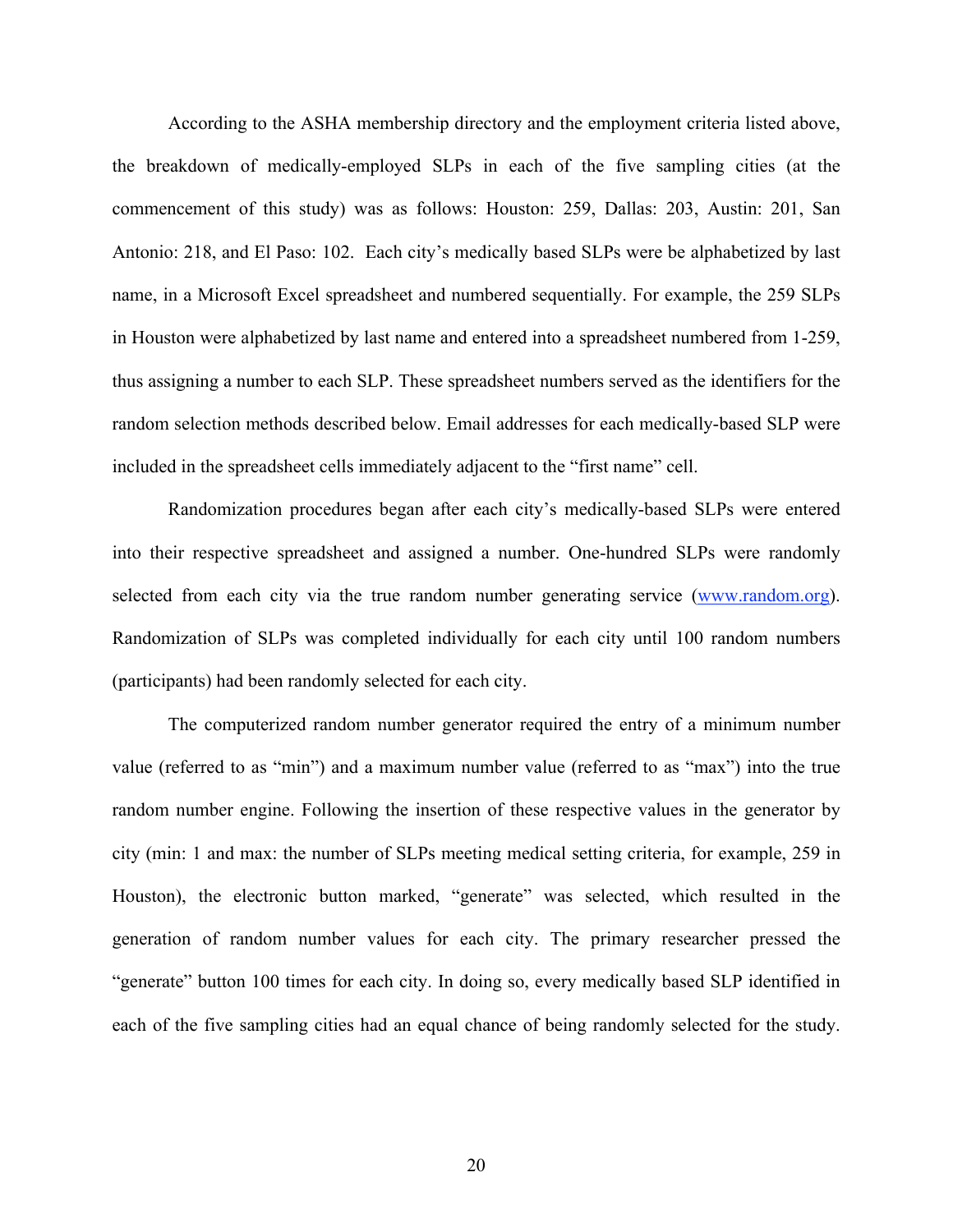The random selection of SLPs for this study was complete once the "generate" button had produced 100 random numbers per city (thus randomly selecting 100 SLPs).

The primary researcher sent two emails to each of the randomly selected 500 medically based SLPs. The first email contained a brief introduction to the study, a link to the *SurveyMonkey*™ survey protocol, and an explanation that the link would remain active for a twoweek period. All informed consent information and instructions for completing the study, approved by the IRB at UTEP, were included in the *SurveyMonkey*™ survey protocol itself. A second (and final) email was sent to the SLPs after the end of the first week of survey activation. The text of this email included a brief "thank you" to those individuals who had already completed the survey, and also a reminder that the survey would remain open on *SurveyMonkey*™ for one more week.

Of the 500 emails sent on the morning of the survey's activation, 479 emails were successfully delivered. Fifteen emails were undeliverable and bounced back to the primary researcher, either because the individual's email-box was full, or because they were no longer using the email provider (e.g. yahoo, google, hotmail) that they had indicated on their ASHA membership directory page. The primary researcher received five emails from prospective participants who explained that they were no longer employed in a medical work environment and did not feel comfortable completing the survey. An additional individual emailed the primary researcher, asking to be removed from the study's email list. The six individuals who made contact with the researcher were removed from the study's email list and did not receive a second email.

With the exception of the six participants who wished to be excluded from the study, a second email was sent to the prospective participants at the end of the first week of the study. Of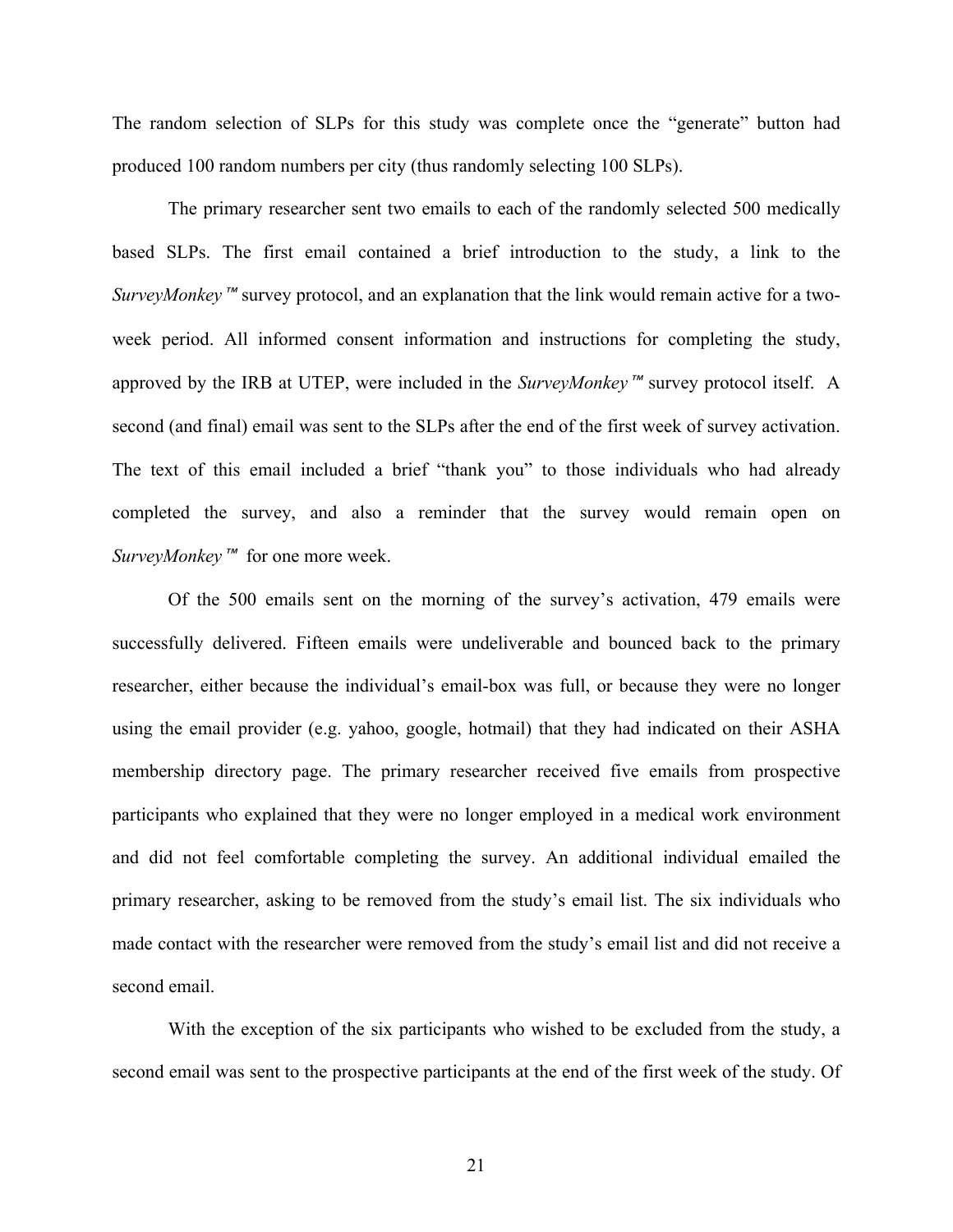these 494 prospective participants, the same 15 emails that were undeliverable during the first mass email attempt were again unsuccessful, resulting in 479 successful deliveries for the second email. Within the two-week period of data collection, a total of 70 respondents completed the survey. One respondent self-identified as a physical therapist and that individual was omitted from the study because SLPs were the target population for this investigation. ASHA allows allied health professionals and researchers to be members without certification, which may explain how a physical therapist was randomly selected for this study. Removal of the physical therapist resulted in 69 total participants, corresponding to a response rate of 14.4%.

#### *Instrumentation*

A 13-question survey protocol, developed by the primary researcher in Microsoft Word™ format, was converted to an electronic format compatible with the electronic survey engine, *SurveyMonkey.*™ The introductory questions gathered background information specific to respondents' respective cities of residence, graduate-school alma mater, professional experience, and employment setting. Subsequent survey questions pertained to the nature and frequency of participants' exposure to occupational therapy (OT) and/or physical therapy (PT) professionals in their working environment, and during their graduate program in speech-language pathology. Respondents were then asked to define "interprofessional collaboration," and also describe the nature of their interprofessional collaboration with OT and PT students during graduate school. The concluding questions asked participants to judge the success of their particular Master's program at preparing them for collaboration with OTs and PTs in their workplace. Participants were asked to expand on their chosen answers ("yes," "no," "prefer not to answer," and "other") by describing how their program was successful or unsuccessful, as well as by describing their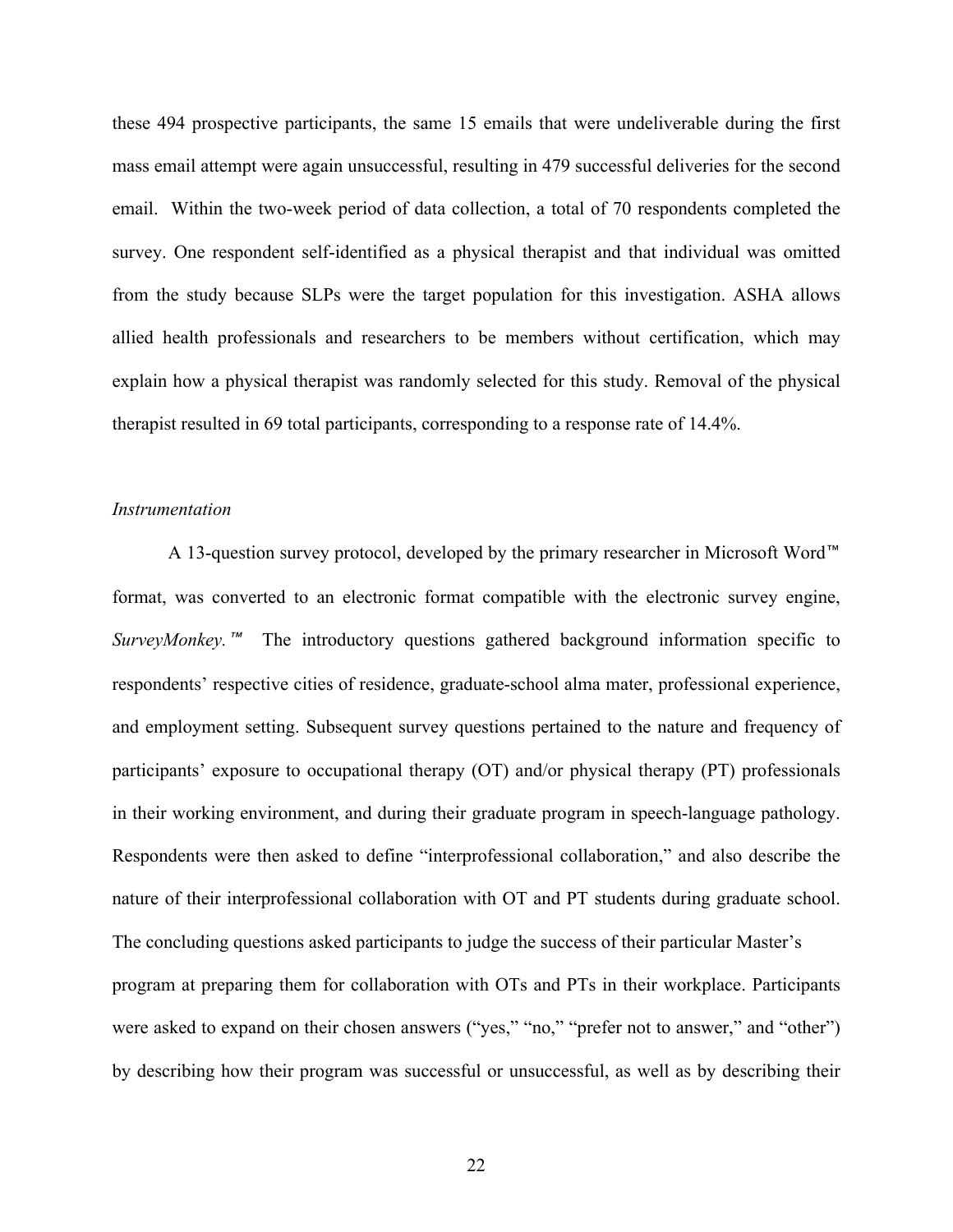personal recommendations for bettering their interprofessional collaboration opportunities. See Appendix A for complete survey.

#### *Content Validity and Readability of the Survey*

Five out-of-state, practicing speech-language pathologists were asked to serve as pilot participants for this study in order to determine the protocol's readability and content validity. These individuals' comments and feedback were taken into consideration during the final stages of survey development, but were not included in the final data set.

## *Analysis*

At the conclusion of the two weeks of survey activation, the primary researcher and thesis advisor examined each survey question's specific response percentages and response counts for analysis via descriptive statistics (e.g. modal responses).

Participants' answers to free-response survey questions were evaluated using text analysis software developed by Adamovic (2009), *Online Utility,* to identify word and phrase frequency, as well as the presence of response patterns. Inter-rater reliability involved analysis of specific item content by graduate students in speech-language pathology who were familiar with the context of this study. Three raters provided reviews which were calculated for survey question #11. This specific question, *"Do you feel that your graduate experience in speechlanguage pathology adequately prepared you to collaborate with occupational therapists (OT) and/or physical therapists (PT) in your workplace?"* asked participants to choose one answer choice out of the following four possibilities: a. yes, b. no, c. prefer not to answer, or d. other (please specify). Participants who had selected answer choice "d. other" were then prompted by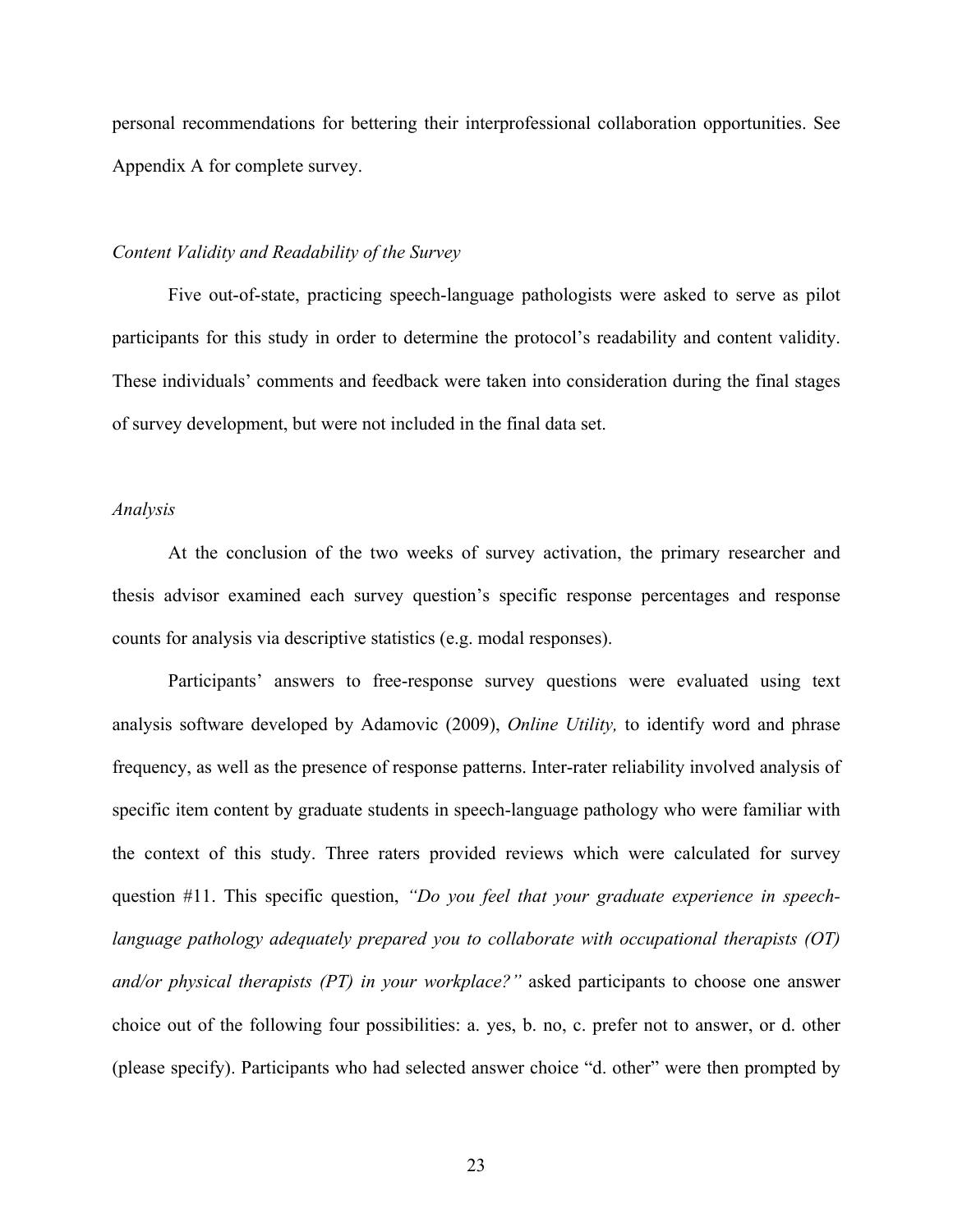*SurveyMonkey*™ to explain their response. At the completion of data analysis, the three raters were individually asked to determine if any of the "d. other" answer descriptions leaned more towards the "a. yes" answer choice, or the "b. no" answer choice. Inter-rater reliability was calculated for each "d. other" response, and responses with 100% agreement were then coded as "a. yes" or "b. no," respectively.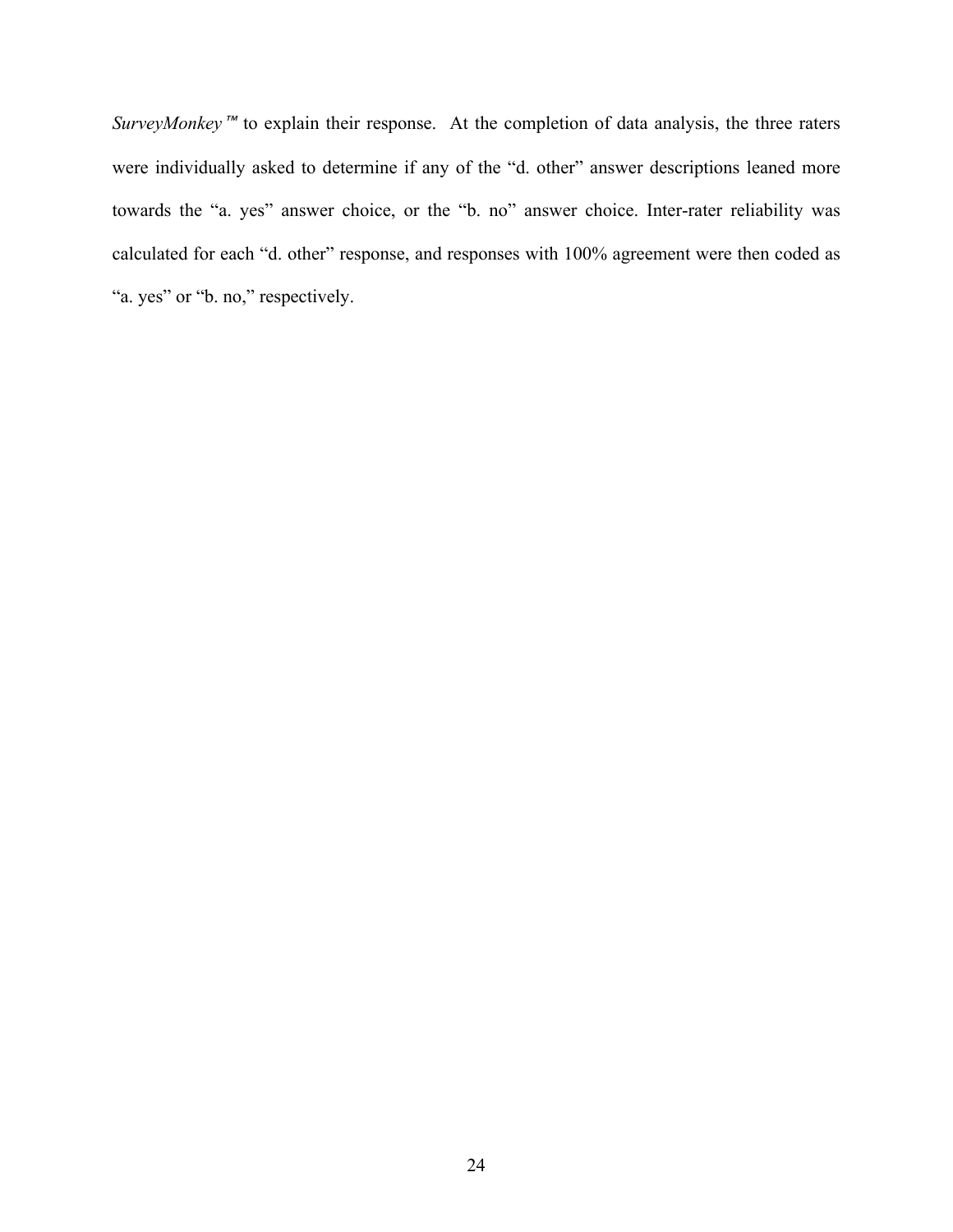#### CHAPTER 3: RESULTS

Review of results will begin with Question 11 of the survey, which corresponds to the study's research hypothesis. Results will continue with Questions 12 and 13, which pertain to participants' descriptions of successful IPC preparation during graduate school and suggestions for enhancing IPC opportunities during graduate school, respectively. Questions 7 and 8 provide participants' descriptions of their exposure and most frequent interactions with OT and PT professionals in their work environment. Question 9 follows with participants' definitions of IPC, and Question 10 addresses respondents' descriptions of the nature of their IPC with OT and PT during graduate school. Question 4 pertains to the number of years that participants have been practicing speech-language pathology, and Questions 5 and 6 focus on employment setting information. Participants' current cities of residence and respective graduate programs in SLP are addressed in Questions 1-3, and will complete the results section.

#### Question 11

#### *Preparation for Collaboration with OT and PT in the Workplace After Graduate School*

Participants were asked to specify if their graduate experience in SLP adequately prepared them to collaborate with OTs and/or PTs in their workplace. Respondents selected an answer based on four choices: a. yes, b. no, c. prefer not to answer, and d. other. Based on original responses, 18 participants (26.1%) selected "a. yes," 38 participants (55.1%) selected answer "b. no," three participants (4.3%) selected answer choice, "prefer not to answer," and 10 participants (14.5%) selected "d. other." Participants who selected answer choice "d. other" were prompted by *SurveyMonkey*™ to elaborate on their response. Three raters introduced during the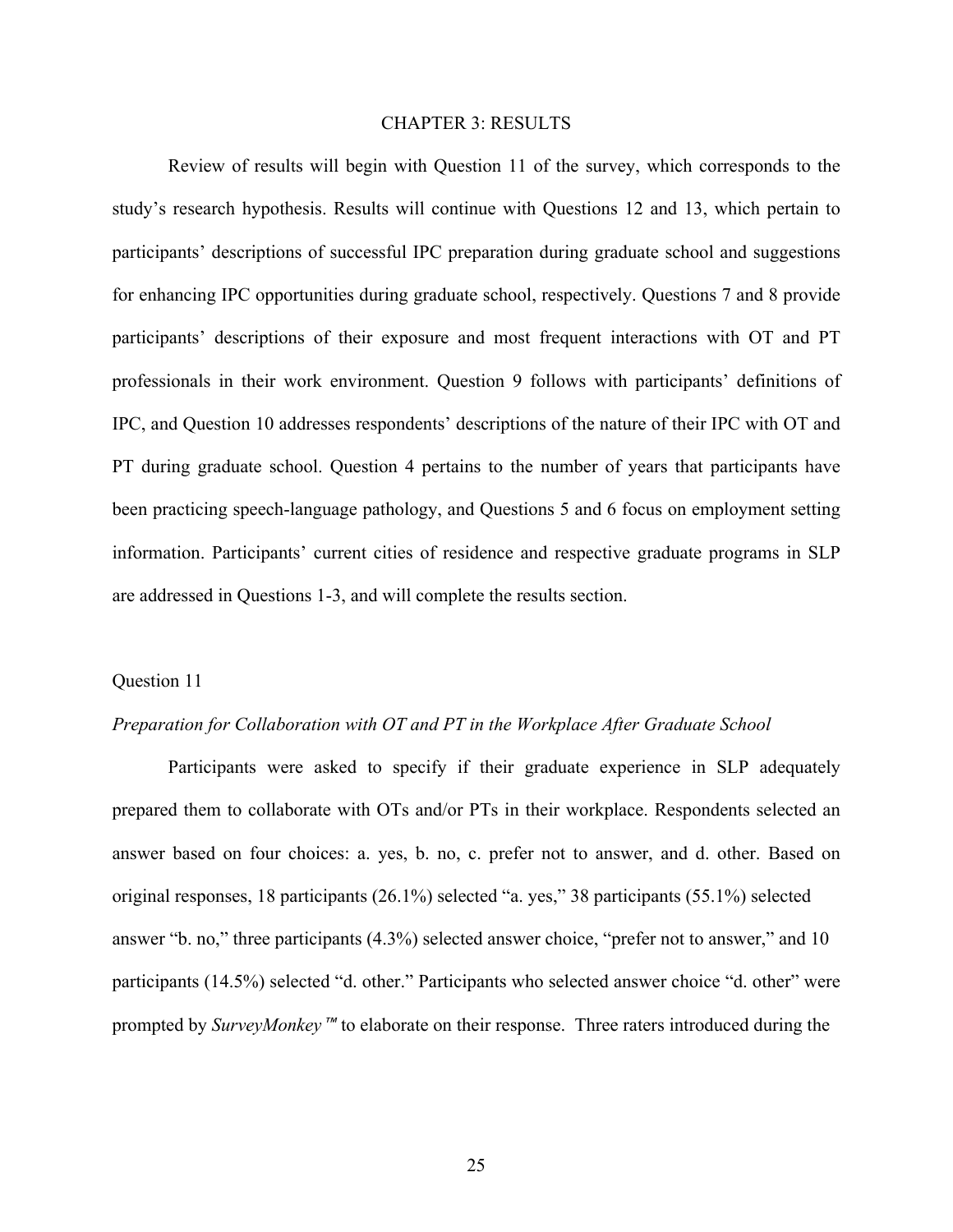study methodology section in Chapter 2, reviewed the "d. other" responses and categorized them as "a. yes" or "b. no." Inter-rater agreement was calculated individually for each "d. other" response. Participants' responses were only changed if raters had 100% agreement. Raters had 100% agreement on six of the "d. other" responses, but agreement was not sufficiently achieved on the remaining four responses, so these responses were not changed. The "Yes" column contains responses in which there was 100% inter-rater agreement. The "No" column contains responses in which there was less than 100% agreement. See Table 2 below.

| <b>Participant's Response Elaboration</b>              | Yes        | $\bf No$   | Changed        |
|--------------------------------------------------------|------------|------------|----------------|
|                                                        | (100%      | $(< 100\%$ | to:            |
|                                                        | Agreement) | Agreement) |                |
| 1. Some things cannot be learned from a book or in     |            |            | $b$ . no       |
| a classroom setting. Some things come with             | $^{+}$     |            |                |
| experience working in the field only. This is what a   |            |            |                |
| CF year is for.                                        |            |            |                |
| 2. If I did not have my off-campus practicum, I        |            |            | $b$ . no       |
| would not have been prepared, but only so much can     |            |            |                |
| be covered in grad school. However, it would have      |            |            |                |
| been a great experience to collaborate with students   | $+$        |            |                |
| from other disciplines at the grad school clinic,      |            |            |                |
| especially with neurologically involved individuals.   |            |            |                |
| 3. Not a focus 20+ years ago                           | $+$        |            | b. no          |
| 4. Feel that I develop these skills with on job        |            |            |                |
| training during my internship. I had very minimal      |            |            | $b$ . no       |
| exposure during my clinical practicum and              | $^{+}$     |            |                |
| coursework.                                            |            |            |                |
| 5. Not necessarily an emphasized area, yet             |            |            | b. no          |
| transitioning to a position where interdisciplinary    |            |            |                |
| collaboration happens daily was smooth for me.         | $^{+}$     |            |                |
| 6. Somewhat                                            |            |            | N <sub>o</sub> |
|                                                        |            |            | change         |
| 7. Collaboration was addressed, but not practiced.     |            |            | N <sub>o</sub> |
|                                                        |            |            | change         |
| 8. Somewhat                                            |            |            | N <sub>0</sub> |
|                                                        |            |            | change         |
| 9. Limited by setting for internship. I wish I had the |            |            | $b$ . no       |
| opportunity to complete an internship in a medical     | $^{+}$     |            |                |
| setting.                                               |            |            |                |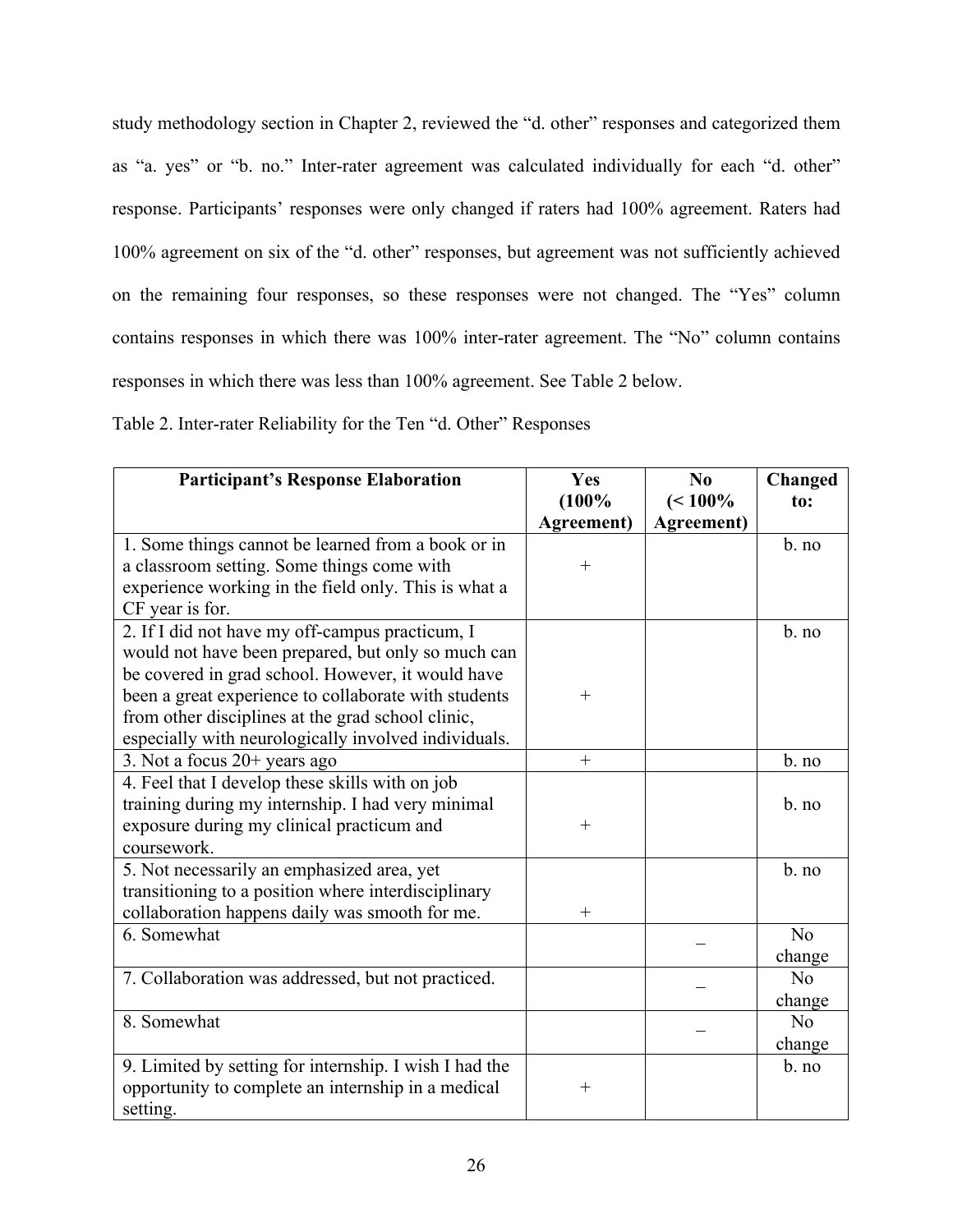| 10. The coursework had guest lectures that reviewed   |  | No     |
|-------------------------------------------------------|--|--------|
| adaptive equipment. Any exposure to PT/OT was         |  | change |
| mostly received during off site clinical externships. |  |        |

Collapsed responses (and new response percentages) for Question 11 can be found in

Figure 1 below.



Figure 1. Did Your Graduate Program in SLP Adequately Prepare You to Collaborate with OT and PT?

Questions 12 and 13 required participants to expand on their responses for the previous survey question. Participants who selected answer choice "a. yes" were asked to describe how their graduate experience prepared them for interprofessional collaboration with OT and PT. Participants who selected answer choice "b. no" were asked to provide suggestions for how their graduate program could have enhanced their IPC opportunities.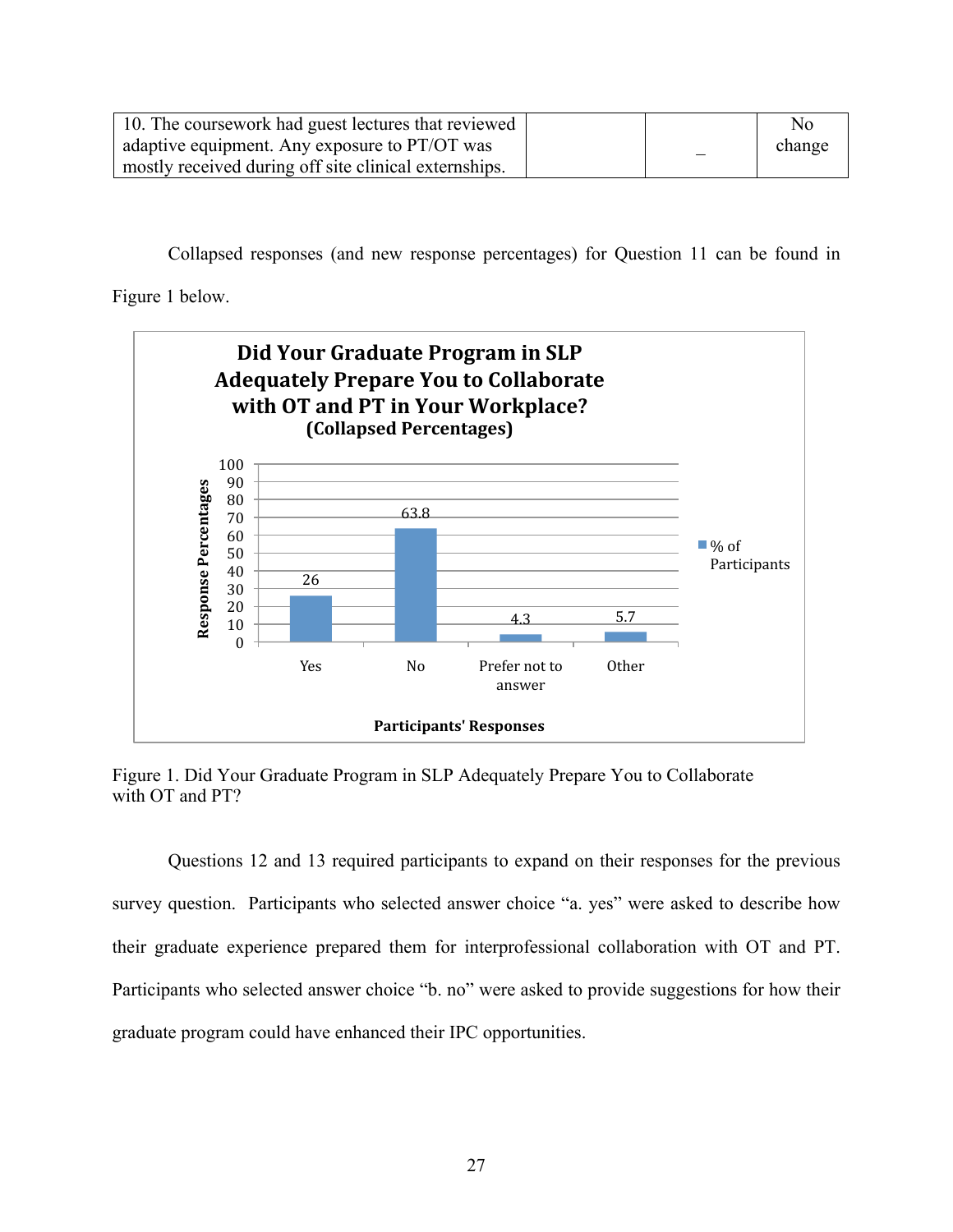## *Reports of Successful IPC Preparation in Graduate School*

Participants who indicated that they were prepared for IPC with OT and PT upon graduation were asked to describe the nature of their preparation. Of the 18 responses to this question, six participants reported that their preparation for IPC was a consequence of their clinical placements. For the purposes of describing participants' responses to this question, terms such as: *clinical practicum, practicum, graduate externships, externship, and clinical internship*, were accepted to mean "clinical placement." Five participants cited co-treatment opportunities as important to their preparation for collaboration with OT and PT in their workplace. Four patients credited "meetings" as paramount to their IPC preparation during graduate school. Terms such as*: rehab meetings, team meetings, and team conferences* were coded synonymously for the purposes of reporting participants' responses. One participant reported that daily and weekly rounds were responsible for their preparation to collaborate, one participant credited introduction to IPC during coursework, and another participant credited clinical experience during graduate school. Two participants reported being prepared in the scope of practice of an SLP, which affords them the preparation for IPC with other professionals. For example,

1. I understood what they did in therapy and how scheduling of OT/PT/ST back to back affected patient performance;

2. I was prepared in the scope of a speech-language pathologist. With that frame of reference, I was prepared for interprofessional collaboration with other professionals.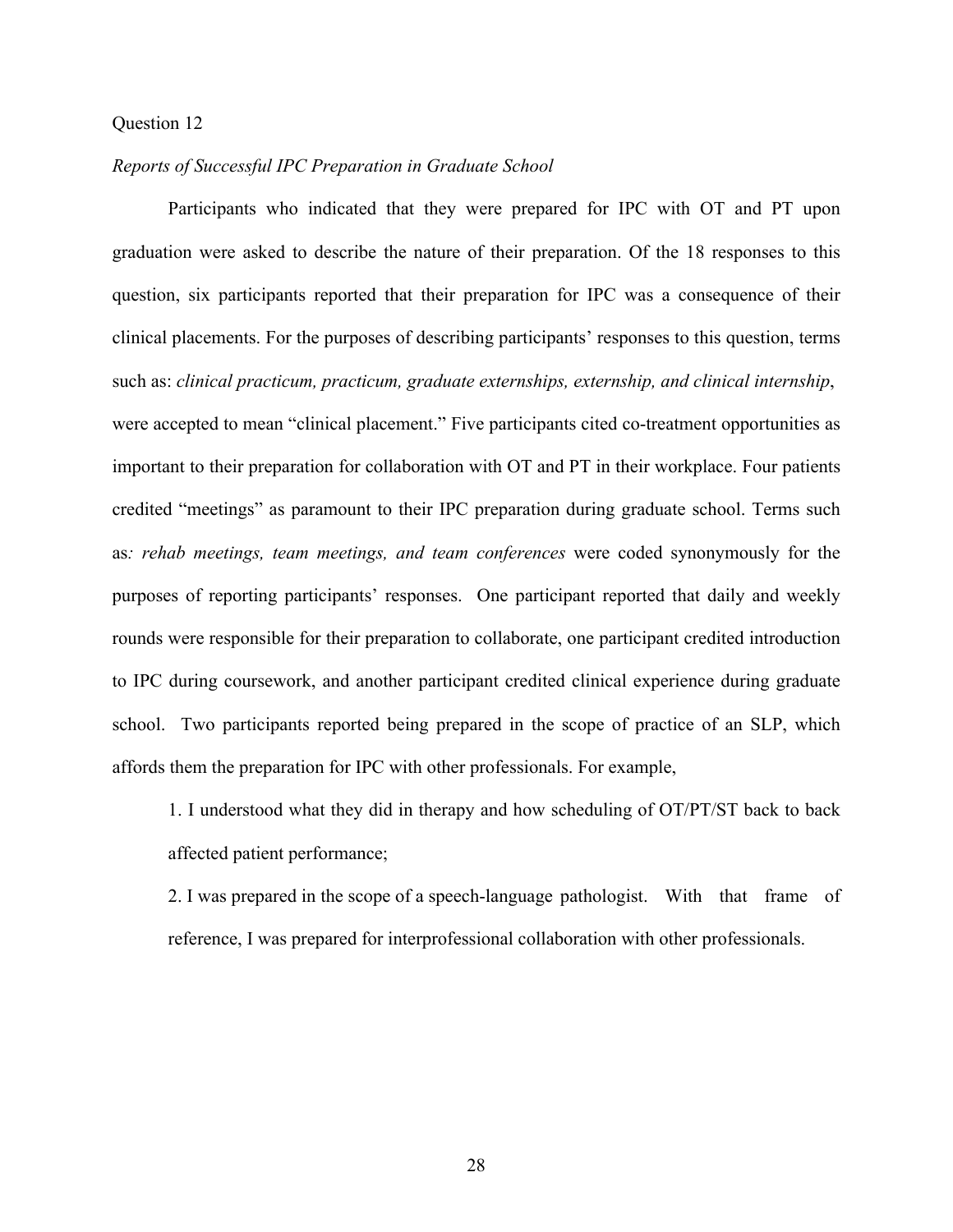# *Suggestions for Enhancement of IPC During Graduate School*

Thirty participants who reported being unprepared for IPC upon graduation provided suggestions for how their graduate program could have improved their IPC opportunities. Ten participants reported that coursework or guest lectures specific to interdisciplinary patient care and the scopes of practice of different professionals, would have better prepared them for IPC. Question and answer sessions with other rehabilitation professionals were also recommended. Five participants reported that opportunities to observe OTs and PTs providing therapy would have enriched their IPC preparation. Three participants advised that interdisciplinary clinical settings would have better prepared them for collaboration with OT and PT. Two participants stated that a combined university clinic would have given them more opportunities to interact with OT and PT students during graduate school. One participant suggested that opportunities to visit with PT and OT students would have enabled them to discuss different rehabilitation professionals' roles. Two participants reported that their programs were discipline-specific and interdisciplinary exposure would have been beneficial. Finally, one participant reported that exposure to OT would have beneficial in differentiating role territory specific to feeding issues.

#### Question 7

#### *Exposure to OTs or PTs in the Workplace*

Respondents specified the nature of their contact with OTs and/or PTs at work, by selecting one of these five choices: a. limited to no exposure, b. a few times monthly, c. a few times weekly, d. daily, and e. prefer not to answer. See Figure 2 below.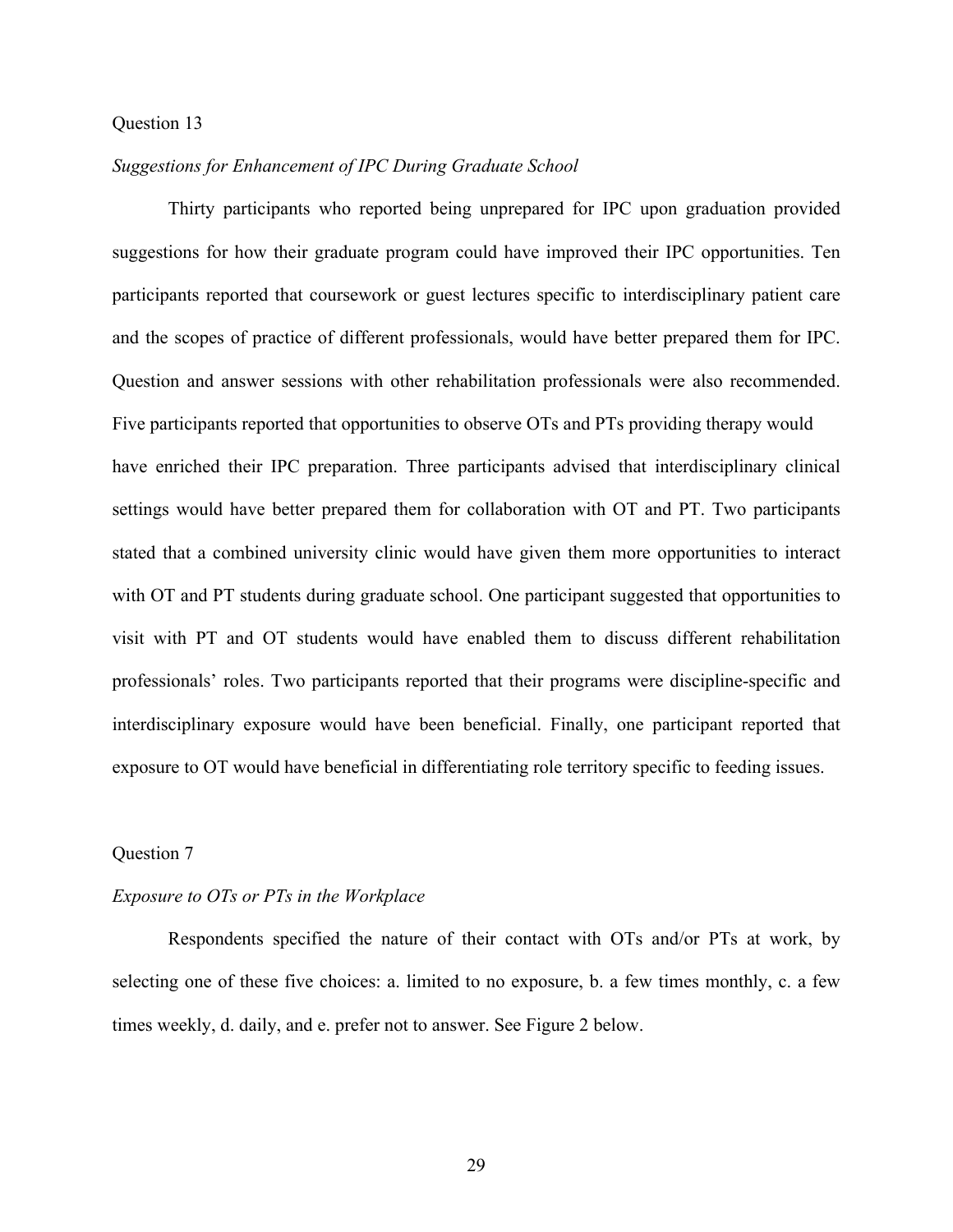

Figure 2. Exposure to OT and/or PT in the Workplace

#### *SLPs' Interaction with OT and/or PT at Work*

When asked to address the most frequent type of interaction they have with OT and/or PT in their work setting, the participating SLPs replied accordingly: 56 (81.2%) reported interacting with OT and/or PT via collaboration, 7 (10.1%) engage in co-treatment with these professionals, four SLPs (5.8%) characterized their interaction as informal or non-professional, and two participants (2.9%) elected to answer via free response after selecting answer choice "e. Other." One of these two respondents specified that they engage in informal/non-professional interactions, collaboration, and also co-treatment with OT and PT in their work setting. The second participant who selected "e. Other," engages in occasional collaboration with these professionals.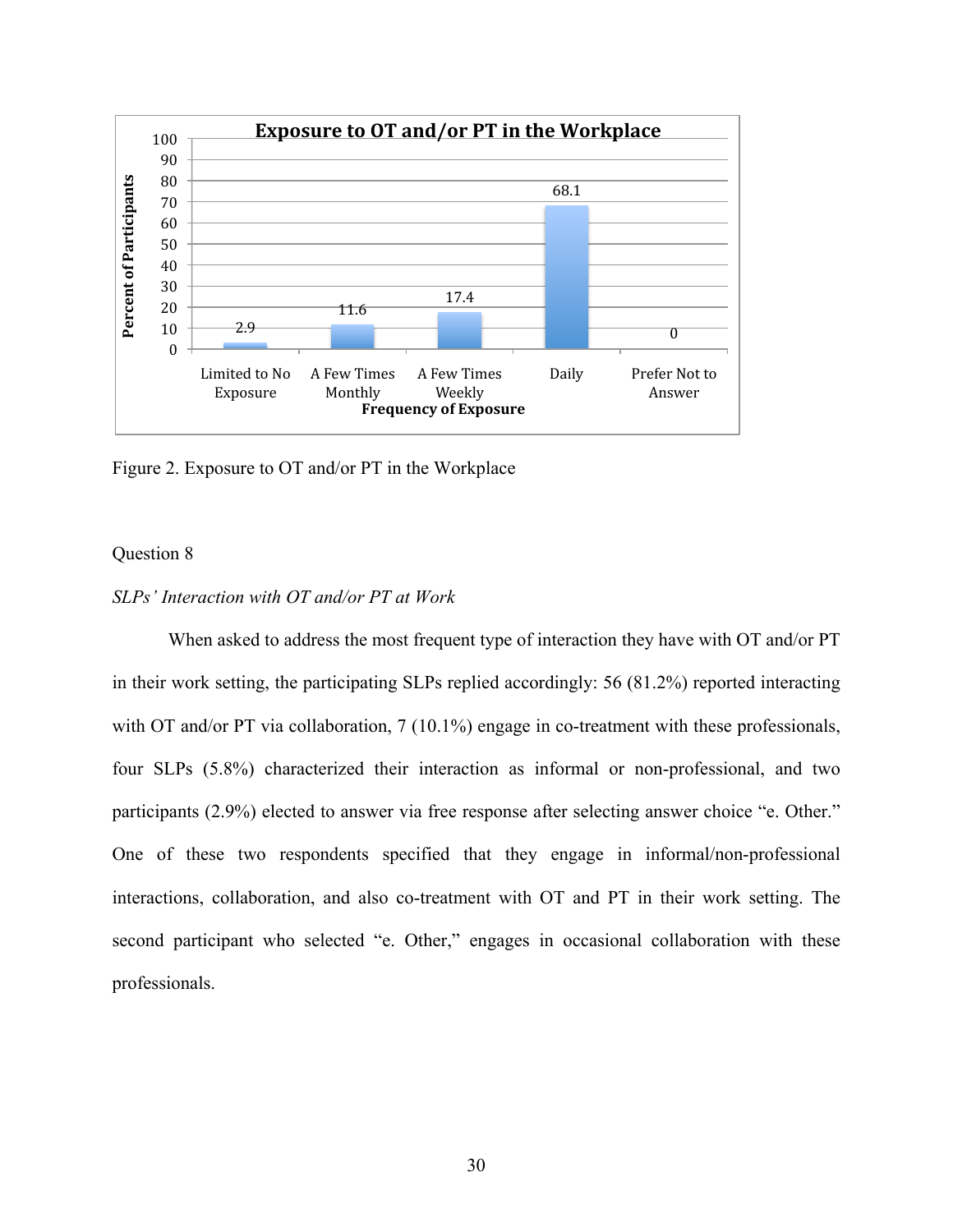## *Participants' Personal Definitions of "interprofessional collaboration"* (IPC)

As indicated by Cleary and Howell, (2003), definitions of collaboration vary according to researcher or clinician. Accordingly, study participants were asked to provide their own personal definition of IPC. The text analysis tool, *Online Utility*, developed by Adamovic (2009), was used to investigate the most frequently used words and phrases throughout participants' definitions. For the sake of identifying the most frequently used semantically-rich terms and phrases in participants' definitions, parts of speech such as articles and conjunctions were omitted from the text analysis. These discarded terms did not semantically contribute to participants' definitions of IPC.

The lemmas of each of the ten most frequently occurring words were included in the study. Lemma refers to the various forms of a word that have the same meaning. For example: synonyms (e.g. *treatment* and *intervention)*, abbreviations (*pt* for patient and *tx* for treatment), plural forms and possessives of the same word (*patient*, *patients*, and *patient's*), as well as the same word used in different tenses or parts of speech (e.g. *treat*, *treated*, *treating*, *treatment*). The terms *therapy*, *care*, and *information* were counted exclusively. Table 4 illustrates the ten most frequently occurring words in participants' definitions of IPC identified by *Online Utility.*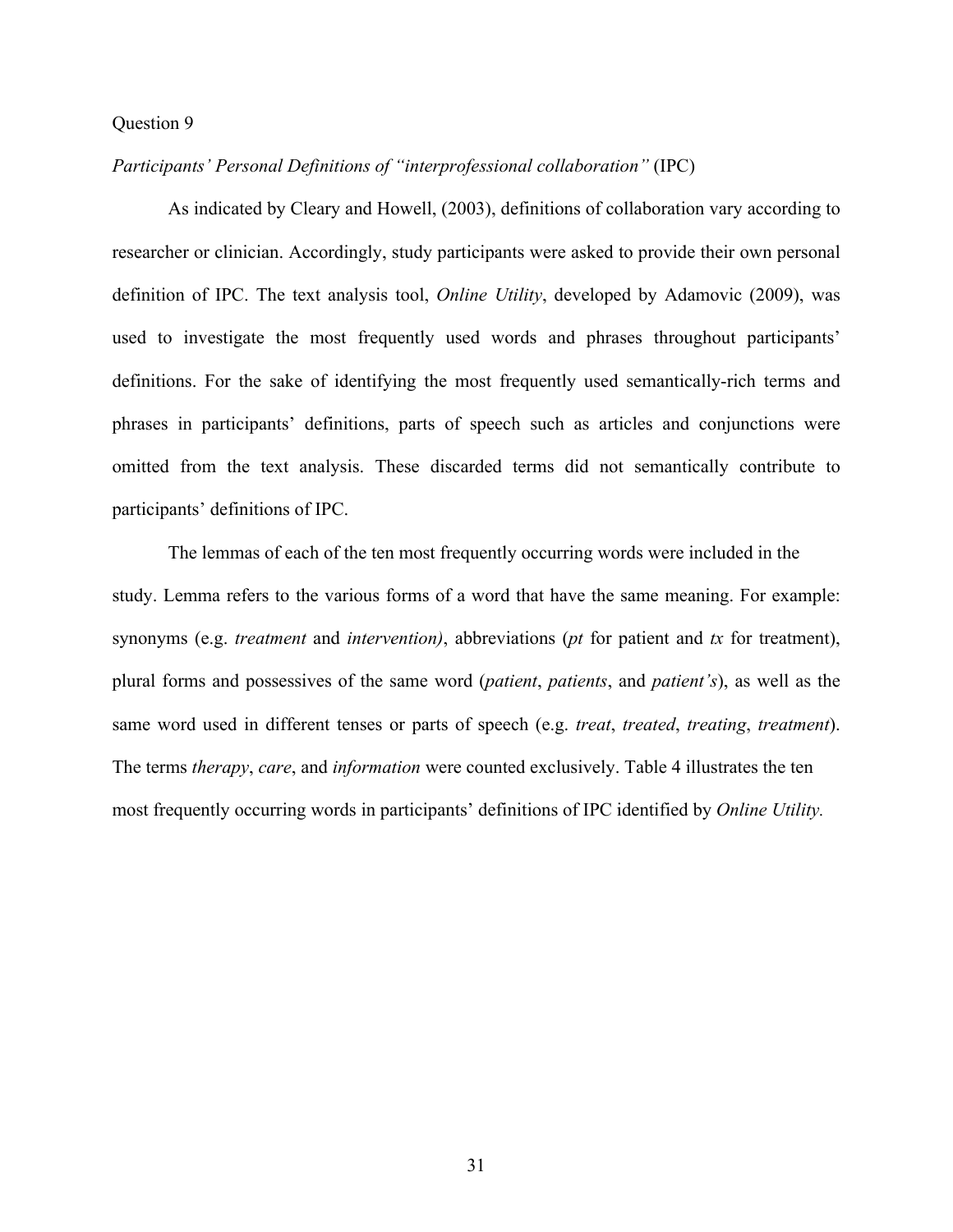| Order of         | Word               | <b>CREDIT GIVEN TO</b>       | Number of          |
|------------------|--------------------|------------------------------|--------------------|
| <b>Frequency</b> |                    |                              | <b>Occurrences</b> |
|                  | <b>PATIENT</b>     | client, individual, child    | 56                 |
| 2                | <b>GOALS</b>       | goal                         | 29                 |
|                  | <b>WORKING</b>     | work                         | 27                 |
|                  | <b>THERAPY</b>     |                              | 25                 |
|                  | <b>TREATMENT</b>   | treat, treated, intervention | 25                 |
| 6                | <b>OTHER</b>       | another                      | 20                 |
| ┑                | <b>CARE</b>        |                              | 18                 |
| 8                | <b>TOGETHER</b>    |                              | 16                 |
| 9                | <b>DISCIPLINE</b>  | disciplines                  | 15                 |
| 10               | <b>INFORMATION</b> |                              | 12                 |

Table 3. The Ten Most Frequently Used Words in Participants' IPC Definitions

Tables 4-11 correspond to the ten most frequently used words and provide examples of phrases

used by participants.

Table 4. Participants' Contextual Usage of "Patient"

| Benefit of the patient                 | Best outcome decisions for patient                    |
|----------------------------------------|-------------------------------------------------------|
| Discussing patient with other          | Discussing <b>patient</b> with other disciplines      |
| disciplines                            |                                                       |
| Discussing <b>patient</b> plan of care | Exceptional <b>patient</b> care                       |
| Rehab benefit for our patient          | Share that the client may benefit                     |
| Provide effective treatment to a       | Provide optimal patient care                          |
| patient                                |                                                       |
| Discussing <b>patient</b> condition    | Provide the <b>patient</b> the best                   |
| Enhance my patient's progress.         | To increase patient care                              |
| Conferencing about patient             | Discuss patient strengths and weaknesses              |
| Enhance my patient's progress          | Enhance patient performance                           |
| Discussing patient care                | Improve quality of life for the <b>patient</b>        |
| Provide the best patient care          | To maximize patient success                           |
| Discuss patient status                 | Maximize the quality of patient care                  |
| Report on <b>patient</b> progress      | Provide <b>patient</b> with the best possible therapy |
| Share that my client may benefit       | Patient to reach best potential                       |

The word "patient" in participants' IPC definitions was frequently accompanied by words such as <discuss> and <br/> <br/>est>. The following words: <br/> <br/>est>, <br/> <br/>effective>, <exceptional>, <optimal>, <increase>, <enhance>, <improve>, and <maximize>, although not among the most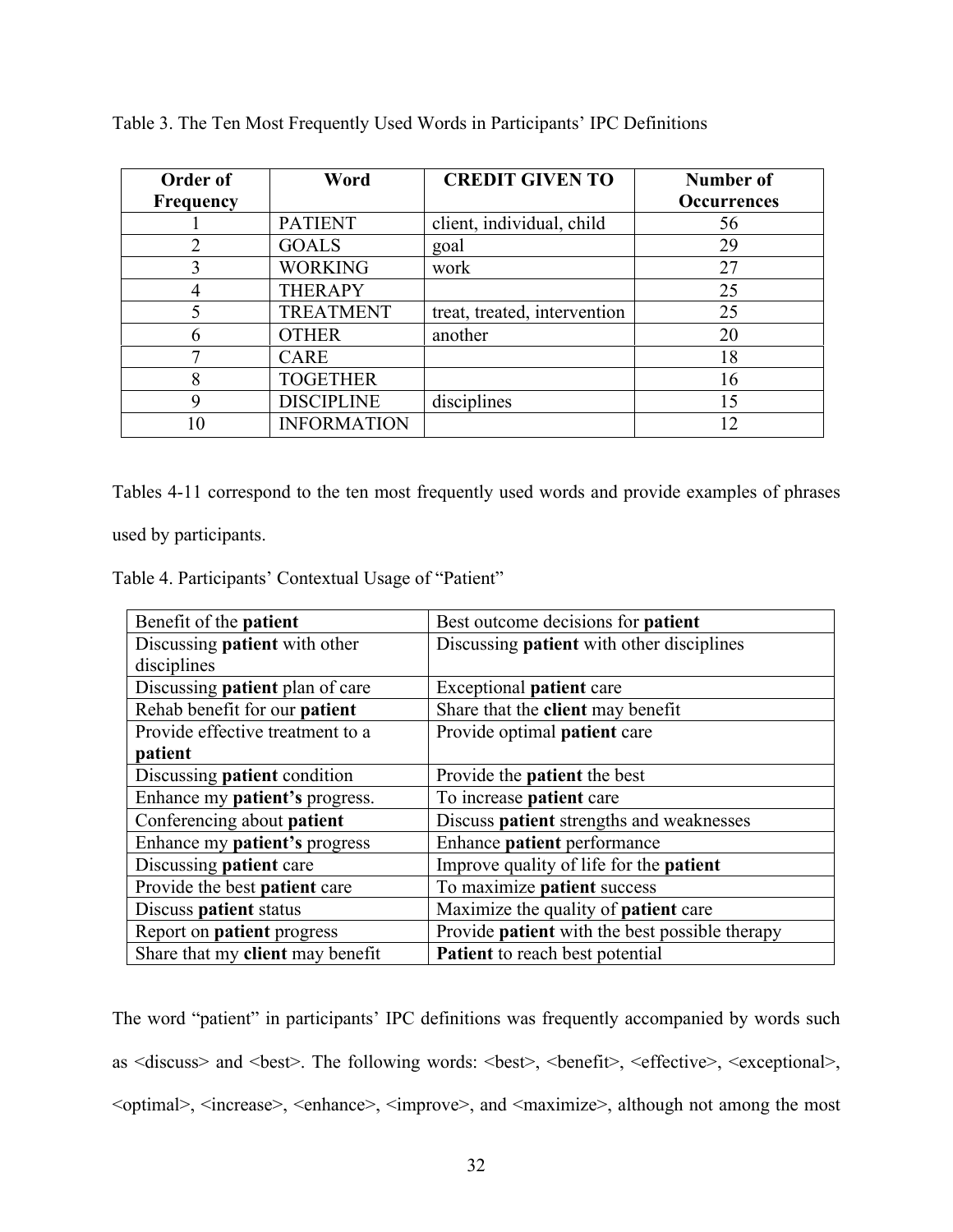frequently used terms, have a positive connotation and are linked to helping the patient to succeed. Words such as <discuss>, <discussing>, <conferencing>, and <report> refer to exchanging information about the patient.

Table 5. Participants' Contextual Usage of "Goals"

| Achieve whatever goals are set         | Achieving the patient goals          |
|----------------------------------------|--------------------------------------|
| Achieve common functional <b>goals</b> | Supporting each other's <b>goals</b> |
| Working together supporting goals      | Supporting <b>goals</b>              |

The word "goal" was associated with the terms <achieve> and <supporting>.

Table 6. Participants' Contextual Usage of "Working" and "Together"

| <b>Working together</b> with medical staff | Various disciplines working together     |
|--------------------------------------------|------------------------------------------|
| Work together to achieve maximum           | Working together with other healthcare   |
| level                                      |                                          |
| <b>Working together to discuss ideas</b>   | <b>Working together</b>                  |
| <b>Working together supporting goals</b>   | <b>Working together supporting goals</b> |
| <b>Working together</b>                    | Working together towards improvement     |
| More colleagues work together              | Working together with other therapists   |
| Professionals working together             |                                          |

The words "working" and "together" were produced in collocation a total of 13 times.

Table 7. Participants' Contextual Usage of "Therapy"

| Physical therapy     | Occupational therapy |
|----------------------|----------------------|
| Speech therapy       | Speech therapy       |
| Occupational therapy | Physical therapy     |
| Occupational therapy | Physical therapy     |
| Physical therapy     | Occupational therapy |
| Physical therapy     | Occupational therapy |
| Physical therapy     | Occupational therapy |
| Physical therapy     | Speech therapy       |
| Occupational therapy |                      |

The words <physical>, <speech>, and <occupational> were used a combined total of 17 times to

describe "therapy" in terms of rehabilitation disciplines.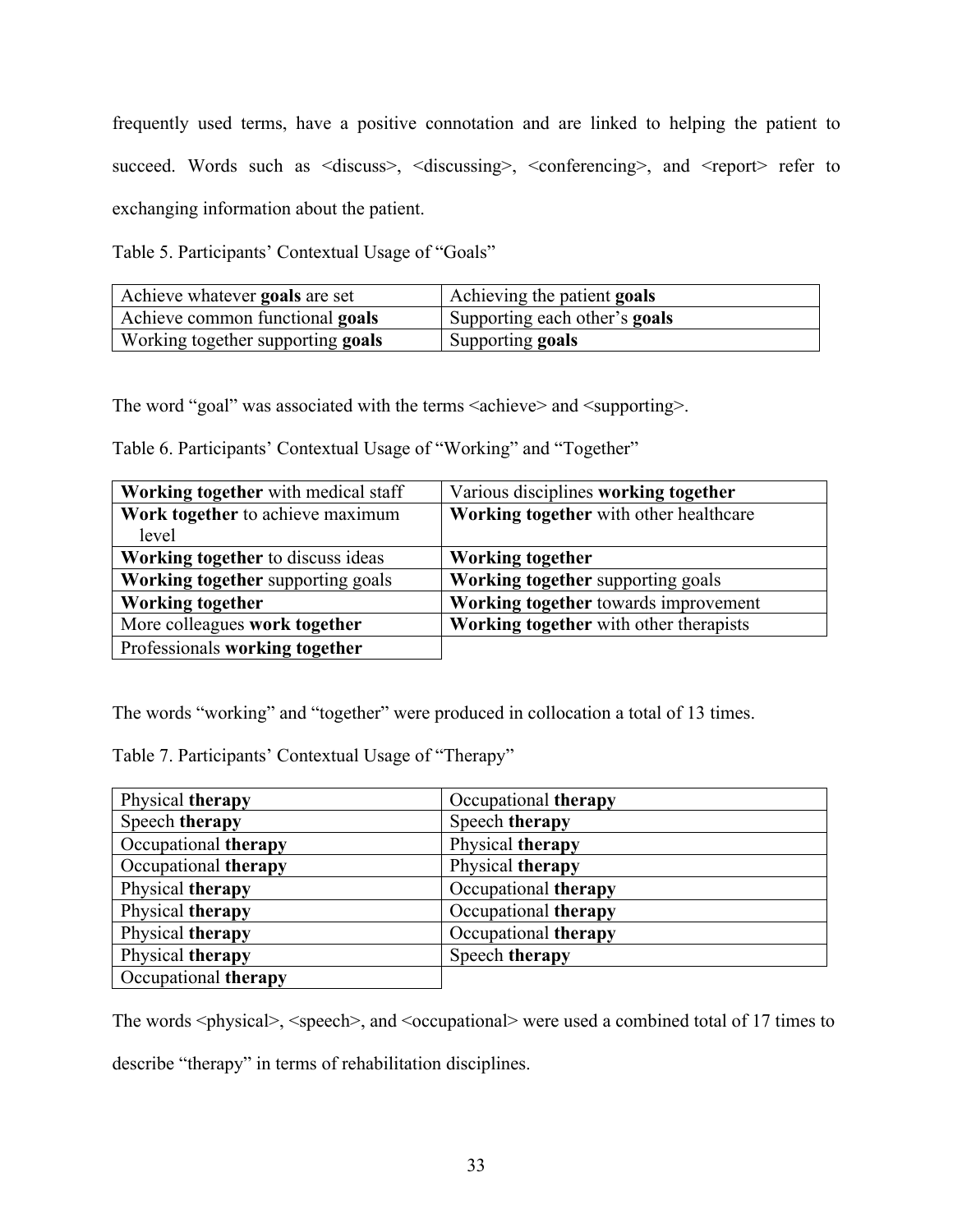Table 8. Participants' Contextual Usage of "Treatment"

| Co-treatment         | Co-treatments          |
|----------------------|------------------------|
| <b>Co-treatments</b> | Co-treating            |
| Co-treatment         | Planning co-treatments |

The abbreviation, "co-" was used a total of six times to further describe "treatment." Cotreatment refers to an intervention approach where two or more therapy professionals deliver services simultaneously, while targeting their own goals for the patient.

Table 9. Participants' Contextual Usage of "Other" and "Discipline"

| 1. Members from other disciplines  | 2. Discussing patient with other disciplines |
|------------------------------------|----------------------------------------------|
| 3. Reading SOAP notes from other   | 4. Carrying over goals for other disciplines |
| disciplines                        |                                              |
| 5. Discussing a patient with other | 6. Actively working with other disciplines   |
| disciplines                        |                                              |
| 7. One of the other disciplines    |                                              |

The terms "other" and "disciplines" were produced in collocation seven times.

Table 10. Participants' Contextual Usage of "Care"

| 1. Discussing patient plan of care | 2. Progress with each plan of <b>care</b> |
|------------------------------------|-------------------------------------------|
| 3 Discussing plan of <b>care</b>   | 4. Holistic plan of care                  |
| 5. Plan of <b>care</b>             | 6. Plan of <b>care</b>                    |
| 13. Plan of care                   |                                           |

The term "care" was used in the context of patients' individual plans of care. Plan (in yellow)

was linked to "care" a total of seven times.

Table 11. Participants' Contextual Usage of "Information"

| 1. Sharing medical information          | 2. Sharing ideas, techniques, <b>information</b> |
|-----------------------------------------|--------------------------------------------------|
| 3. Sharing <b>information</b> on issues | 4. Sharing evaluation and therapy information    |
| 7. Sharing <b>information</b> on goals  | 8. Mutual information sharing                    |
| 9. Sharing information                  | 10. Shared information regarding therapy         |

"Information" was used in the context of knowledge-sharing (ideas, techniques, etc.)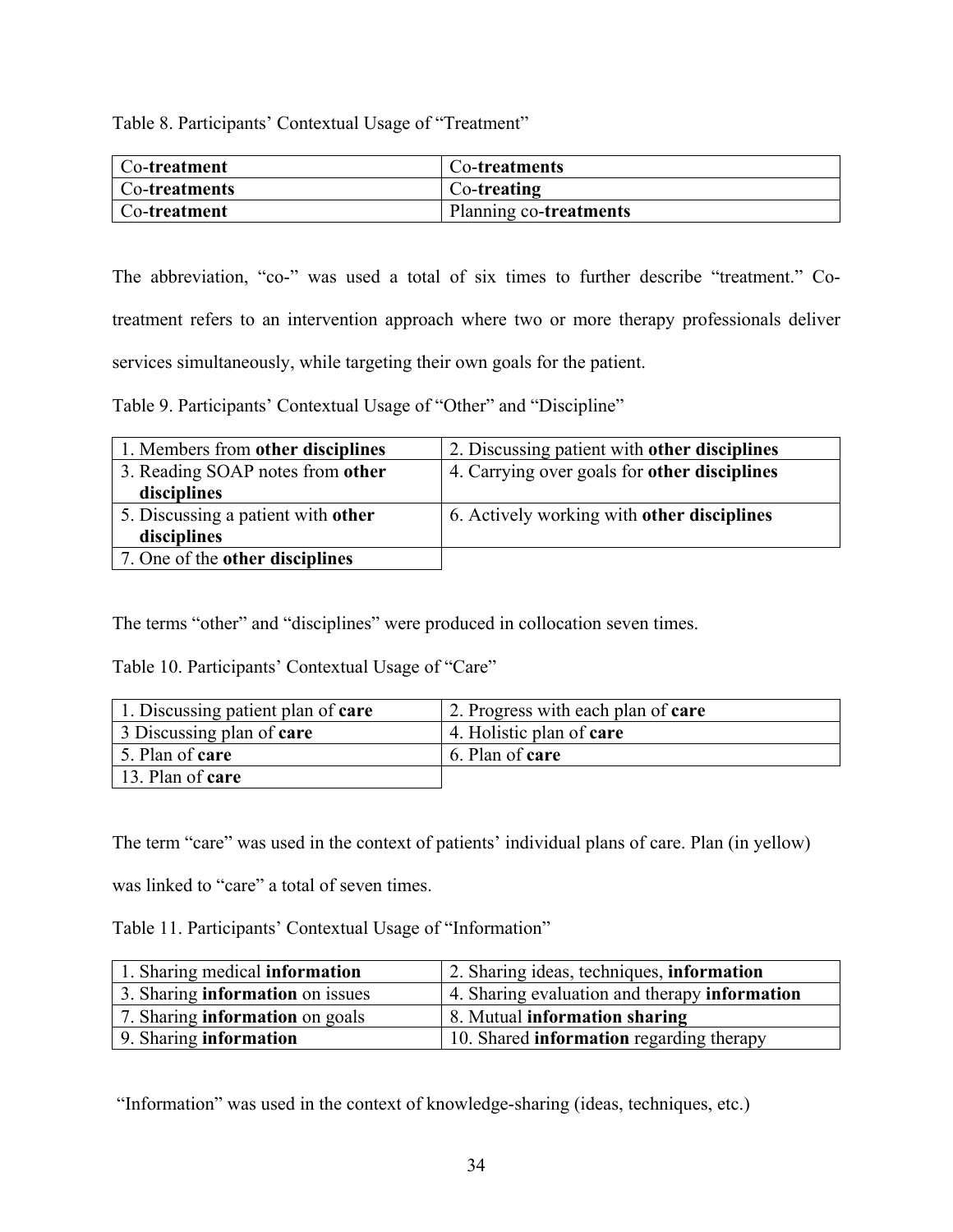# *SLPs' IPC with OT and/or PT during Graduate Schools*

Participants were asked to specify the nature of their IPC with OT and/or PT during graduate school. Figure 3 contains participants' responses.



Figure 3. SLPs' IPC with OT and PT During Graduate School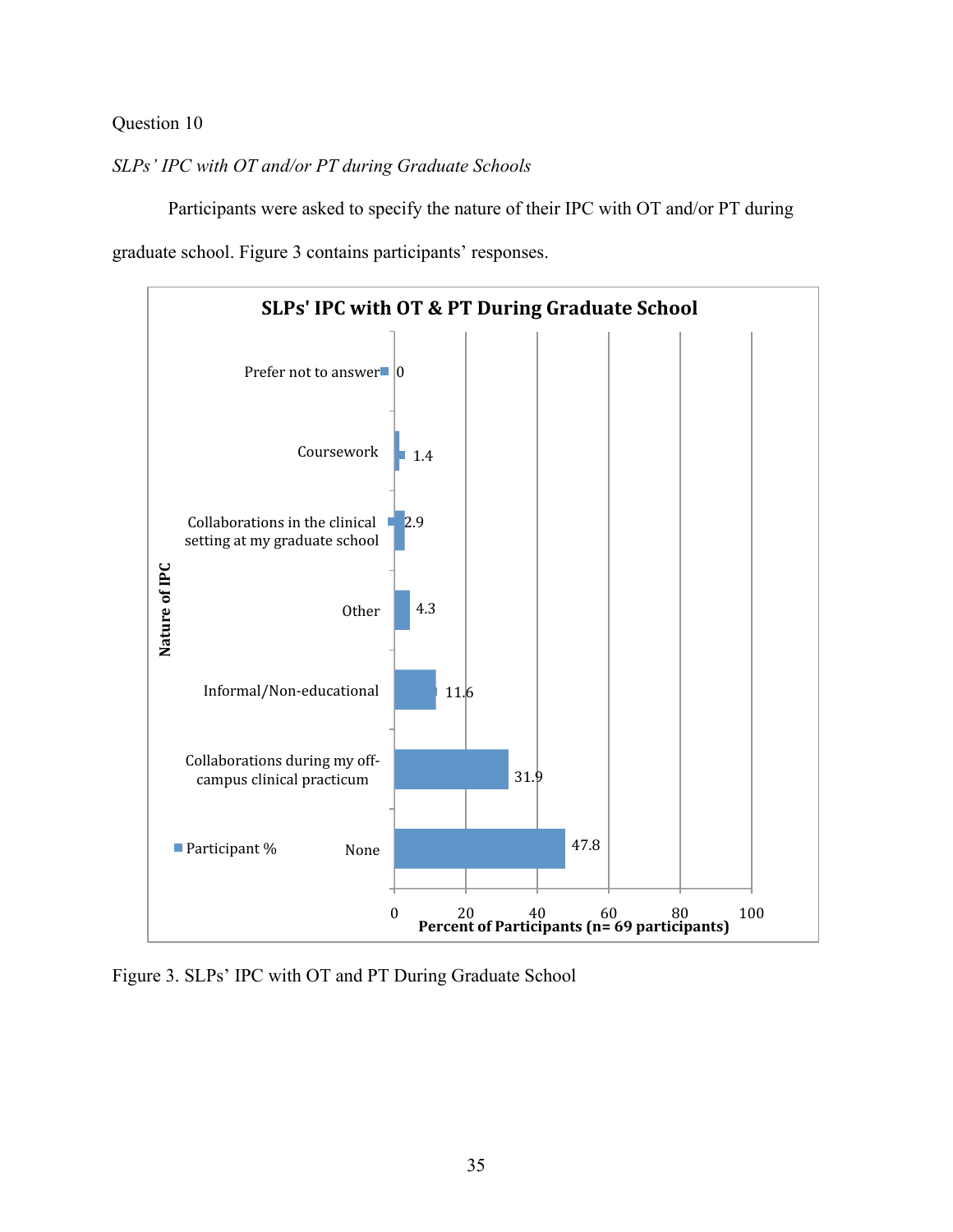#### *Participants' Work Experience*

In response to a question concerning the number of years that respondents have been practicing SLPs, a modal response count of 23 participants (33.3%) identified that they have been licensed practitioners for 1-5 years. Fourteen participants (20.3%) had been licensed in the field for 6-10 years, 13 participants (18.8%) for 11-15 years, and an additional 13 SLPs (18.8%) had been licensed for over 20 years. A smaller response count of 6 participants (8.7%) indicated that they had been licensed for a time range of 16-20 years.

#### Questions 5 and 6

Please see Table 12 for categorization of participant's medical employment settings at the time of survey completion.

| Table 12. Current Medical Employment Settings |         |                  |
|-----------------------------------------------|---------|------------------|
| <b>Setting</b>                                | Percent | Frequency (n=69) |
| Rehabilitation setting                        | 36.2%   | 25               |
| Other (specified below)                       | 30.4%   | 21               |
| Acute-care                                    | 14.5%   | 10               |
| Nursing home                                  | 10.1%   | 7                |
| Private practice                              | 8.7%    | 6                |
| Prefer not to answer                          | $0\%$   |                  |

Respondents who selected answer choice, "Other," were asked to specify their present employment setting. Ten of these 21 participants identified home health as their medical work setting, three respondents stated that they work in multiple settings, two specified early childhood intervention, two respondents listed assisted living facilities, one participant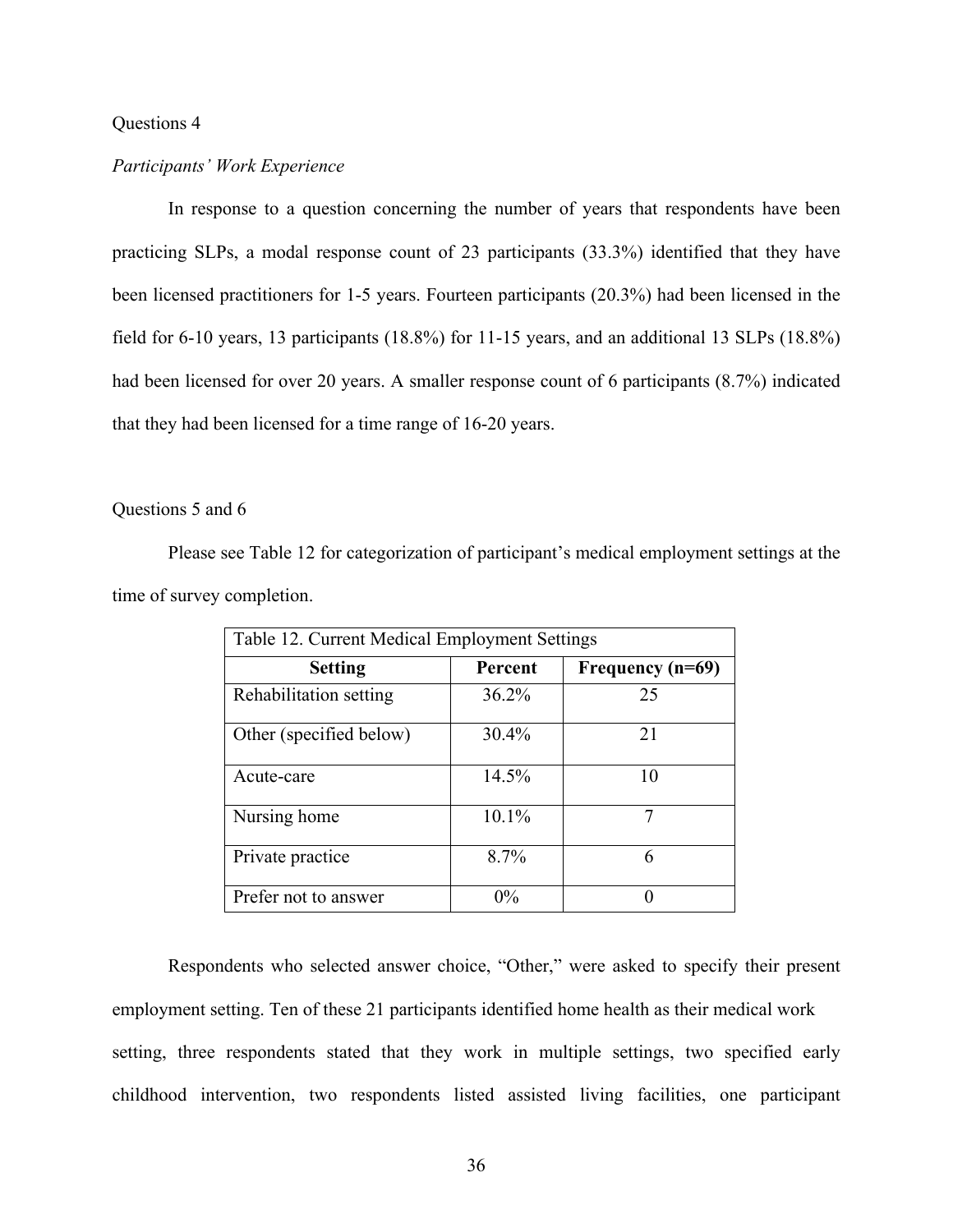designated a craniofacial center, one participant listed a long-term acute care setting, one works in a pediatric hospital, and one identified their work setting as a public school. At the time of survey completion, 45 respondents (65.2%) had worked in their present setting for 1-5 years, 12  $(17.4\%)$  for 6-10 years, six  $(8.7\%)$  selected 11-15 years, four  $(5.8\%)$  chose 16-20 years, and two individuals (2.9%) had been in their current setting for 20+ years.

#### Question 1

#### *SLPs' current cities of residence*

Study participants responded to background information questions prior to addressing IPC issues. Respondents began the survey by selecting their current city of residence from a field of 6 possible answers. Participants' 6 possible answer choices (in alphabetical order) included: a. Austin, b. Dallas, c. El Paso, d. Houston, e. San Antonio, and f. Other. The most frequently occurring responses (henceforth referred to as the modal response or modal responses) were Austin and Houston, each with a response percentage of 23.2%, corresponding to response count of 16 respondents each.

| Table 13: Cities of Residence |         |                  |  |
|-------------------------------|---------|------------------|--|
| City                          | Percent | <b>Frequency</b> |  |
| Austin                        | 23.2%   | 16               |  |
| Houston                       | 23.2%   | 16               |  |
| San Antonio                   | 20.3%   | 14               |  |
| El Paso                       | 17.4%   | 12               |  |
| Dallas                        | 15.9%   |                  |  |
| Other                         | $0.0\%$ |                  |  |

Questions 2 and 3

# *Participants' Respective Master's Programs in SLP*

Participants were asked to designate their Master's program in SLP as either a Texas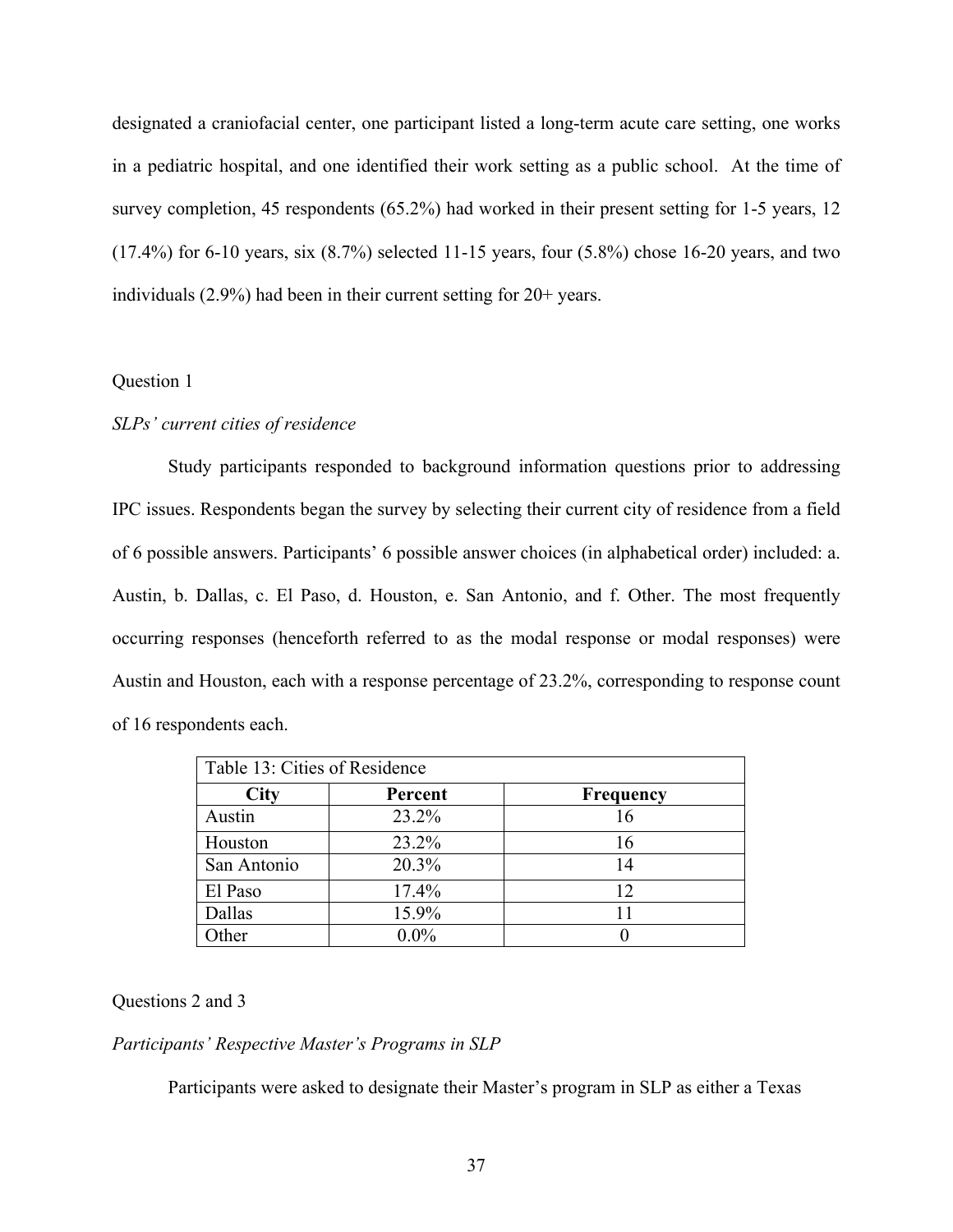institution or an out-of-state institution. Forty-eight respondents, corresponding to a response percentage of 69.6%, received their Master's degree in SLP from an institution in Texas, while 21 respondents, 30.4% of all participants, received their Master's degree from an out-of-state institution. As indicated by their survey responses, these 69 study participants graduated from a total of thirty-one different Master's programs in SLP, 11 of which are in Texas. See Figure 4.



Figure 4. Participants' Master's Programs in SLP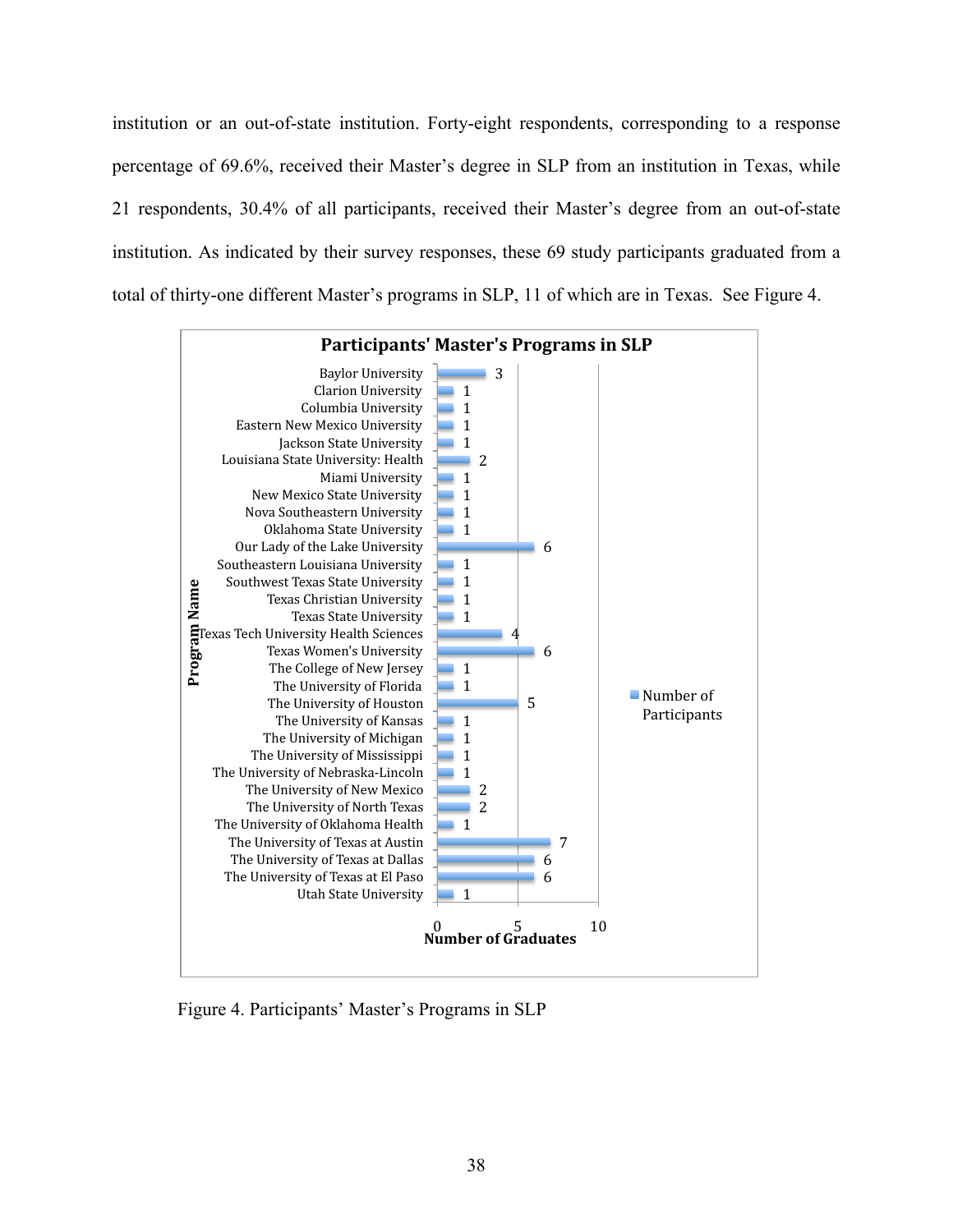#### CHAPTER 4. DISCUSSION

This purpose of this study was to evaluate medically-based SLPs' perceptions of their preparation to be interprofessional team members in the workplace after graduating. The study evaluated if university training programs in speech-language pathology are adequately training their graduates for IPC. Review of the data and SLPs' responses to open-ended questions have implications for the field of speech-language pathology as well as for graduate programs attempting to comprehensively prepare the next generation of SLPs.

Based on participants' perceptions, a clear disparity exists between the percent of individuals who indicated that they were prepared for collaboration with OT and PT after graduation (26.1%), and the percent of respondents who were not prepared (55.1%). Inter-rater reliability for answer explanations specific to the "d. other" answer choice, was calculated because initial review of these responses by the primary researcher and thesis supervisor revealed that explanations appeared to be shaded more toward the "b. no" answer choice. Collapsing the altered answer choices after inter-rater review, only further emphasized that participants in this study were unprepared for collaboration with OT and PT in their workplace after graduating.

As reported by participants who felt prepared for collaboration with OT and PT after graduation, successful preparation was characterized by interdisciplinary interactions during offcampus clinical practicum placements, co-treatment opportunities, and weekly clinical meetings with other professionals. As only one participant linked their preparation to graduate coursework, it is evident that participants' preparation for collaboration was a consequence of IPC in the community as an extension of their clinical preparation.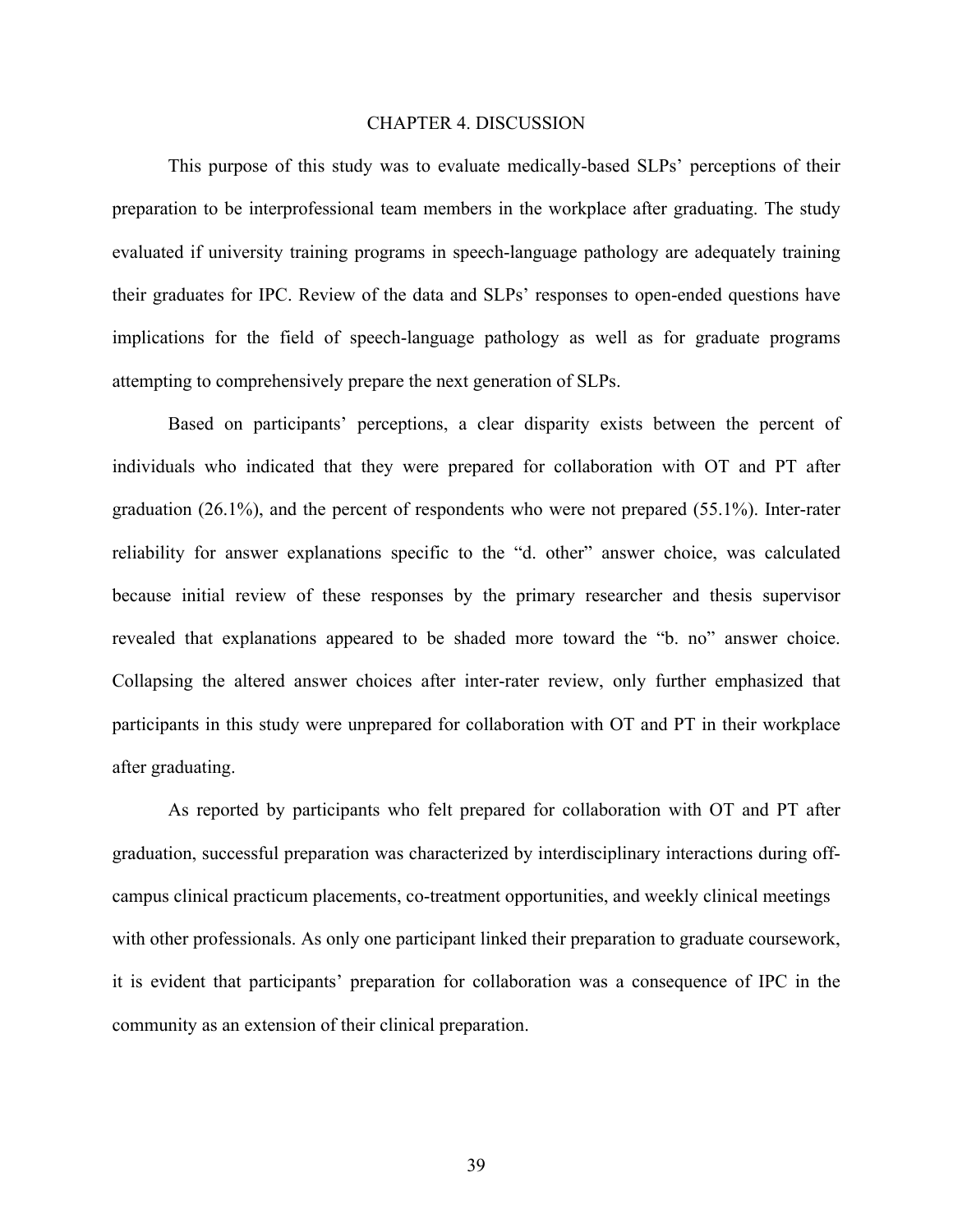Study participants who felt unprepared for collaboration with OT and PT after graduating provided related suggestions for how their program could have enhanced their IPC awareness. One third of the 30 recommendations cited coursework and guest lectures pertaining to IPC and different professionals' scopes of practice, as areas that could have enriched their graduate educations. Additional participants recommended that students observe OTs and PTs providing therapy in the workplace, in order to have a more functional understanding of these professionals' roles and responsibilities during patient care. This finding suggests that these individuals had a limited understanding of the roles of other rehabilitation professionals when they graduated, and identified this lack of knowledge as a deficit in their professional educations. This lack of knowledge about other professionals directly corresponds to findings by Smith and Pillings (1997), that allied health students graduate with a body of knowledge about their own field and their professional scope of practice, but are not familiar with the skill sets and responsibilities of other healthcare professionals.

A total of 47 participants (68.1%) reported daily exposure to OTs and PTs in their immediate work environment, while only two participants (2.9%) had limited to no exposure to these rehabilitation professionals. Fifty-six respondents indicated that collaboration with other professionals was their most frequent type of interprofessional interaction. This large percentage of participants who reported daily interprofessional collaboration in their workplace, corresponds to the assertion by Martin and colleagues (2008), that although collaboration has been linked to favorable patient outcomes, professionals must actually have a working understanding of other disciplines' roles and responsibilities, in order for collaborative practice to be effective.

The variety of IPC definitions offered by participants speaks to the diversity of collaboration. As asserted in the collaboration literature, this construct takes many different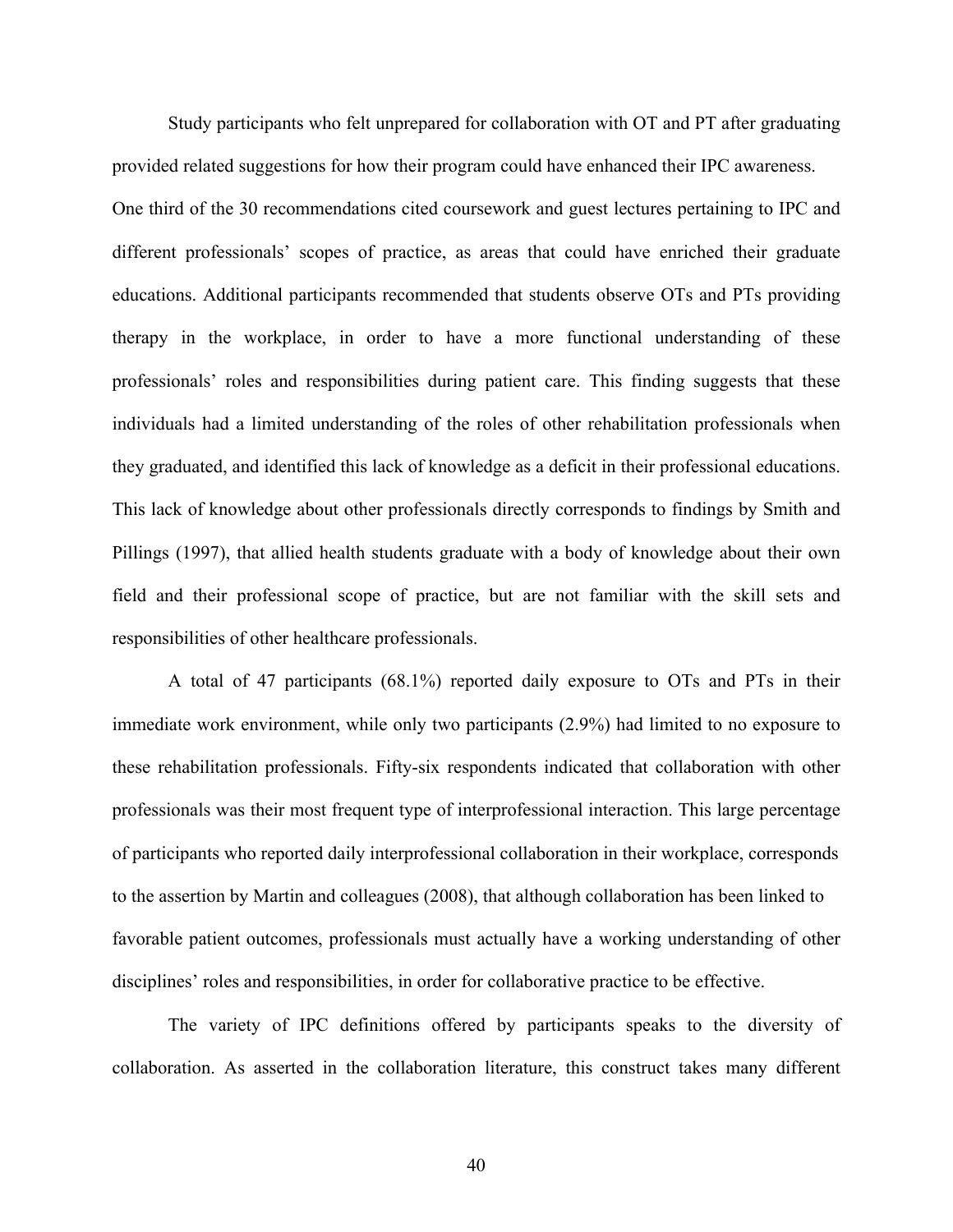forms. No two study participants provided the same definition for collaboration, which is consistent with the statement by Cleary and Howell (2003), that there is not one accepted collaboration classification system. Although participants used different terminology to define IPC, consistent themes and discourse prosody were apparent throughout. The terminology used by participants was compatible with statements from professional organizations such as ASHA (n.d.), that collaboration in the medical field is patient-centered and leads to positive treatment outcomes. As stated in the results section, although favorably-shaded words such as *best, benefit, effective, exceptional, optimal, increase, enhance, improve, and maximize* were not among the most frequently used terms, their presence throughout the IPC definitions suggests that study respondents view IPC as related to the best, most favorable treatment outcomes.

The ten most frequently occurring terms that were woven throughout participants' definitions: *patient, goals, working, therapy, treatment, other, care, together, discipline, and information,* correlated to the priorities of the AACN (1995). According to the AACN, health care professionals have the obligation of working as interprofessional team-members; and responses from survey participants suggest that the SLPs who participated in the present study are in agreement. Based on reports from the 69 participants in the present study, IPC occurs during **goal** development, the provision of **therapy**, and the sharing of pertinent **information**. In addition, IPC involves **professionals** from different **disciplines working together** to provide the most appropriate **patient**-centered **treatment** and **care.**

Researchers including Borduras and colleagues (2006) have asserted that academic programs are responsible for providing their graduates with interprofessional opportunities to facilitate collaborative service delivery in the medical setting. Unfortunately, nearly half (48.6%) of the present study's respondents indicated that they had no opportunities for IPC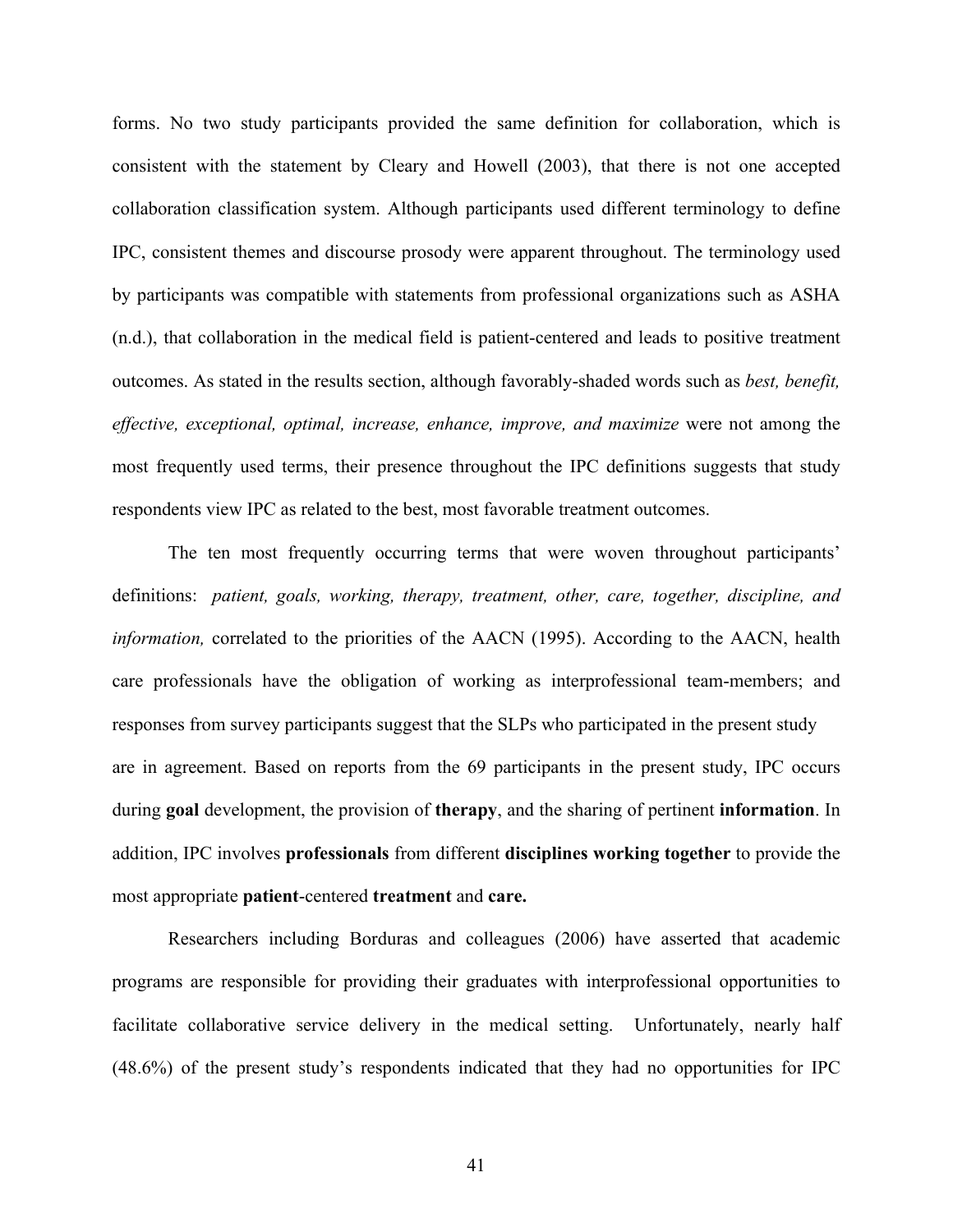during graduate school. It is important to note, however, that 31.9% of respondents did report engaging in IPC during their off-campus clinical practicum. With such a large percentage of respondents reporting no IPC experience, and 31.9% of respondents reporting IPC exposure during their off-campus clinical opportunities, it is clear that IPC exposure mainly occurs outside of individual training programs. SLPs' lack of IPC during their training corresponds to similar research by Clearly and Howell (2003), which found that one third of OT and PT students are similarly unprepared. This lack of IPC exposure is likely linked to academic barriers such as cost, faculty opposition, and the difficult process of including another education topic in an already busy graduate school schedule (Larson, 1995). Despite this acknowledgement, the present study's findings are worth considering because they suggest that as a group, nearly half of SLP, OT, and PT students do not engage in IPE and have minimal exposure to IPC during their academic training. Together, these results suggest that academic programs are not providing opportunities to learn about or collaborate with other medical professionals. This finding corresponds to allegations by Huebler (1994), that allied health students are not prepared to practice collaboratively in the medical workplace (as cited in Hunt et al., 1998, p.127).

Responses to background information questions indicated the diversity of this study's sample of participants, based on the wide variety of Master's programs that were reported. Although the relatively low response rate cannot be denied, the group of SLPs that did respond were a heterogeneous population with unique educational experiences and exposure to IPE and IPC in their different medical employment settings.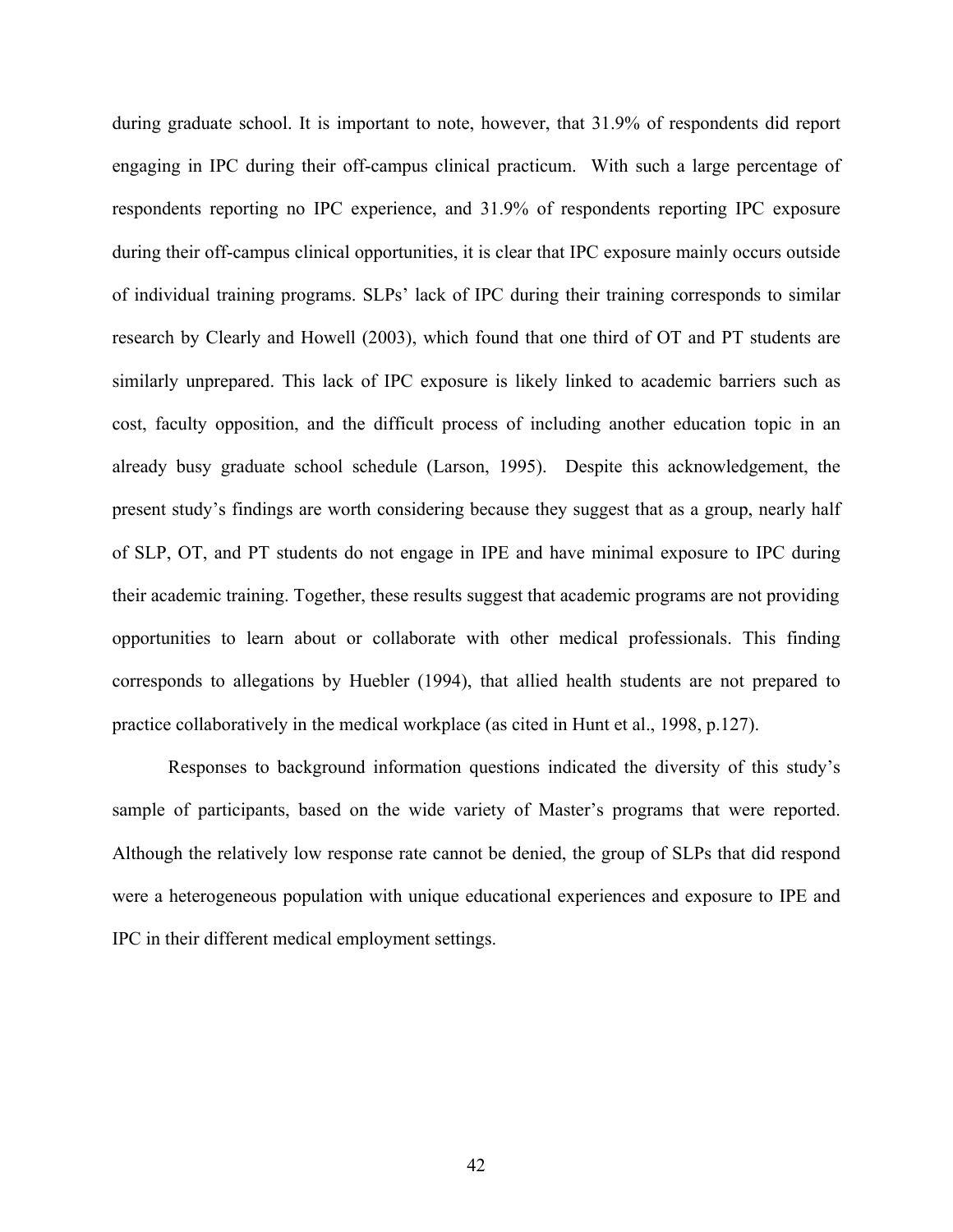# *Limitations of the Study*

Due to the small response rate of 14.4% (69 SLPs responded out of 500 total SLPs who were invited to participate) this study's findings are not generalizable beyond the sample collected. Based on participants' responses to the survey, it is suspected that the individuals who did participate, feel strongly about IPC, and recognized the deficits in their academic training. It is possible that the results of the present study would have been different if the study's questions about IPC exposure pertained to allied health professionals at large, as opposed to just OTs and PTs, Likewise, participants' responses to professional experience questions indicated that 34.3% of these individuals had been practicing in the field for one to five years, while a smaller 18.6% of respondents had been licensed for over 20 years. This difference suggests that more of the survey's responses were contributed by less-experienced SLPs. This finding may indicate that results from this study pertain more to the less-experienced population of recent graduates, than to more seasoned SLPs. Future investigations on IPE and IPC implementation in SLP training programs would benefit from targeting a population of SLPs with similar work experience. Although providing participants with opportunities to elaborate on their responses made the survey exhaustive, presence of open-ended survey questions minimized opportunities for quantitative analysis. It is recommended that future studies reduce the number of free-response questions.

#### *Future Directions*

Further analysis of this data set is warranted to isolate the variables that differentiate between respondents who reported being prepared or unprepared for IPC in their workplace upon graduating. For example, were there relationships between feelings of preparedness for IPC and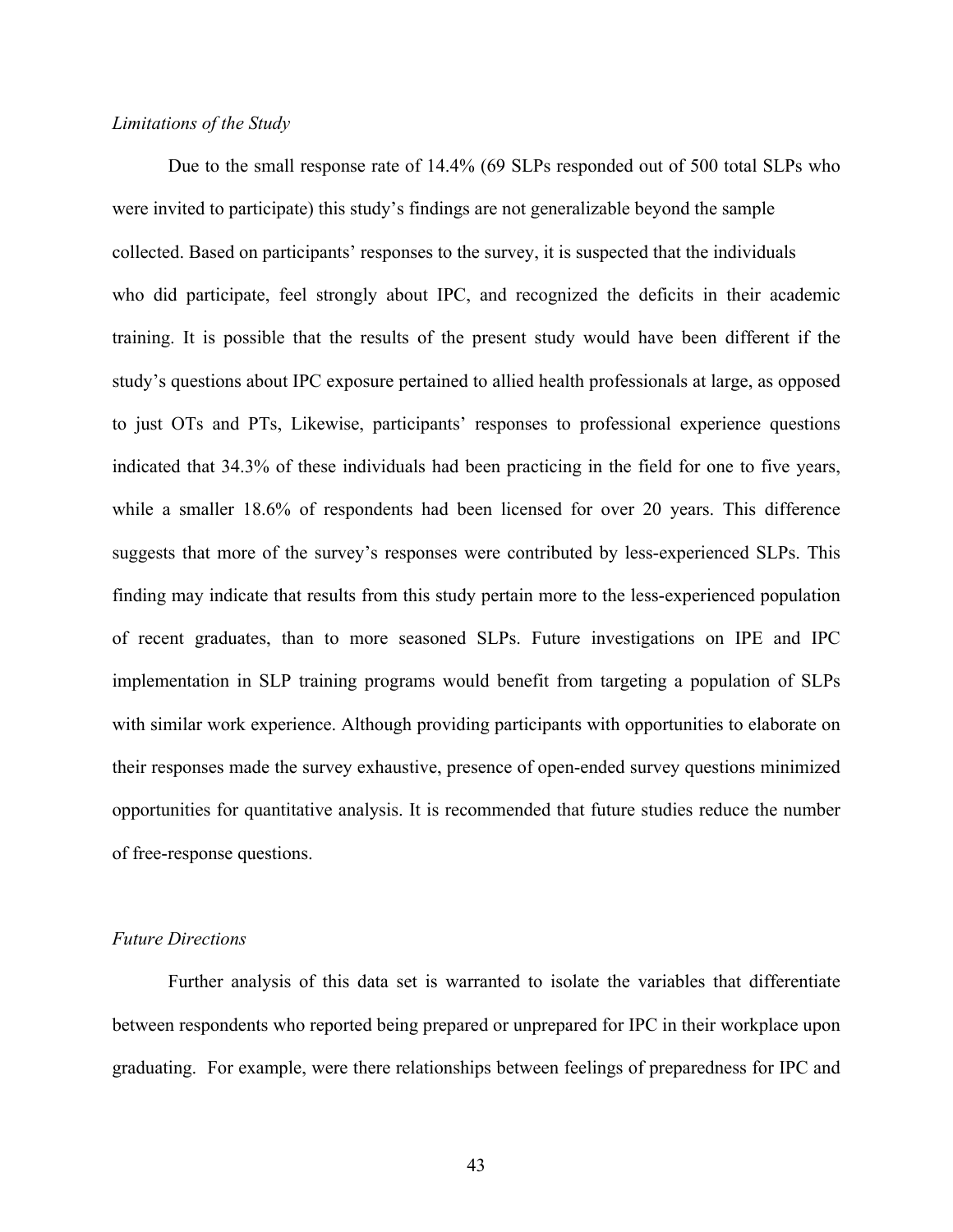years of experience in practice, or was there a relationship between the nature of SLPs' collaborative experiences (e.g. coursework, practicum) and feelings of preparedness for IPC in the workplace after graduating? Additional corpus analysis is required to further investigate patterns of responses relative to the type of IPC preparation.

Results of the present study support the belief that academic training programs in SLP are not adequately preparing their students for collaborative practice. It appears that disciplinespecific preparation alone does not sufficiently prepare SLP graduate students to be competent working professionals, and interprofessional exposure is the missing link. Health Science students from the University of Texas at El Paso (UTEP) have taken a proactive approach to IPE and IPC with support and encouragement from the Chair of the Department of Rehabilitation Sciences. Student presidents from OT, PT, rehabilitation counseling, and SLP in the Department of Rehabilitation Sciences, recognized the lack of interaction between their programs and their limited awareness of each discipline's scope of practice. To remediate this lack of knowledge, the students have met bimonthly since Fall 2010 to develop IPE, IPC, and social opportunities for their different cohorts, to enhance the department's cross-disciplinary consciousness. Although additional research is needed to determine the most effective means of IPE and IPC, it is the hope of the present study's researcher that directors of SLP graduate training programs, and perhaps the directors of OT and PT programs as well, acknowledge that IPC exposure is a missing component of their curricula. It is recommended that program directors either attempt to incorporate additional collaboration opportunities into their curricula, or support their students in developing extracurricular IPE and IPC opportunities.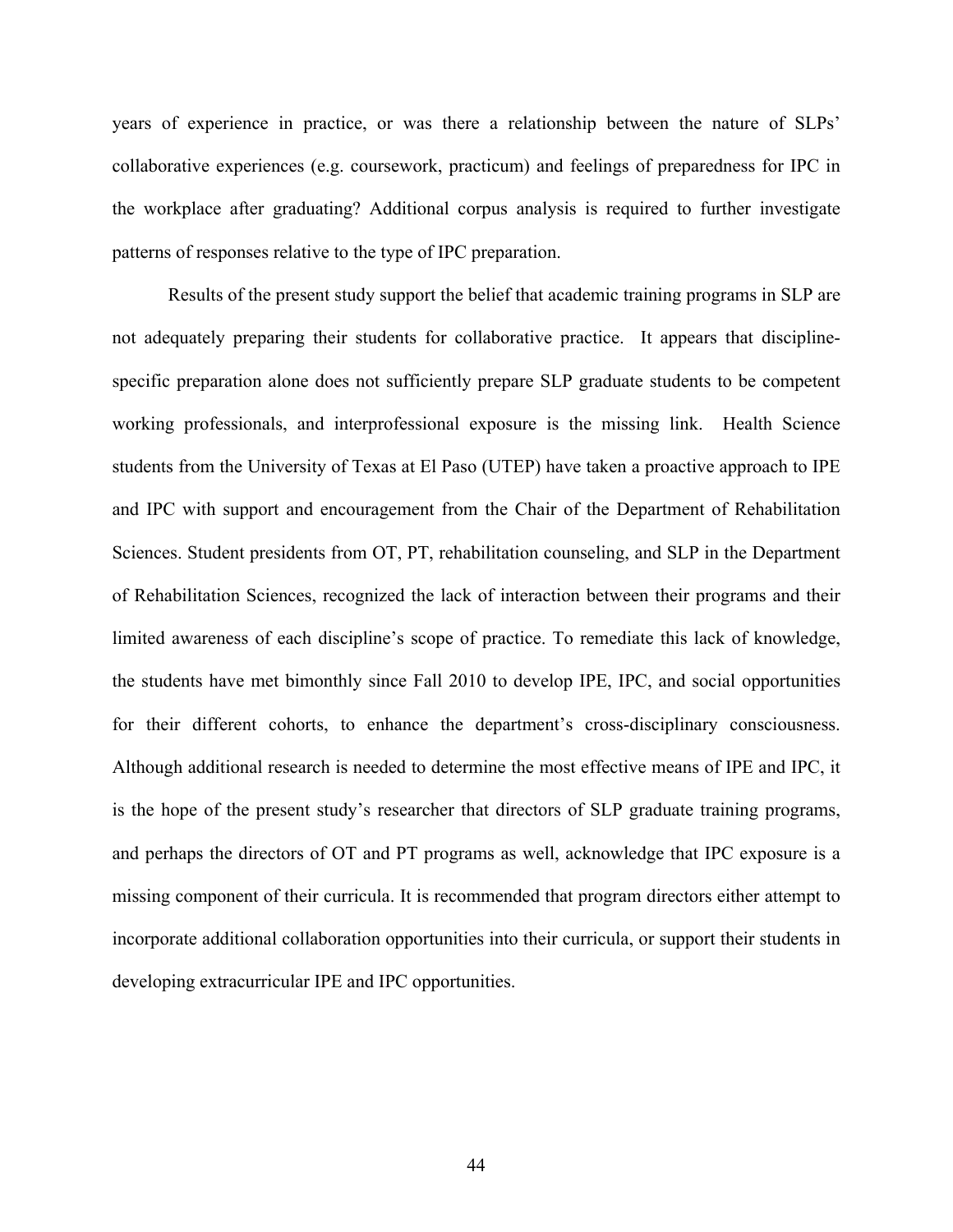#### REFERENCES

Adamovic, M. (2009). Online-Utility.org. Retrieved from: http://www.online-utility.org/.

- Adamson, B.J., Hunt, A.E., Harris, L.M. & Hummel, J. (1998). Occupational therapists' perceptions of their undergraduate preparation for the workplace. *British Journal of Occupational Therapy, 61*(4), 173-179.
- American Association of Colleges of Nursing. (1995). Position Statement: Interdisciplinary Education and Practice. Retrieved from: http://www.aacn.nch.edu.edu/publications /interdis.htm.
- American Speech-Language-Hearing Association. (2005). Roles and responsibilities of speech-language pathologists serving persons with mental retardation/ developmental disabilities [Guidelines]. Available from www.asha.org/policy.
- American Speech-Language-Hearing Association (2004). Roles and responsibilities of speech-language pathologists with respect to augmentative and alternative communication: [Position Statement]. Available from www.asha.org/policy.
- American Speech-Language-Hearing Association. (2004). Roles and Responsibilities of Speech-Language Pathologists With Respect to Evaluation and Treatment for Tracheoesophageal Puncture and Prosthesis [Position Statement]. Available from www.asha.org/policy.
- American Speech-Language-Hearing Association. (n.d.) Why is greater emphasis being placed on interprofessional education in health care? What impact will it have on the education of audiologists and speech-language pathologists? Retrieved July 20, 2010, from: http://www.asha.org/academic/questions/Interprofessional-Education.htm
- Barrett, J.V., Curran, V., Glynn, L., & Godwin, M. (2007). CHSRF synthesis: Interprofessional collaboration and quality primary healthcare. Ottawa, Ontario, Canada: Canadian Health Services Research Foundation. Retrieved from www.chsrf.ca.
- Beggs, D. (1999). Liberating ecological reason through interdisciplinarity. *Metaphilosophy, 30,*  186-208.
- Borduras, F., Frank, B., Hall, P., Handfield-Jones, R., Hardwick, D., & Ho, K., et al (2006). Facilitating the integration of interprofessional education into quality health care: Strategic roles of academic institutions. Ottawa, ON: Health Canada.
- Brownell Anderson, M., Hammer, D.P., & Nunez, L. "Collaborative Interprofessional Professionalism: What's All the Fuss?" *ASHA Convention.* Chicago, IL. 22 November 2008. Conference Presentation.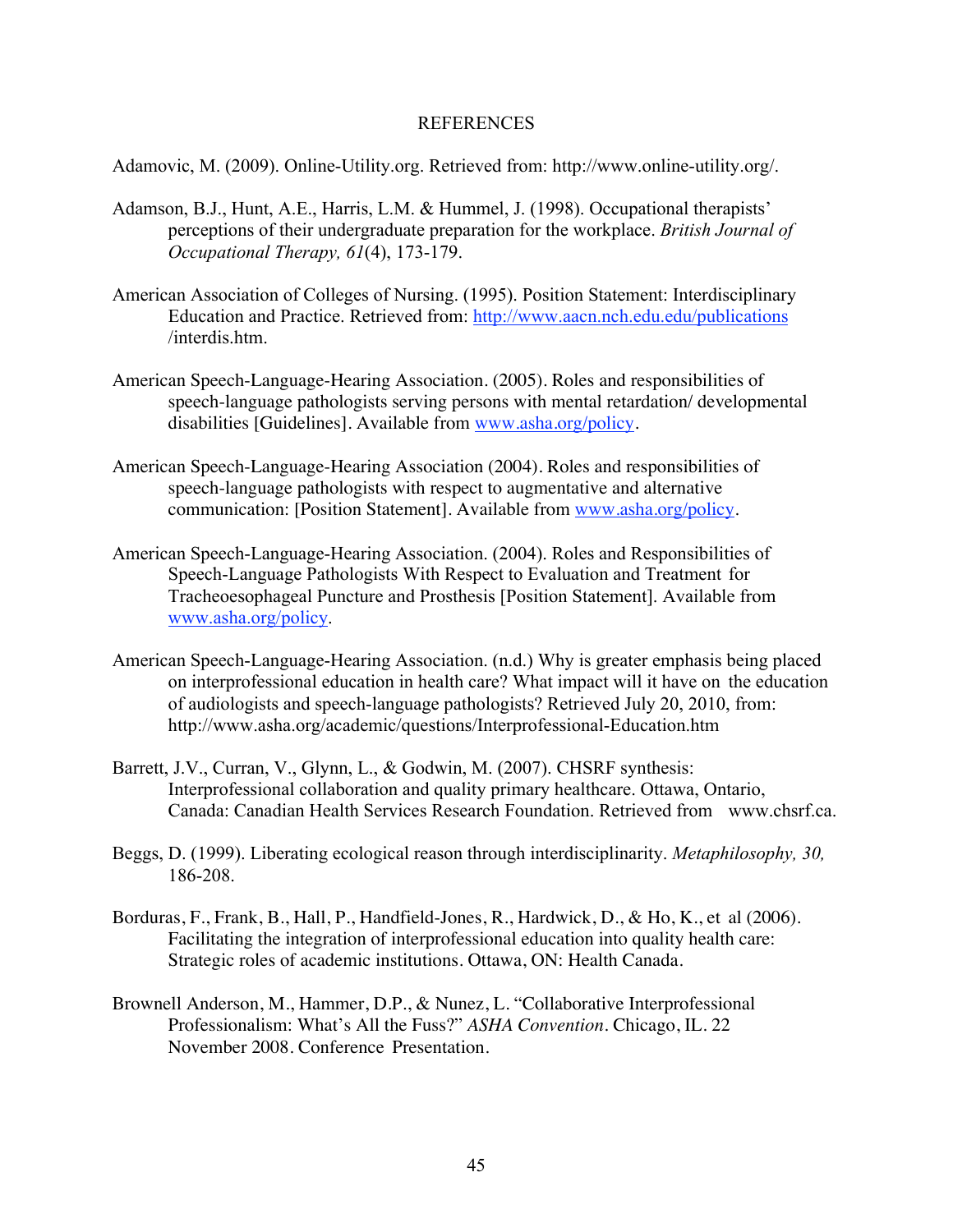- Byrne, A. & Pettigrew, C.M. (2010). Knowledge and attitudes of allied health professional students regarding the stroke rehabilitation team and the role of the speech and language therapist. *International Journal of Language and Communication Disorders, 45*(4), 510-521.
- CAIPE (2011). About Caipe. Retrieved from http://www.caipe.org.uk/about-us/about-caipe/
- CAIPE (2002). Defining IPE. Retrieved from http://www.caipe.org.uk/about-us/defining-ipe/
- Christie, C., Smith, A.R. & Bednarzyk, M. (2007). Transdisciplinary Assignments in a graduate health education as a model for future collaboration. *Journal of Allied Health, 36(2),* 67-71.
- Clark, P.G. (1993). A typology of interdisciplinary education in gerontology and gerioatrics: are we really doing what we say we are? *Journal of Interprofessional Care, 7(3)*: 217-227.
- Cleary, K.K., & Howell, D.M., (2002). The educational interaction between physical therapy and occupational therapy students, *Journal of Allied Health, 32*(2), 71-77.
- Collins, J.P. (2002). May you live in interesting times: using multidisciplinary and interdisciplinary programs to cope with change in the life sciences. *Bioscience, 52:1,* 75- 83.
- Eakman, A.M., Havens, M.D., Ager, S.J., Buchanan, R.L., Fee, N.J., Gollick, S.G., Michels, M.J., Olson, L.L., Satterfield, K.M., & Stevenson, K.A. (2002). Fall prevention in long-term care: an in-house interdisciplinary team approach. *Top Geriatric Rehabilitation, 17*(3), 29-39.
- Haahr, M. (1998-2011). *Random.org.* Retrieved from http://www.random.org
- Health Force Ontario. (2008). Interprofessional care. Retrieved March 20, 2011, from the World Wide Web: http://www.healthforceontario.ca/WhatISHFO/About
- Hoit, J. D. (2006). Cross Talking. *American Journal of Speech-Language Pathology, 15,* 102.
- Hunt, A., Adamson, B. & Harris, L. (1998). Physiotherapists' perceptions of the gap between education and practice. *Physiotherapy Theory and Practice, 14,* 125-138.
- Hunt, A., Adamson, B., Higgs, J., & Harris, L. (1998). University education and the physiotherapy professional. *Physiotherapy, 84*(6), 264-273.
- Joint Committee on Interprofessional Relations: ASHA and Division 40 (Clinical Neuropsychology) of the American Psychological Association. (1997- 2011). Mission. Available from www.asha.org/div40/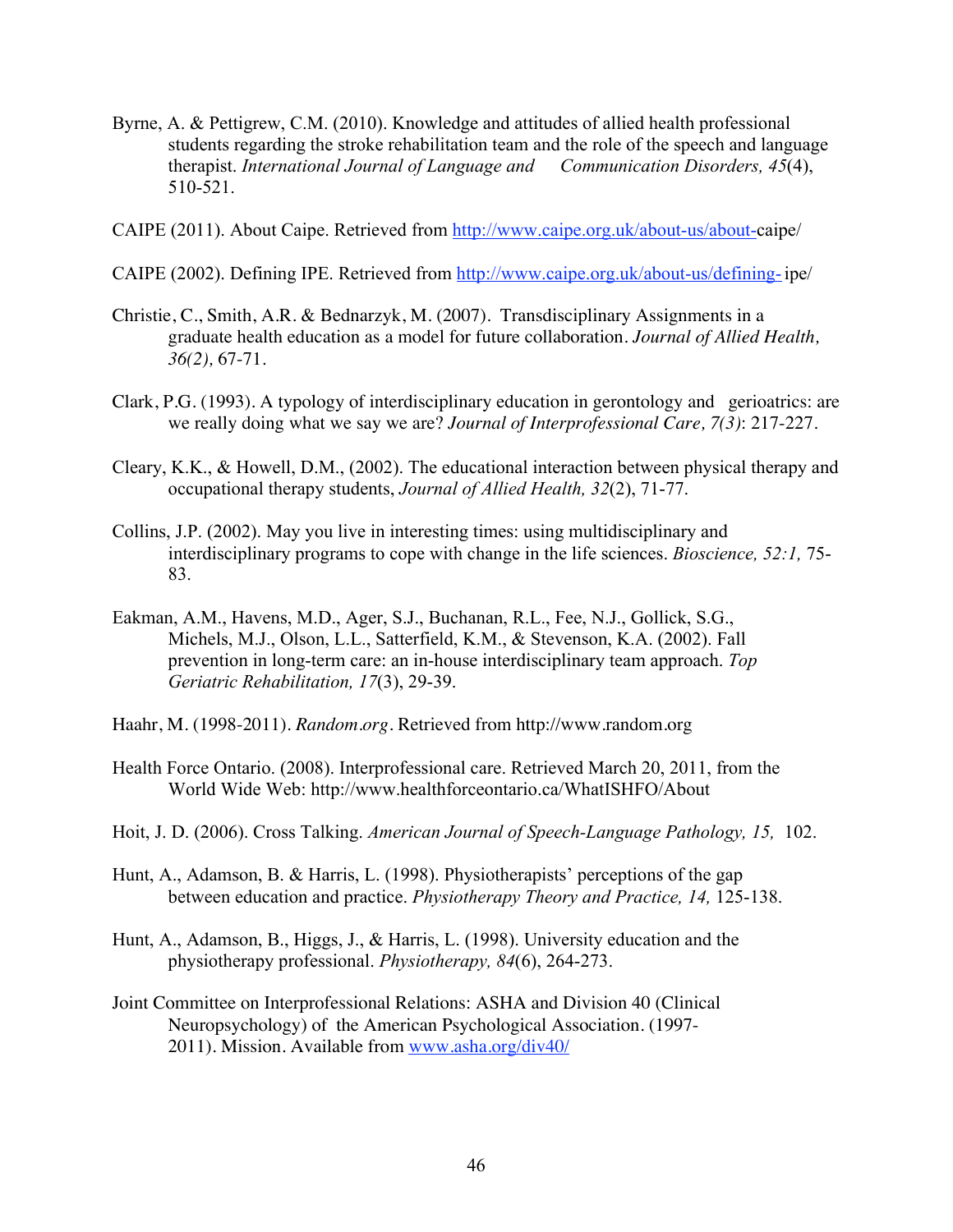- Joint Committee on Interprofessional Relations Between the American Speech-Language-Hearing Association and Division 40 (Clinical Neuropsychology) of the American Psychological Association. (2007). Structure and Function of an Interdisciplinary Team for Persons With Acquired Brain Injury. Available from www.asha.org/policy.
- Larson, E.L. (1995). New rules for the game: interdisciplinary education for health professionals. *Nursing Outlook, 43*(4), 180-185.
- Lee, A., Pettigrew, C.M., O'Sullivan, C.O., Henn, P. & O'Flynn, S. (2008). Strategies for interprofessional education in health and social care [PowerPoint slides]. Retrieved from www.eshow2000.com/1420\_2526Lee\_Alice\_125896\_Nov13\_ 2008\_Time\_094614AM.pdf
- Mandy, A., Milton, C., & Mandy, P. (2004). Professional stereotyping and interprofessional education. *Learning in Health and Social Care, 3*(3), 154-170.
- Martin, M.J., Williams, M.J., & DeVelder, L. (2008). *"There's no 'I' in TEAM": Interdisciplinary Training Event Outcome Measures* [Word document]. Retrieved from www. Eshow2000.com/…/ 1420\_0244Williams\_Mandy\_124714\_Nov17\_ 2008\_Time\_035733PM.pdf
- Monaghan, F. (1999). Judging a word by the company it keeps: the use of concordancing software to explore aspects of the mathematics register. *Language and Education, 13*(1), 59-70.
- Musson, N.D., & Silverman, M.A. (1997). An example of an interdisciplinary TQM/CQI project: prescription of liquid nutritional supplements. Special Interest Division 13: *Swallowing and Swallowing Disorders,* 1-3
- National Joint Committee for the Communication Needs of Persons with Severe Disabilities (1992). Guidelines for meeting the communication needs of persons with severe disabilities [Guidelines]. Available from www.asha.org/policy or www.asha.org/njc.
- NIH Common Fund (n.d.). Interdisciplinary Research Overview. Retrieved from http://commonfund.nih.gov/interdisciplinary/overview.aspx
- Oregon Health and Science University. *Speech-Language Pathology Fellowship.* Retrieved from http://www.ohsu.edu/oidd/LEND/fellowships/devslp.cfm
- Page, J.L. (n.d.). *The Rockcastle project: A model for interprofessional clinical education in a rural medical center.* Retrieved from http://www.asha.org/Academic/ Questions/rockcastle-project/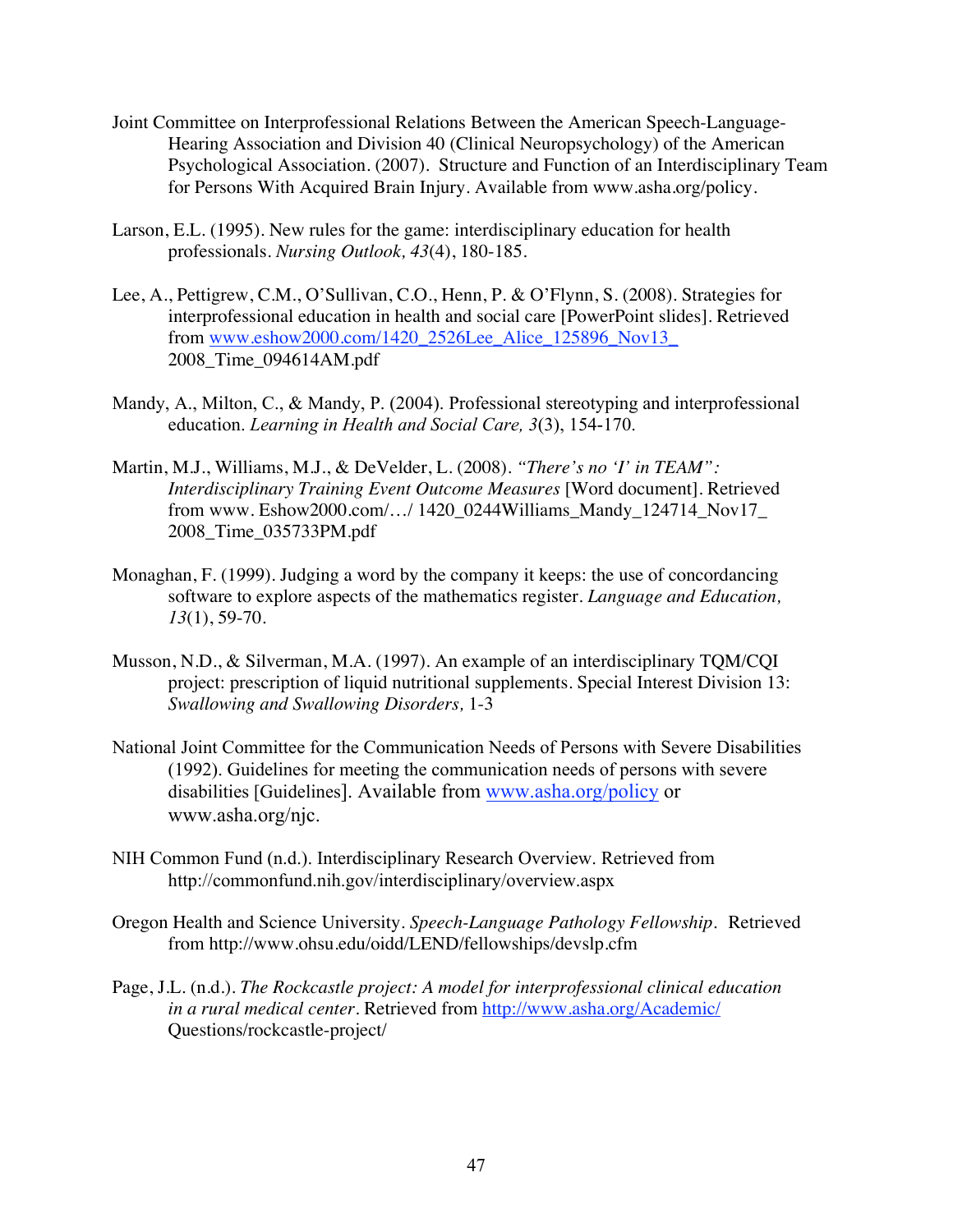- Pannbacker, M. & Meyer, K. (2009-2010). Allied health students' awareness of speechlanguage pathology: a survey. *Tejas, XXXII,* 6-11.
- Sancibrian, S. (1990). Share and share alike: Preparing students for collaborative practice. *Texas Journal of Audiology and Speech Pathology, XVI (2),* 7-9.
- Schill, M.J., Christian, S., Christianson, C., Hall, J.H., Haskins, A., Jedlicka, J., Offutt, S. & Romanick, M. (2008). *Development of an interdisciplinary course for pre-service health care professionals* [Word document]. Retrieved from http://www.eshow2000. com/asha/2008/handouts.cfm
- Smith, R.A., & Pilling, S. (2007). Allied health graduate program- supporting the transition from student to professional in an interdisciplinary program. *Journal of Interprofessional Care, 21*(3), 265-276.
- Strasser, D.C., Falconer, J.A., Herrin, J.S., Bowen, S.E., Stevens, A.B., & Uomoto, J. (2005). Team functioning and patient outcomes in stroke rehabilitation. *Archive of Physical Medicine Rehabilitation, 86,* 403-409.
- Takahashi, S., Brissette, S. & Torstad, K. (2010). Different roles, same goal: Students learn about interprofessional practice in a clinical setting. *Nursing Leadership, 23(1),* 32-38.
- University of Florida (2009). *Interdisciplinary Doctoral Program in Communicative Disorders.* Retrieved from CD.PHHP.UFL.EDU
- University of Minnesota. (n.d.). Office of Education, Academic Center: Center for Interprofessional Education. Retrieved from http://www.ipe.unm.edu /who/index.shtml
- WHO (1978). Alma-Ata 1978: Primary Health Care. Report of the International Conference on Primary Health Care, 1978. Sept 6-12. Alma-Ata, USSR (Geneva World Health Organization).
- WHO (2010) Health professions networks, nursing and midwifery, human resources for health: *Framework for action on interprofessional education & collaborative practice*. Retrieved from http://www.who.int/hrh/nursin\_midwifery/en/
- Zwarenstein, M., & Reeves, S. (2006). Knowledge translation and interprofessional collaboration: where the rubber of evidence-based care hits the road of teamwork. *The Journal of Continuing Education in the Health Professions, 26,* 46-54.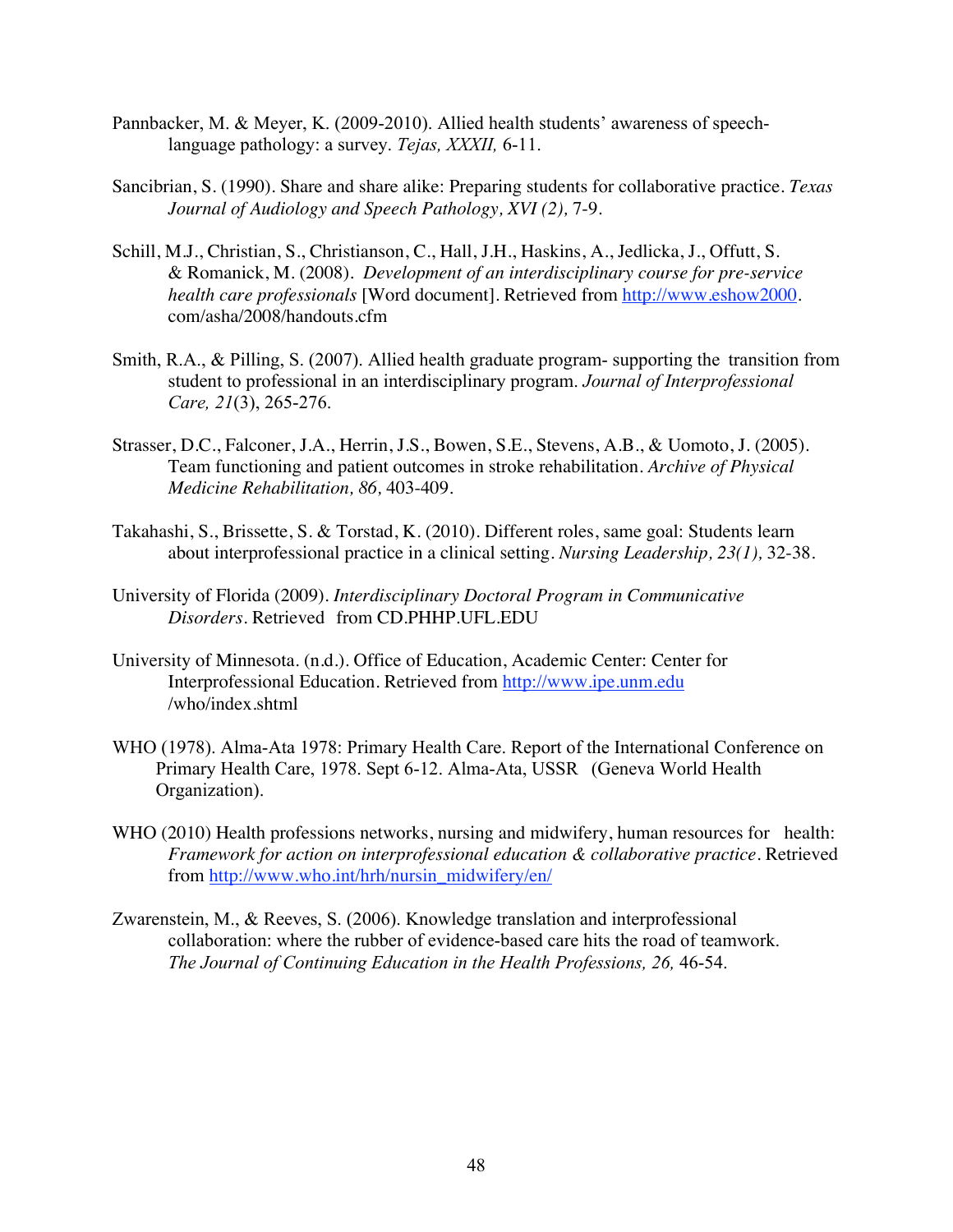# APPENDIX A.

## Survey: Interprofessional Exposure of SLP Students at the Graduate-School Level

Please select the answer choice that most closely corresponds to your personal experience. There is no incorrect answer. An answer must be selected for each question.

## **1. Please select your current city of residence:**

- a. Austin
- b. Dallas
- c. El Paso
- d. Houston
- e. San Antonio

## **2. Where did you receive your Masters degree in speech-language pathology?**

- a. A Texas institution
- b. An out-of-state institution

### **3. Please provide the name of the graduate institution that granted your Masters degree.**

#### **4. How many years have you been a practicing speech-language pathologist (CCC)?**

- a. 1-5
- b. 6-10
- c. 11-15
- d. 16-20
- e. 20+
- f. prefer not to answer

#### **5. Please select the medical employment setting in which you are currently working:**

- a. rehabilitation setting
- b. acute-care
- c. nursing home
- d. private practice
- e. prefer not to answer
- f. other (please specify)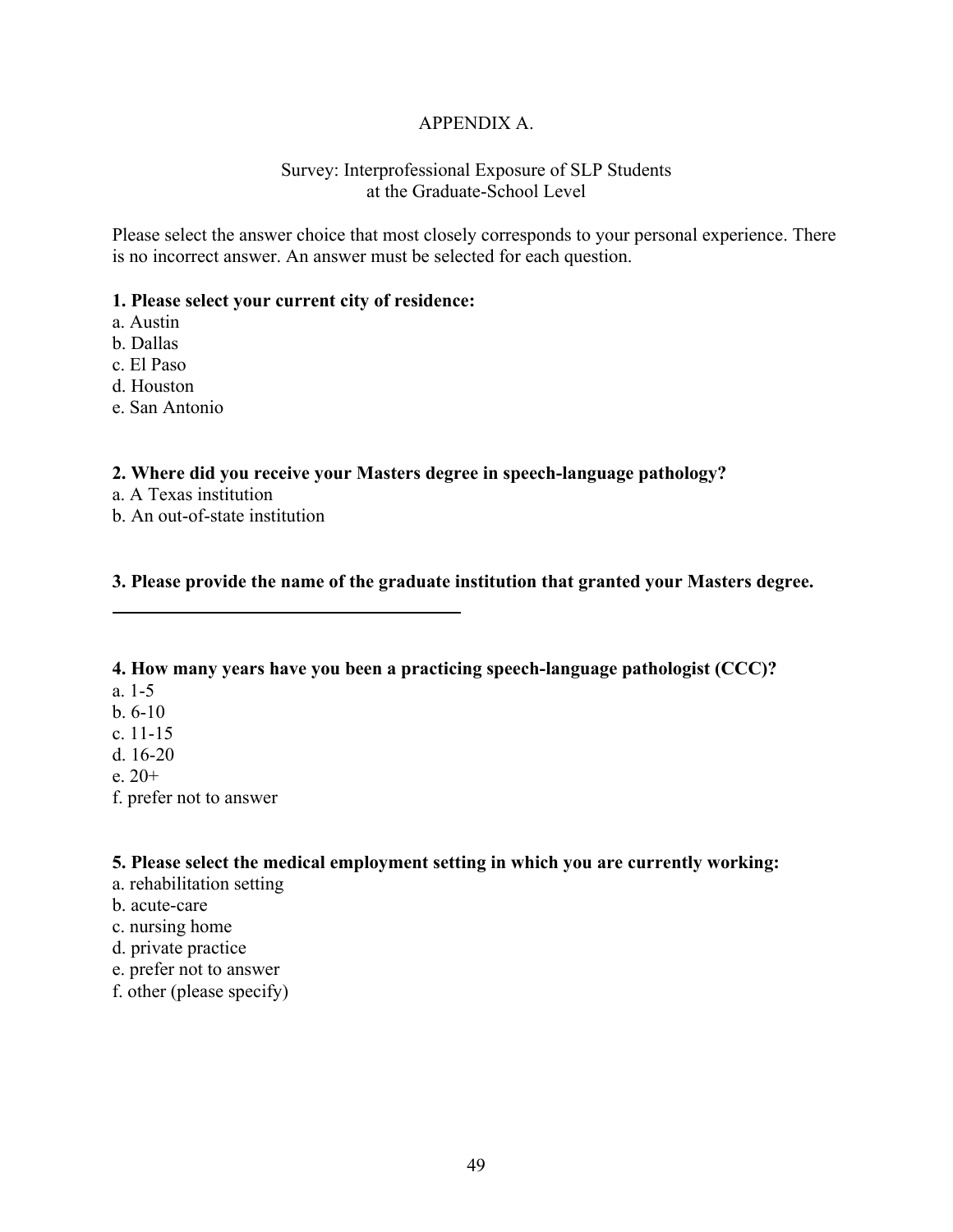# **6. How many years have you worked in the employment setting selected in question #5?**

- a. 1-5
- b. 6-10
- c. 11-15
- d. 16-20
- e. 20+
- f. prefer not to answer

# **7. Select the answer that best describes your exposure to occupational therapy (OT) and physical therapy (PT) professionals in your work environment:**

- a. limited to no exposure b. a few times monthly
- c. a few times weekly
- d. daily
- e. prefer not to answer

# **8. In regards to question #7, please describe the most frequent type of interaction you have experienced with occupational therapy (OT) and/or physical therapy (PT) professionals in your work environment:**

- a. informal/non-professional interaction
- b. collaboration
- c. co-treatment
- d. prefer not to answer
- e. other (please specify)

**9. Please provide your personal definition of "interprofessional collaboration":**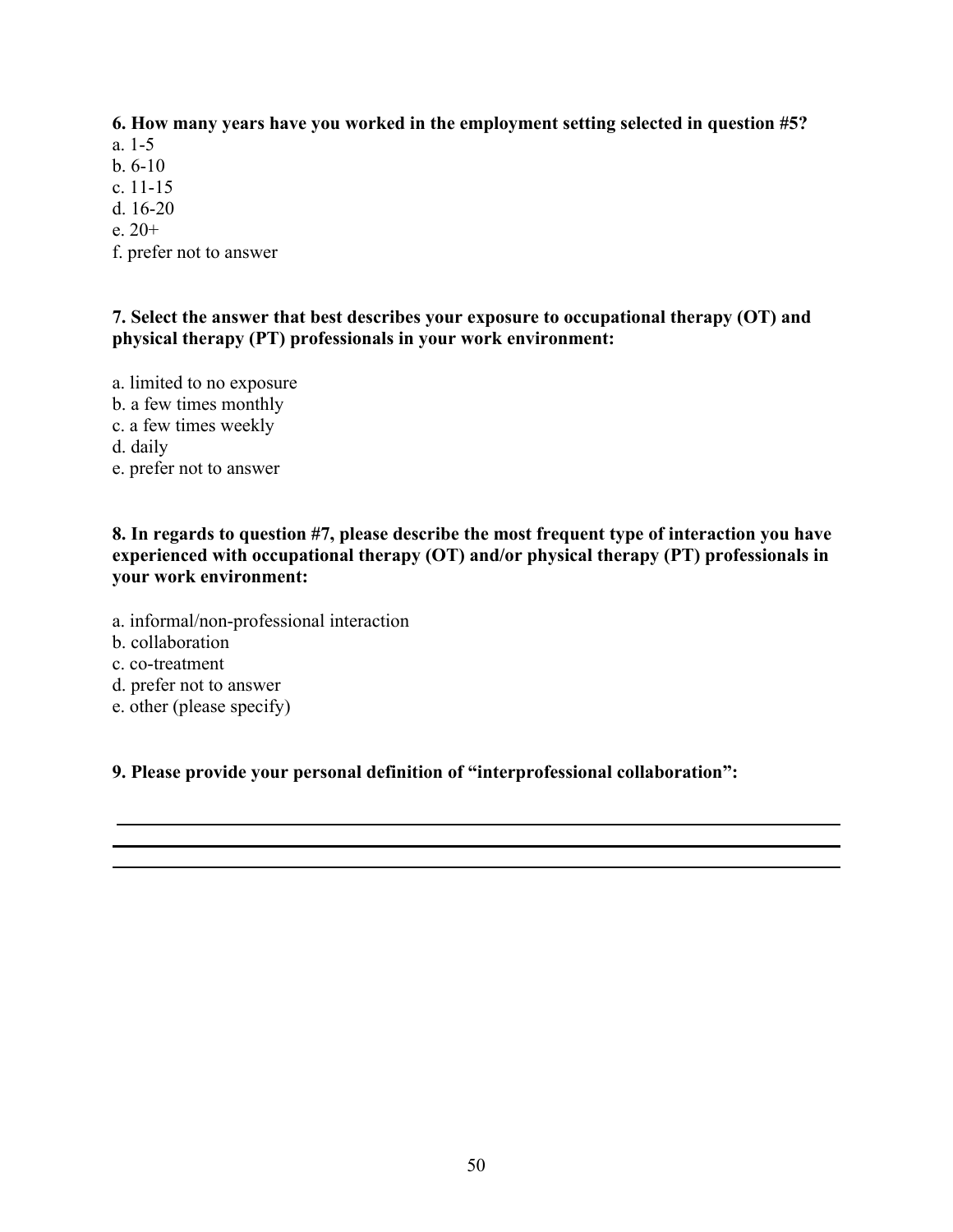# **10. Please describe the nature of your interprofessional collaboration with occupational therapy (OT) and physical therapy (PT) students during your graduate school experience:**

a. none

- b. informal/non-educational
- c. coursework
- d. collaborations with OT or PT in the clinical setting at my graduate school
- e. collaborations with OT or PT during my off-campus clinical practicum
- f. prefer not to answer
- g other (please specify)

**11. Do you feel that your graduate experience in speech-language pathology adequately prepared you to collaborate with occupational therapists (OT) and/or physical therapists (PT) in your workplace?** 

a. yes

b. no

- c. prefer not to answer
- d. other (please specify)

**12. If you selected answer choice "a. yes" for question #11, please describe how your graduate experience prepared you for interprofessional collaboration with OT and PT professionals:** 

**13. If you selected answer choice "b. no," for question #11, please describe your suggestions for how your graduate program could have enhanced your interprofessional collaboration opportunities:** 

**Thank you for participating in this study.**